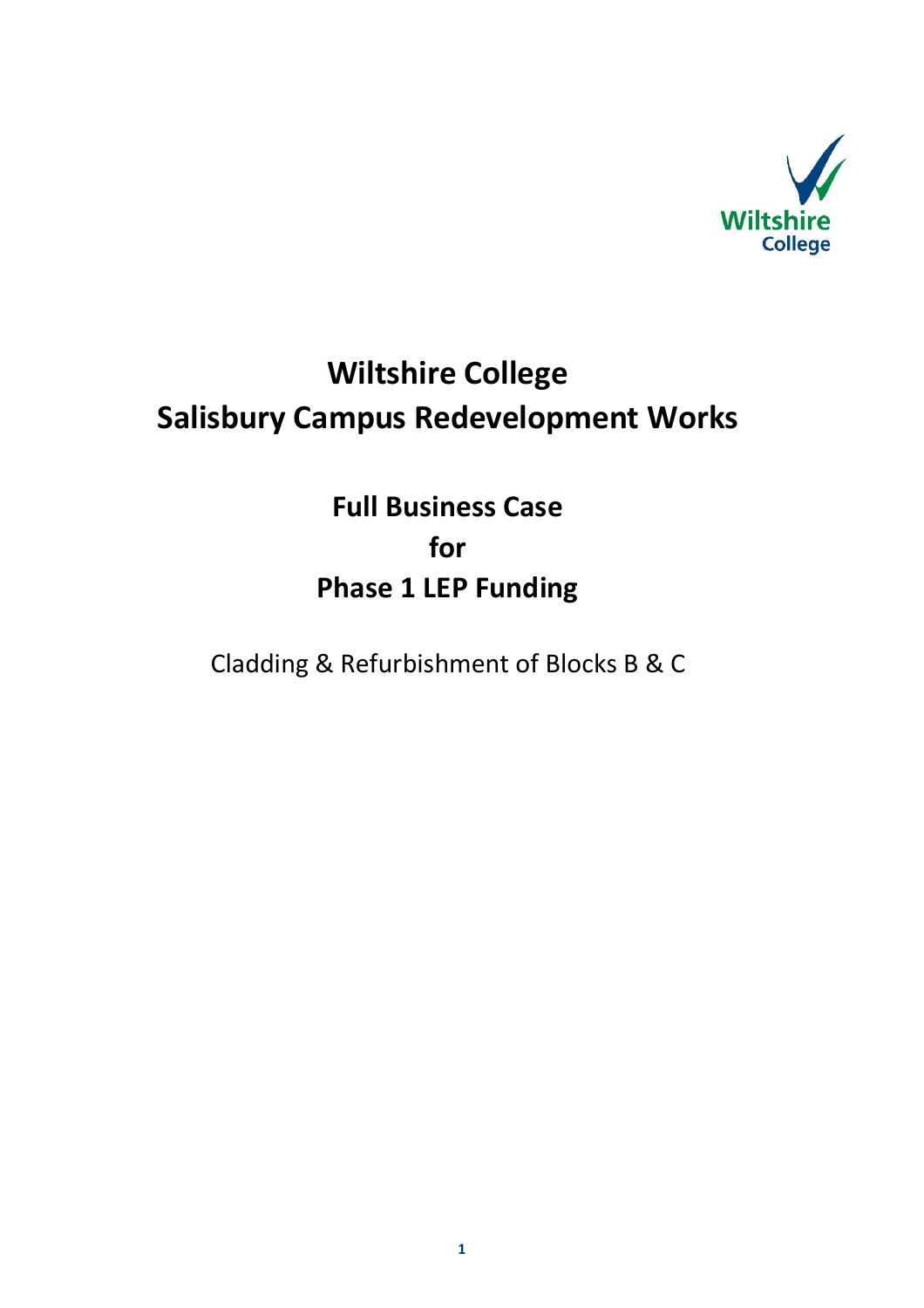## **Contents**

| $\mathbf{1}$   |      |  |
|----------------|------|--|
|                | 1.1  |  |
|                | 1.2  |  |
|                | 1.3  |  |
|                | 1.4  |  |
|                | 1.5  |  |
|                | 1.6  |  |
|                | 1.7  |  |
|                | 1.8  |  |
| $\overline{2}$ |      |  |
|                | 2.1  |  |
|                | 2.2  |  |
|                | 2.3  |  |
|                | 2.4  |  |
|                | 2.5  |  |
|                | 2.6  |  |
|                | 2.7  |  |
|                | 2.8  |  |
|                | 2.9  |  |
|                | 2.10 |  |
|                | 2.11 |  |
|                | 2.12 |  |
| 3              |      |  |
|                | 3.1  |  |
|                | 3.2  |  |
|                | 3.3  |  |
|                | 3.4  |  |
|                | 3.5  |  |
| 4              |      |  |
|                | 4.1  |  |
|                | 4.2  |  |
|                | 4.3  |  |
|                | 4.4  |  |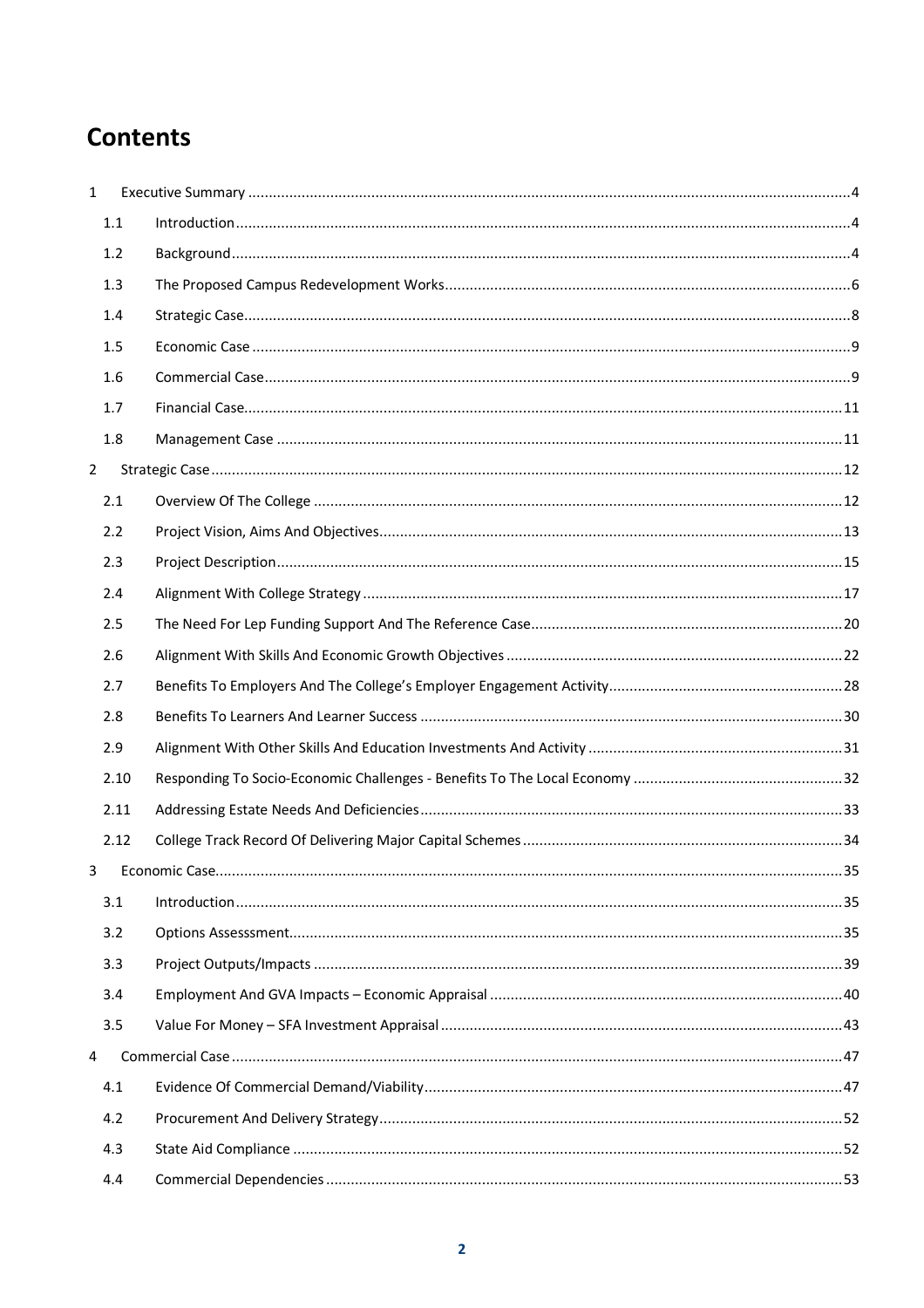| 4.5 |  |
|-----|--|
| 4.6 |  |
| 5   |  |
| 5.1 |  |
| 5.2 |  |
| 6   |  |
| 6.1 |  |
| 6.2 |  |
| 6.3 |  |
| 6.4 |  |
| 6.5 |  |
| 6.6 |  |
| 6.7 |  |
| 6.8 |  |
| 6.9 |  |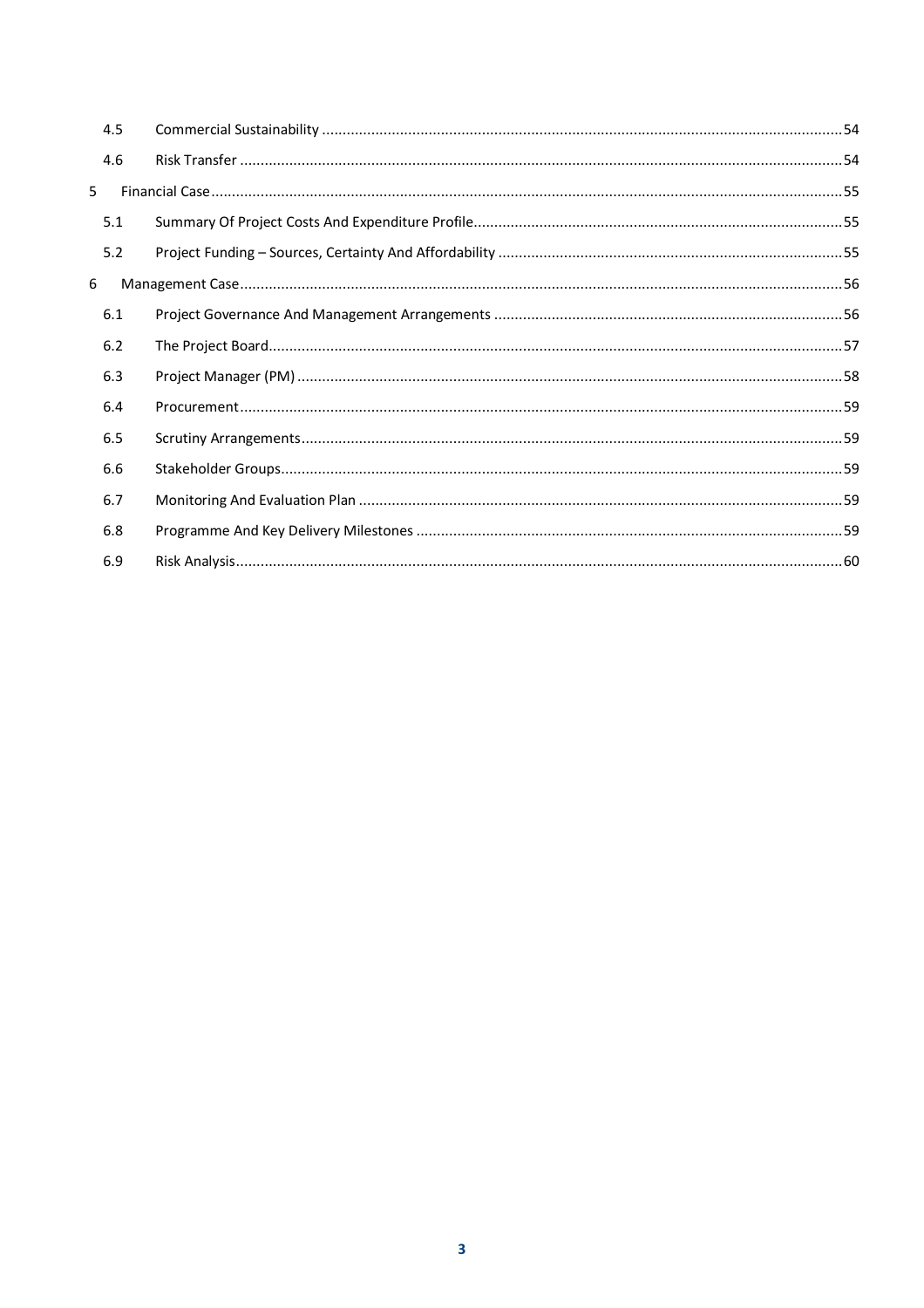## **1 Executive Summary**

## **1.1 Introduction**

This FBC (Full Business Case) seeks approval to proceed to invest £ 2,240,519 + VAT (tbc) in Phase 1 (Contract 1) of the Salisbury Campus redevelopment works. The Phase 1 works comprise the reconfiguration and refurbishment of existing Buildings Block B (Avon) & C (Wyle) including external cladding replacement to the A36 road side elevations.

This first stage FBC comprises a request for a part draw-down (£ 2,688,623 (tbc)) of the approved LEP Outline Business Case funding allocation of £13.8m which is referenced in the LEP's notification letter dated March 2017.

Whilst this FBC seeks approval of the Phase 1 funding only, we have provided for completeness, an update on the overall project inclusive of Phase 2 to illustrate this FBC funding draw-down has been considered in context of completing the overall project and outputs as defined within the OBC submission.

The College has engaged with a number of stakeholders in formulating the OBC for the Salisbury campus redevelopment, working closely with the Swindon and Wiltshire LEP. The starting point for the College was the delivery of the LEP employment priority areas contained in the skills agenda, as described below. The project developed predominately around the introduction of new Life Sciences and Advanced Engineering curriculum in apprenticeships and full and part time foundation degrees. The location of Salisbury was particularly important for these new curriculum areas with a high density of companies engaged in Life Sciences and Advanced Engineering located in the south of the region.

Although other educational institutions (schools and 6th form's) are located in the LEP region, Wiltshire College is best placed to deliver this new provision to both 16 to 19 year old students along with Adults to degree level. Currently and at the time of formulating the OBC, schools and 6th forms are not in the position to offer apprenticeships and Higher Education.

Stakeholders consulted included employers in the life sciences and engineering sectors and university partners. For example, the proposed investment in new facilities has already led to the development of seven new Life Sciences Foundation Degrees delivered on the new campus from 2020 in conjunction with Bournemouth University and the development of a new Level 3 pathway that will feed into the Foundation Degrees.

Options investigated and then discounted included relocation of site elsewhere in Salisbury and this was discarded as being cost prohibitive, closure of campus but discarded as travel to learn not feasible and evidence of local need.

## **1.2 Background**

Wiltshire College is the main provider of further and higher education in Wiltshire with over 10,000 full time and part time FE and HE students. It is one of 3 Further Education Colleges within the Swindon and Wiltshire LEP area, the only LEP nationally not to have a dedicated HE institution. The College is one of the largest providers of apprenticeships in the South West of England. The College is already a major contributor to the economy – it directly employs over 950 staff (747 FTEs) and has an annual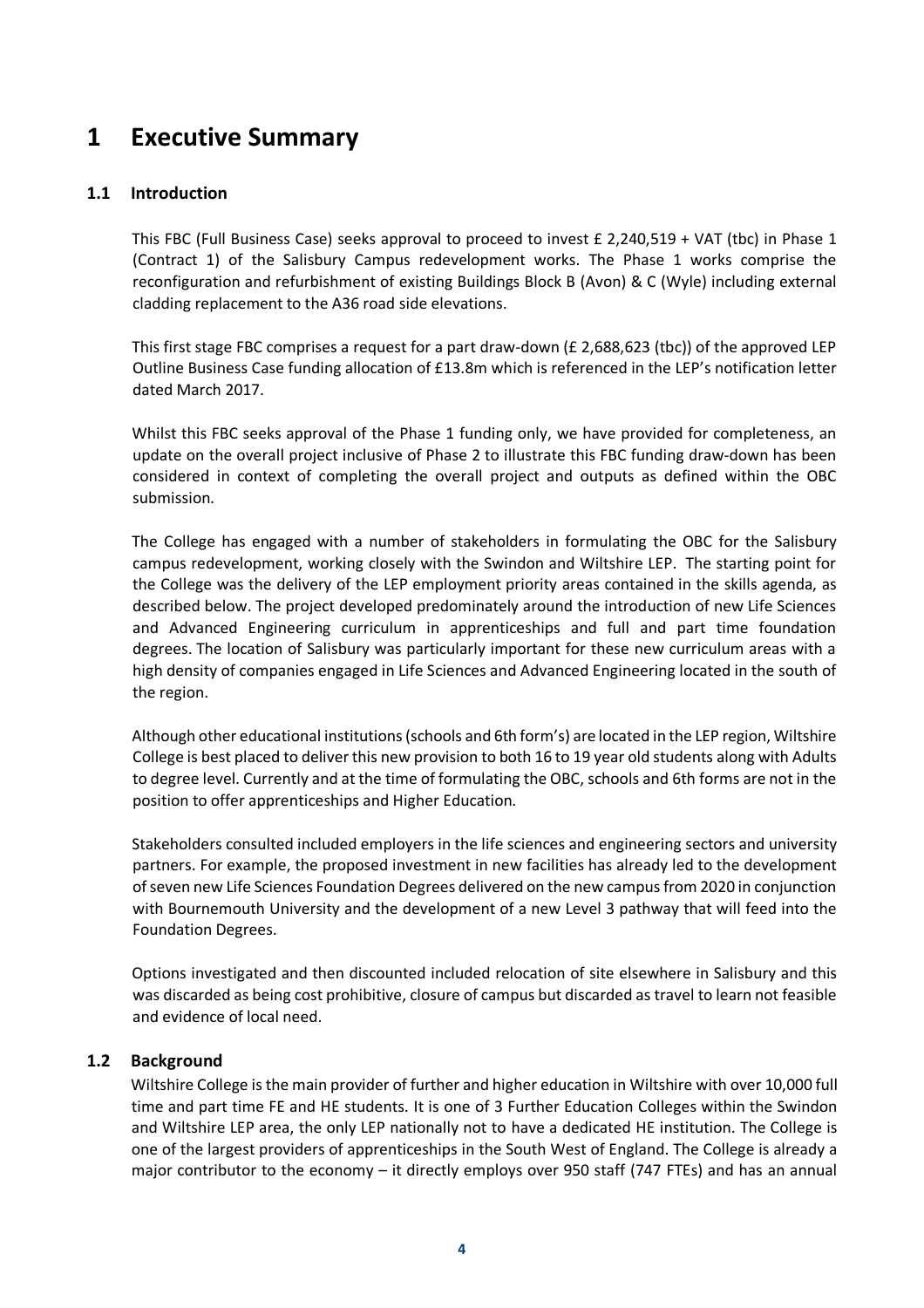turnover of c£35m. The College operates from 4 main campuses in Salisbury, Chippenham, Trowbridge and Lackham and has a number of other physical presences across the LEP area. Each of these campuses has a unique offer and is critical to the provision of education delivery, particularly given the rural characteristics and geography of the LEP economy.

In addition to its current significant contribution to the economic infrastructure of the county, the College is well placed to deliver substantial growth in line with the SWLEP economic priorities in terms of higher level skills.

The College was established in 2000 following a number of mergers (with Salisbury being added in 2008) and inherited a legacy of major under-investment in all of its main campuses from a physical estates/buildings perspective. With significant funding support from the Skills Funding Agency, it has been able to enhance the built environment of its campuses in Trowbridge and Chippenham, the latter comprising a £21m campus redevelopment which was completed in November 2015 on time and to budget. It is now focusing on its Salisbury and Lackham Campuses where over 72% of the estate is in Condition Category C or worse (the national figure for 2014/15 is 28%; eMandate condition survey of FE Estate, SFA 2015). Its physical estate represents some of the worst of all FE colleges nationally in terms of its condition, as recognised by the SFA.

There is a compelling need to transform the College's offer at Salisbury and Lackham to ensure that these remain sustainable campus operations and are also transformed into  $21<sup>st</sup>$  century facilities in line with employer expectations and demand – in order to deliver the emerging skills requirements. The College recognises that it needs to invest in its facilities and to grow if it is to be sustainable. The population of Wiltshire is projected to increase above national growth projections from 2018 and it is critical that the education infrastructure is in place to support this growth. A do nothing/do minimum option is simply not a viable option for the College in the medium term on these campuses and in the absence of LEP funding, the College will need to consider seriously the future of its current multicampus operations. This is particularly the case at Salisbury where the campus needs re-configuring to deliver provision to current levels as well as the additional quantity and range of higher level skills as defined in the LEP's Strategic Economic Plan (SEP).

The SWLEP recognises the critical need to focus on enhancing levels of skills attainment. Skills and talent is strategic priority one in the revised SEP and, based on economic projections through to 2020, the SEP and its supporting evidence refers to the need for 30,000 new jobs requiring Level 4 plus skills in the SWLEP area, and with the replacement of staff, 83,800 jobs requiring Level 4 plus skills. The SWLEP economy needs to focus on developing higher level skills and to ensure that its current and future workforce is able to meet changing employer needs. Higher level skill attainment in STEM subjects are identified as a particular challenge.

The SEP identifies a number of priority sectors which have good prospects for growth but which require the skills system to deliver the workforce. The revised SEP therefore makes the case for investment in skills as the highest priority. The priority SEP sectors include:

- Advanced Engineering and High Value Manufacturing,
- Health and Life Science
- Financial and Professional Services
- Digital and Information and Communications Technology
- Land Based Industries

Sectors which the SEP states are "ones to watch" include;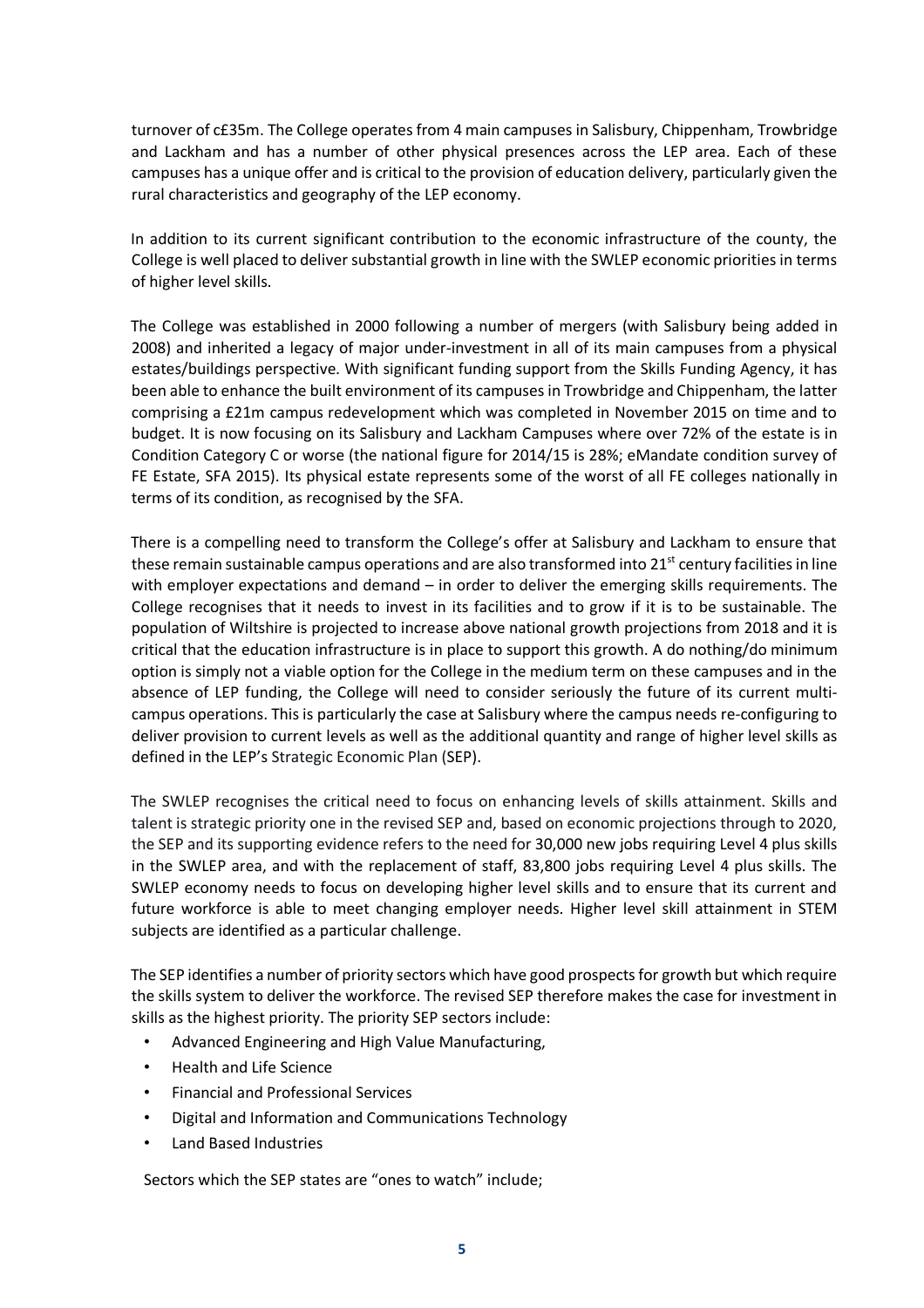- Visitor Economy
- Adult Health and Social Care
- Low carbon
- **Construction**

The Wiltshire College Campus Redevelopment will directly support skills development and qualification attainment in at least 3 of the above key sectors. The SEP identifies educational attainment at 16-19 and the currently low rates of HE participation as key economic challenges.

The priority proposals for Wiltshire College Salisbury comprise a new construction/engineering centre and a dedicated HE/University Centre, with longer term ambitions to redevelop the wider campus to provide an attractive and sustainable learning environment. This will build on the College's existing assets/strengths at Salisbury and enable it to respond to the identified local economic needs and opportunities that exist.

## **1.3 The Proposed Campus Redevelopment Works**

Since the Outline Business Case approval Wiltshire College has progressed the whole of the project to RIBA plan of work Stage 3.

Phase 1 of the project has been tendered and is ready to proceed to contract. Procurement associated with Phase 2 works will commence in June 2018.

The RIBA plan of Work Stage 3 developed design for the campus is provided in the following Appendices:

- Phase 1 Works: Block B & C reconfiguration and cladding
	- o Floor plans
	- o Schedule of Accommodation
	- o Cladding elevation illustration.
- Phase 2 Works: Demolition Nadder & Bourne buildings. New build extension, Landscaping and Car Park.
	- o Floor plans
	- o Schedule of Accommodation

In summary the overall project will;

- require the demolition of approximately 6,180 m2 (66,520 sq/ft) of Grade D redundant buildings,
- the reconfiguration/refurbishment of 2,200m2 (23,680 sq/ft) of existing buildings, including the over-cladding of the existing Block B (Avon) and Block C (Wylye)
- the construction of 3,300 m2 (35,520 sq/ft) of new build facilities along with associated car parking, landscaping and plus other ancillary work.

Extensive cross departmental co-ordination has been required to achieve the integrated departmental floor plan arrangement within the new rationalized estate layout.

The Stage 3 developed design has been reviewed and approved by Wiltshire College's Senior Responsible Officer (SRO) and Project Board. As would be anticipated, progressing from OBC to FBC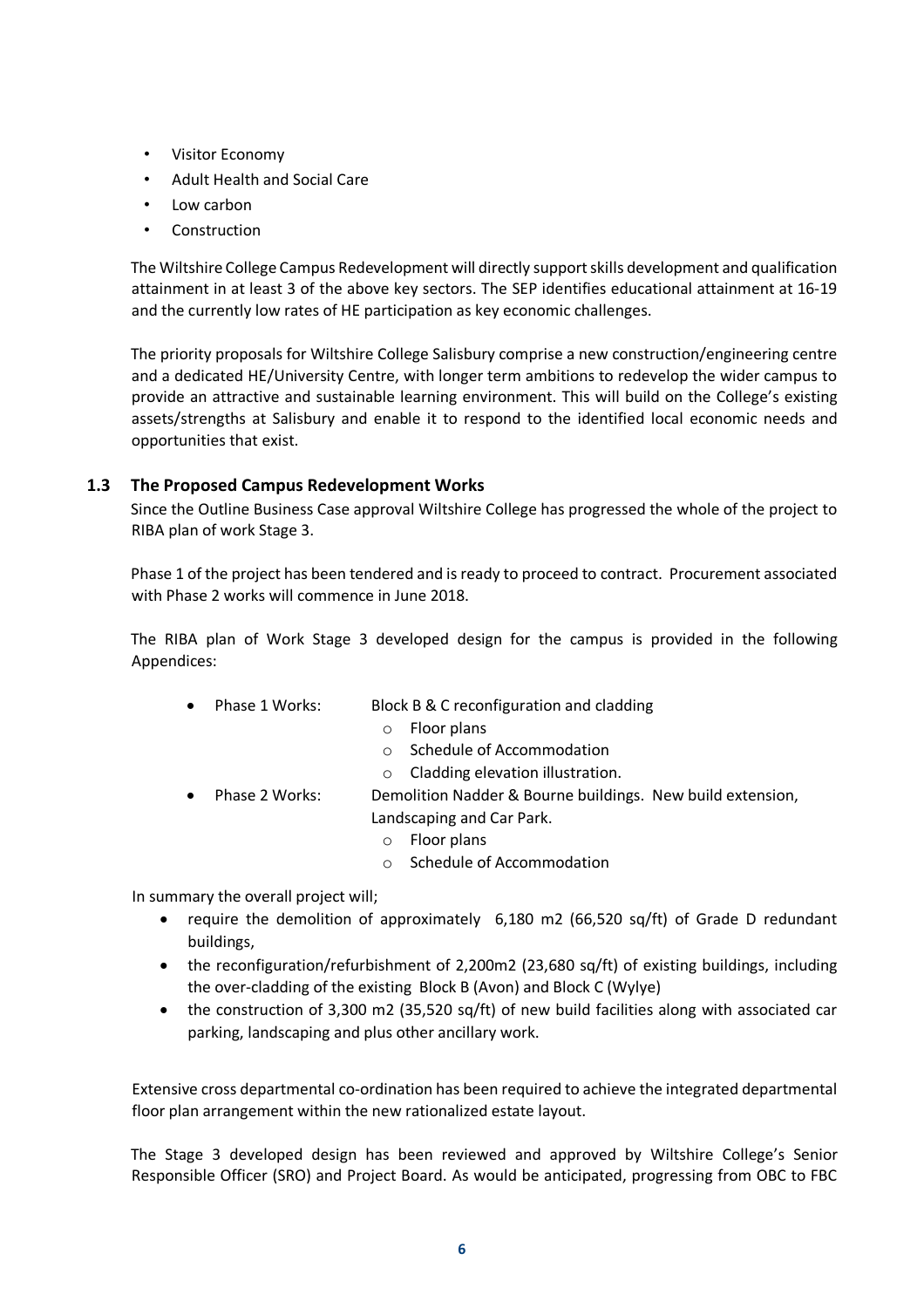has led to minor changes arising in the overall deliverable floor areas stated at OBC. This is outlined in the table below.

| <b>Tracking Deliverables</b> |                            |                                 |  |
|------------------------------|----------------------------|---------------------------------|--|
| <b>OBC Stage Defined</b>     | <b>Phase 1 Works</b>       | <b>Phase2 Works</b>             |  |
| <b>Deliverable</b>           | (covered by this FBC)      | (subject to further FBC)        |  |
| 2,200 sqm of refurbished     | $\checkmark$ - Yes         |                                 |  |
| floorspace & external        | 2200m2 refurbished space   |                                 |  |
| elevation replacement        | enabling the site wide     |                                 |  |
|                              | reconfiguration and        |                                 |  |
|                              | rationalisation of space.  |                                 |  |
|                              | Includes external cladding |                                 |  |
|                              | replacement to both A36    |                                 |  |
|                              | side elevations.           |                                 |  |
|                              | Completion April 2019.     |                                 |  |
| Demolition of Bourne &       |                            | $\checkmark$ - Yes              |  |
| Nadder buildings             |                            | 6,180 m2 of demolition<br>works |  |
|                              |                            | <b>Completion March 2021</b>    |  |
| 3,300m2 New build            |                            | $\checkmark$ - Yes              |  |
| floorspace (including new    |                            | 3,300m2 of new build            |  |
| construction/engineering     |                            | floor space.                    |  |
| centre and new HE centre)    |                            |                                 |  |
|                              |                            | <b>Completion March 2021</b>    |  |
|                              |                            | Inclusive of the following      |  |
|                              |                            | core requirements;              |  |
|                              |                            | Electrotechnical,               |  |
|                              |                            | Plumbing, Carpentry &           |  |
|                              |                            | Joinery, Painting &             |  |
|                              |                            | Decorating, Automated           |  |
|                              |                            | Production, Industrial          |  |
|                              |                            | Engineering Maintenance,        |  |
|                              |                            | <b>Computer Aided</b>           |  |
|                              |                            | Design/Computer Aided           |  |
|                              |                            | Manufacture, CHC                |  |
|                              |                            | Simulation & 3D Printing,       |  |
|                              |                            | an HE Centre, Film &            |  |
|                              |                            | photography, Catering           |  |
| College to surrender its     |                            | $\checkmark$ - Yes              |  |
| lease on the Tollgate        |                            | Construction trades will        |  |
| industrial units.            |                            | move into the new build         |  |
|                              |                            | Block A extension.              |  |

## *Review of deliverables stated at OBC with this FBC case submission:*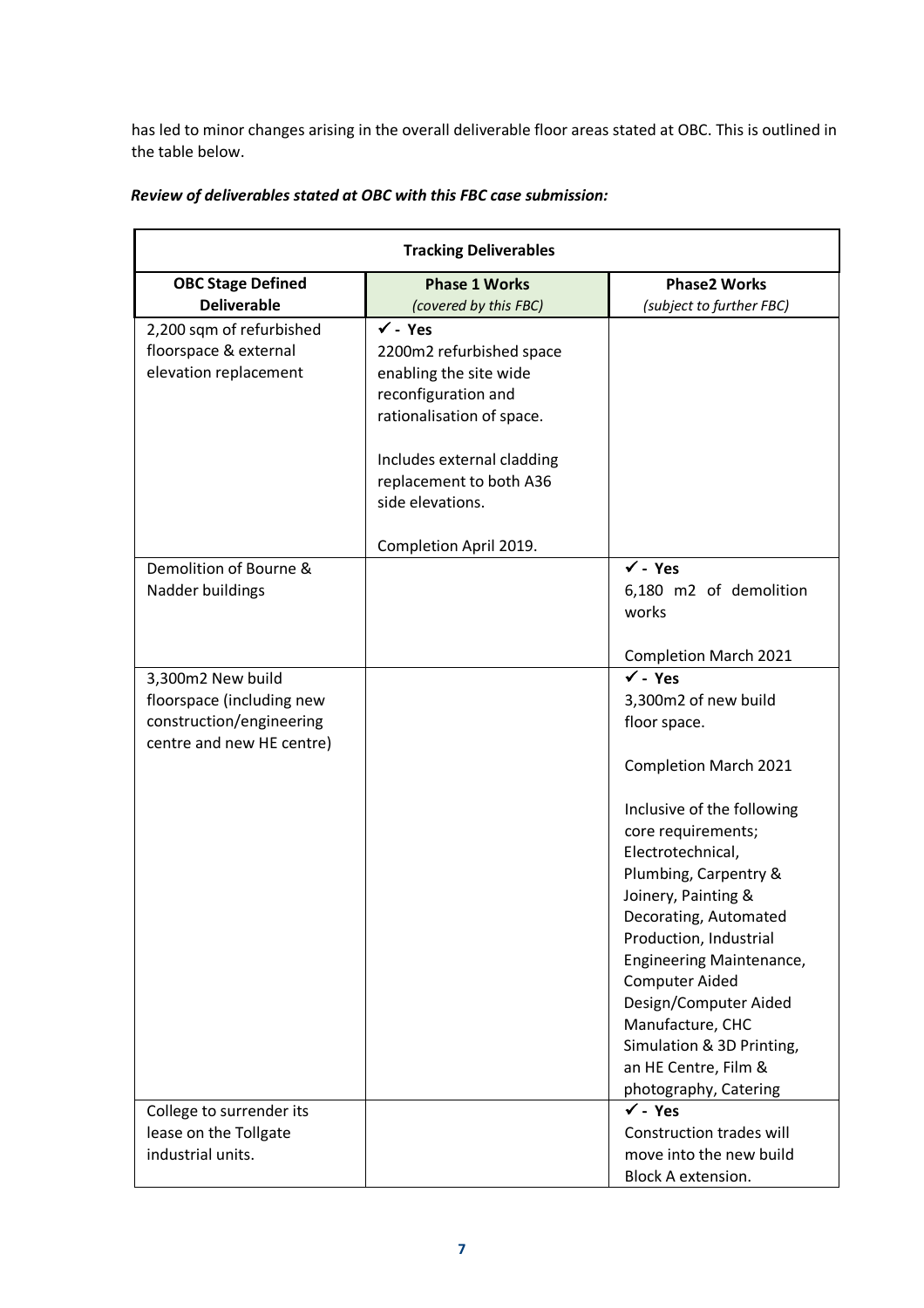| 1,500 additional learners  | $\checkmark$ - Yes       |
|----------------------------|--------------------------|
| by 2023 with 30,000        |                          |
| additional learners        |                          |
| benefitting from the       |                          |
| project over a 20 year     |                          |
| period.                    |                          |
| 650 additional             | $\checkmark$ - Yes       |
| apprentices, including     | Overall development is   |
| higher/degree level, and   | scheduled for completion |
| 80 new direct jobs created | in March 2021            |
| by 2022                    |                          |

Full planning approval 18/00350/FUL was granted on the 19<sup>th</sup> April and can be viewed on the planning portal under the reference number stated.

We reiterate that this FBC is only concerned with Phase 1 of the development, as only this element of the works has been the subject of a competitive tendering procurement process. The FBC associated with Phase 2 of the development will be submitted following a full OJEU compliant tendering process and we will seek SWLEP approval in February 2019.

The College's Project Board is confident that the new facilities will significantly enhance the College's ability to develop new curriculum areas in the priority sectors in partnership with employers, to recruit more learners and to provide a high quality educational offer across a broad range of curriculum areas to meet current and future employer needs. It will enable the College to focus on higher level skills attainment, particularly through the new University hub and will provide a learning and teaching environment that is attractive to staff, students and industry. The College regularly works with over 800 businesses and places a significant focus on its interaction with industry and the project will increase the prospects for further employer engagement activity.

A brief summary of the case for LEP funding to deliver the project is presented below in accordance with the HM Treasury Green Book Five Case Model.

## **1.4** STRATEGIC CASE

There has been no change to the strategic case for development since progressing from the OBC to FBC stage of the project.

The Wiltshire College launched its current Strategic Plan in April 2016. This new strategy is based on the SWLEP's Strategic Economic Plan and outlines how the College will change over the five year period of the plan to meet the strategic needs of its catchment area and the wider SWLEP area.

The Wiltshire College Strategic Plan is underpinned by a series of separate strategies to include a new Curriculum Strategy and revised Higher Education and Employer Engagement Strategies. The curriculum strategy shows how new curricula is to be developed and when it is introduced is showing plans for a doubling of student numbers at Salisbury.

The new Higher Education Strategy looks to strengthen relationships with existing partner Universities, and to introduce new provision at levels 4 and above with new and existing partners in line with identified employer demand, e.g. Life Sciences and Advanced Engineering.

The Curriculum and Higher Education Strategies, and therefore the Accommodation Strategy which is informed by these, are entirely consistent with government priorities regarding the skills system.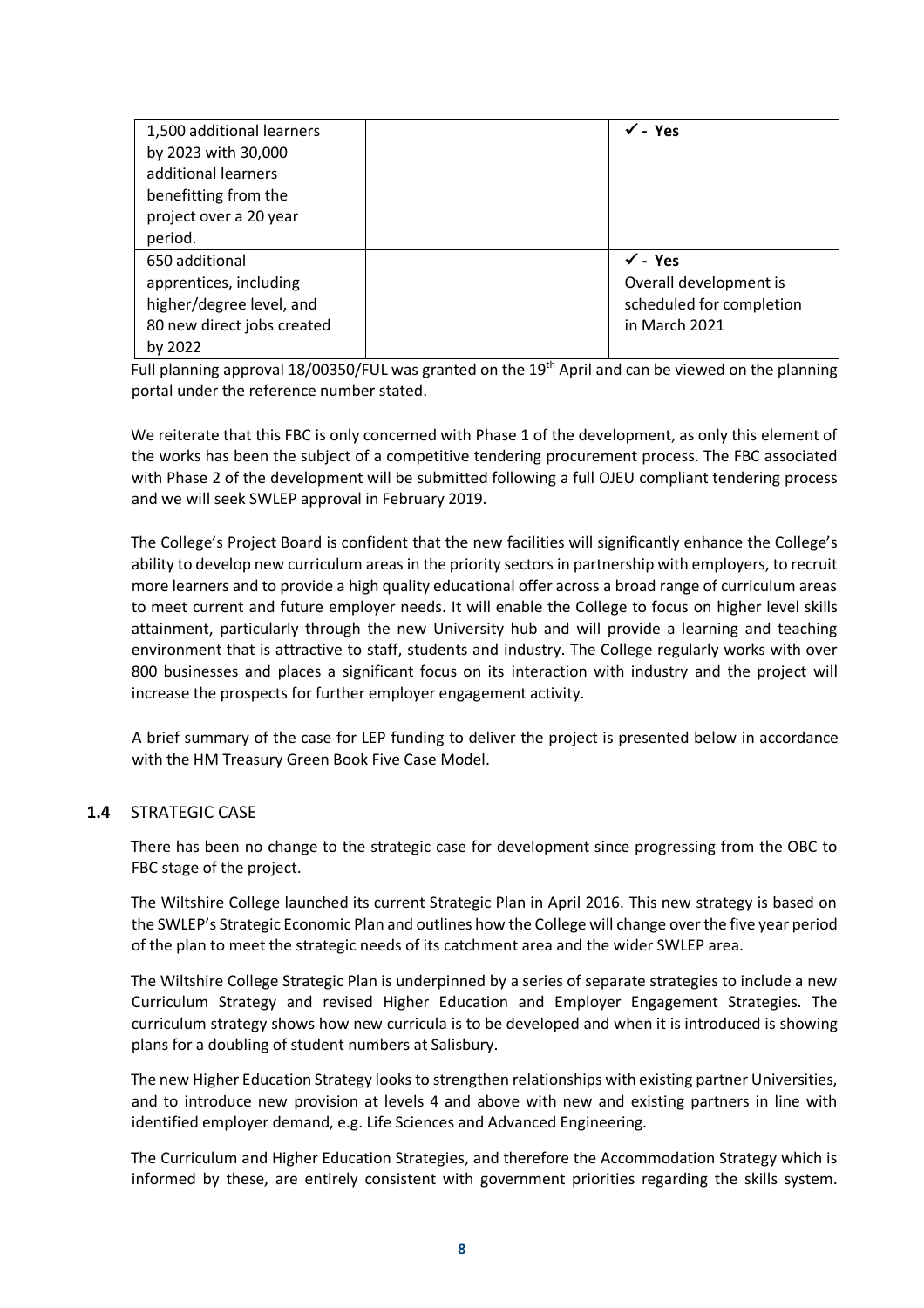There is significant planned growth in apprenticeships, to include Higher and Degree apprenticeships, and an increase in the accessibility of higher education to enable greater participation and higher level skills attainment. Industry needs are changing with technological advances and there is a risk that a shortfall of skilled people could undermine the competitiveness of the LEP area and the wider UK in key growth areas and sectors.

There has been no major investment in the Salisbury campus estate for over 20 years and curriculum delivery is hindered by the fact that a large proportion of the built estate comprises wholly of dysfunctional buildings dating back to the 1950's/60's which are now in a poor condition and are no longer suitable for modern teaching/learning needs. The College needs to ensure that its facilities and learning environment as a whole reflect modern modes of curriculum delivery and workplace environments and, critically, local employer and economic needs. It is currently having to rely upon sub-standard facilities and this in time will have a negative impact upon student recruitment, educational attainment and employer engagement. If the College does not provide educational provision in curriculum areas required by employers in facilities that reflect modern day workplace environments, its ability to attract learners and employers will decline and the skills attainment of the current and future local workforce could follow suit.

The Stage 3 developed design fully aligns with policy/strategy at all spatial scales particularly the SEP, which places a major focus on the need to develop higher level skills attainment across the SWLEP area to meet the strong jobs growth that is forecast. Skills are a key driver of economic competitiveness and investment to enhance skills attainment is therefore fully aligned to LEP priorities.

## **1.5** ECONOMIC CASE

The economic case for development has been reviewed and remains valid. Wiltshire College is a major economic asset within and contributor to the SWLEP economy. This project will enhance its economic contribution and provide education for 1,500 additional FTE learners each year (building up over 3 years post practical completion) with a focus on higher level skills provision. It will result in the creation of around 650 new apprenticeships in addition to this, many of which will be higher/degree level and will create 80 direct gross jobs at the College campus itself, comprising a mix of teaching and support roles. The SWLEP economy faces particular challenges around higher level skills attainment and the educational attainment and employability of young people. It is also projected to experience significant population and employment growth which will have major educational and skills implications. The proposed project will directly address these challenges.

A review of the OBC options appraisal has been undertaken and the costs and deliverables are in line with the original OBC workings. That investment appraisal demonstrated that the NPV of the Stage 3 Developed Design (FBC preferred option) versus a do minimum base case in accordance with SFA investment appraisal methodology. This identified a positive NPV for the preferred option of £48m compared with an NPV of -£1.4m under the base case. The project therefore represents very good public sector value for money. Further analysis of the likely net additional GVA impacts of the completed scheme over a 10 year period, based on the direct College jobs and wider GVA benefits of additional learner skills attainment, identified the potential to deliver a total discounted GVA impact of c£173m. Based on a discounted LGF request of £12.47m (£13.8m undiscounted), this results in a Benefit Cost Ratio of 14:1, again representing excellent public sector value for money.

## **1.6** COMMERCIAL CASE

The commercial case for the campus development works remains strong. There is strong evidence of demand for the outputs of the project based upon the identified market/employer need for skills in the advanced engineering, construction and sustainable technologies sectors, both now and in the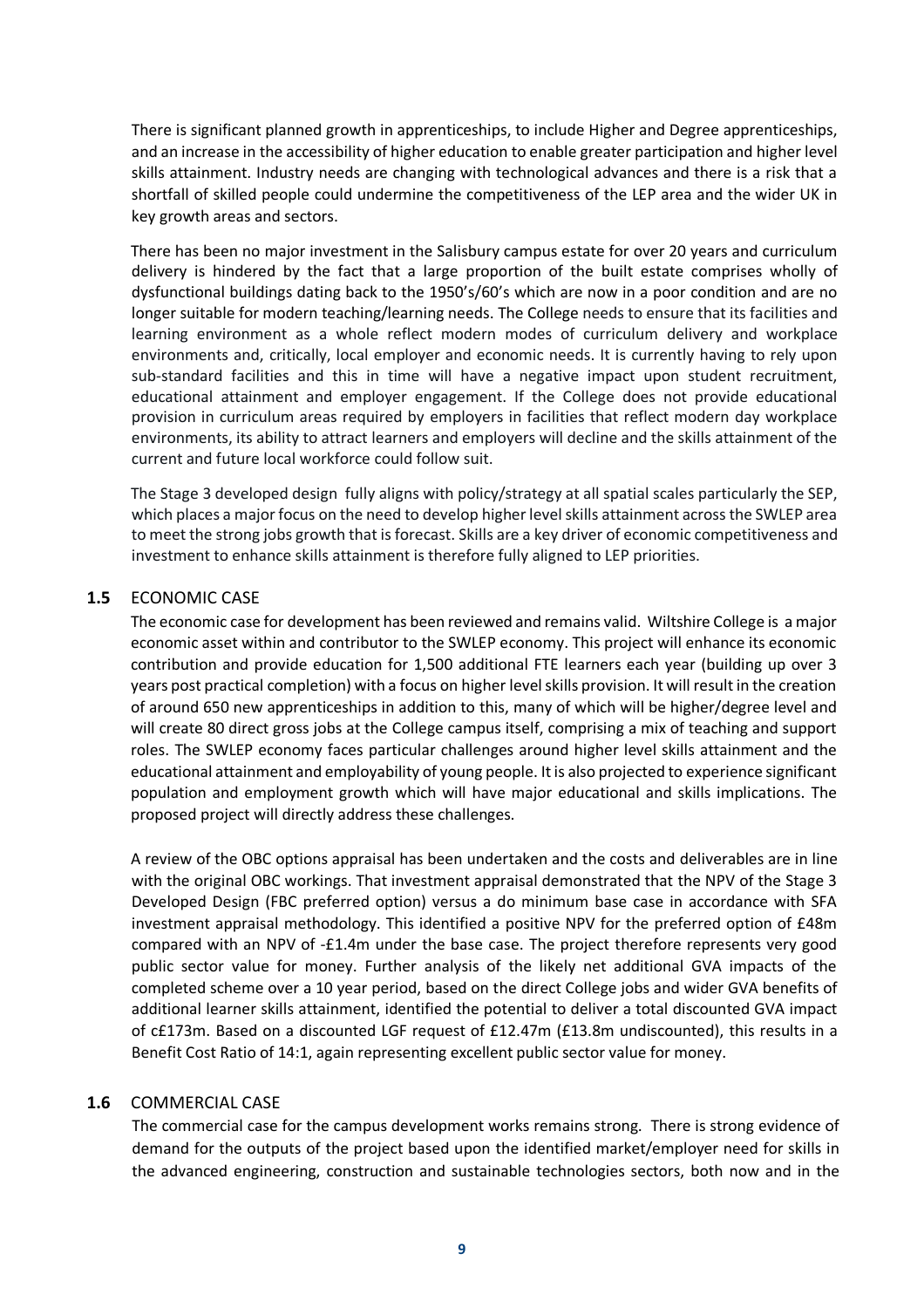future. Alongside this, there remains an identified need to increase the attainment of higher level skills within these key sectors and other LEP priority sectors such as life sciences and business, for example.

It is critical that employers can access a suitably skilled and educated workforce to drive their business growth ambitions and the wider economic growth of the SWLEP area and the lack of such at present is a recognised concern of local businesses. Wiltshire is home to a significant number of low carbon and environmental technology businesses as well as major advanced manufacturing/engineering and life science businesses. Based on econometric projections, there is also an identified need for the development of significant new residential and commercial development across the LEP area which will require suitably skilled construction workers. There is also a significant retro-fit opportunity that will only increase as the drive towards meeting national sustainability objectives accelerates. A recent research report by Working Futures identifies the need for an additional 3,000 skilled construction workers across the LEP area by 2020. Enhancing construction skills across the area will therefore be critical.

The project therefore fully aligns with the economic strengths and opportunities of the SWLEP area. It will provide opportunities for skills development in priority LEP growth sectors and the delivery of a dedicated new HE centre will directly address the current challenge for the LEP and its businesses around the lack of workers with higher level skills and qualifications, which could be a major barrier to economic growth if not addressed.

## **Procurement Phase 1 Works**

Procurement of the Phase 1 works, in line with Wiltshire College's standing financial instructions for publicly procured works, isin the process of being completed. Once the preferred contractor and costs have been finalised, these will be submitted to the LEP Program Manager.

The Phase 1 works Pre-tender Estimate (PTE) was established to be £2,240,519 plus VAT and therefore not subject to OJEU procurement. Five contractors were invited to tender for the project on the 20<sup>th</sup> March 2018 via the "Intend public procurement web-Portal" with the works being based upon on a single stage design and build agreement.

Two contractors submitted a compliant tender on Friday 4<sup>th</sup> May which will be the subject of comprehensive evaluation. The preferred contractor will be appointed and then confirmed to the LEP Program Manager. If there is any significant variation between the tender returns and the PTE, then the College will liaise with the LEP Program Manager before appointing.

#### **Procurement Phase 2 Works**

Phase 2 works will be procured via the OJEU restricted procurement route on single stage design and build basis. At this stage the cost plan estimate is £10,092,814 plus VAT (£12,111,377 inclusive).

The timetable for Phase 2 OJEU procurement and SWLEP FBC is outlined below:

| $\bullet$ | OJEU Notice to be issued on               | Fri 8th June 2018 |
|-----------|-------------------------------------------|-------------------|
| $\bullet$ | Evaluate down to x5 & out to tender on    | Mon 3rd Sept 2018 |
|           | • Tender Closing date                     | Fri 9th Nov 2018  |
| $\bullet$ | Evaluate/appoint/sign& return contract by | Fri 15th Feb 2019 |
|           | • LEP FBC approval by                     | Fri 15th Feb 2019 |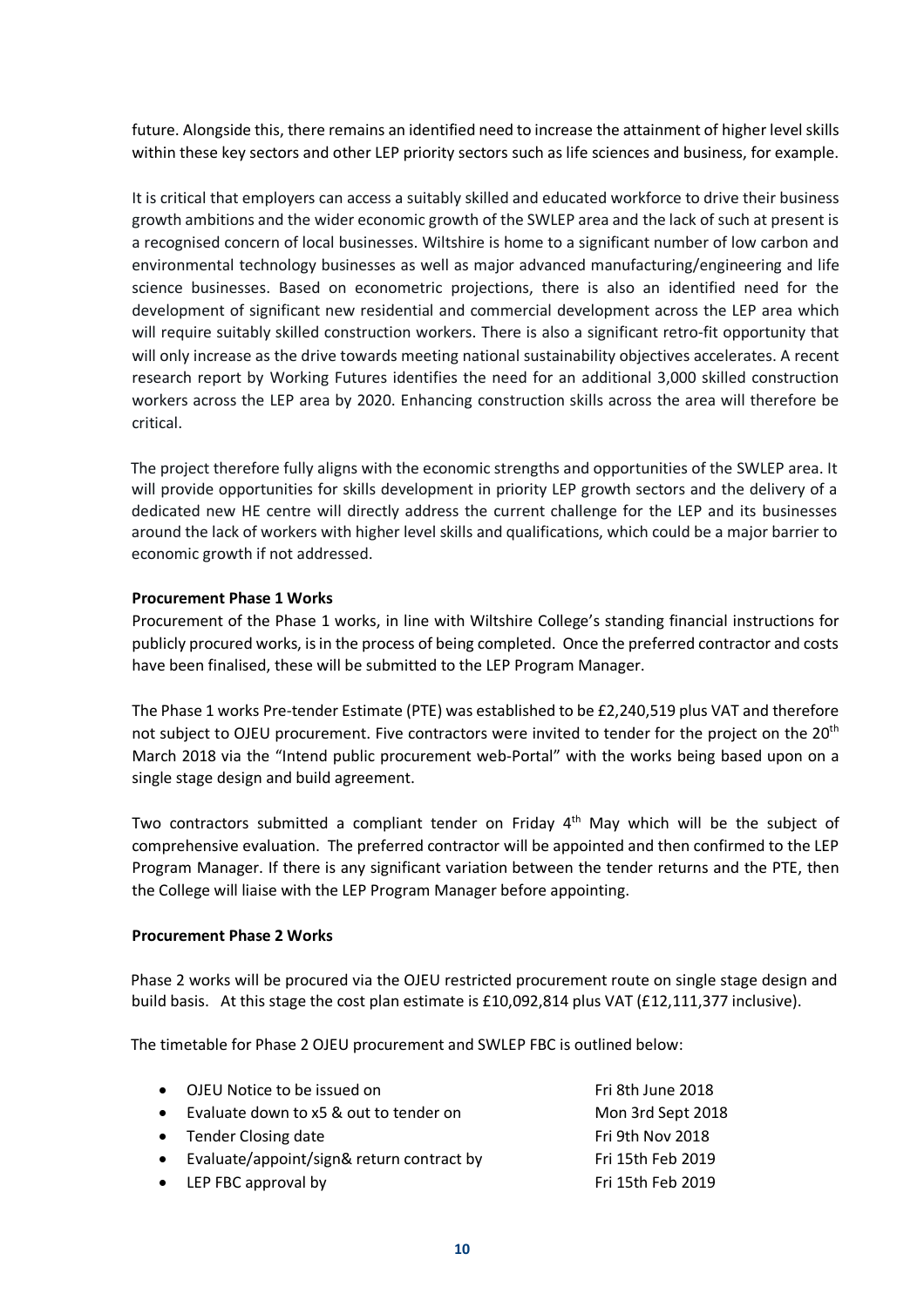- Contractor design & procure lead-in commence Mon 18th Feb 2019
- Contractor on site works commence on Weds 1st May 2018
- Contractor completion Block A Fri 26th June 2020
- Demo of Bourne complete by Fri 21st Aug 2020
- WC Commission & move Fri 21st Aug 2020
- Bourne demo & external complete March 2021

### State Aid Compliance

Wilshire College confirms that its advisors have reviewed the project and they have confirmed that they consider the project to be wholly State Aid compliant, with sufficient risk transfer at appropriate stages of the proposed delivery process.

#### **1.7** FINANCIAL CASE

The Phase 1 and Phase 2 total project costs are estimated to be £14.8m (including VAT, contingency and an allowance for inflation)

Based on the OBC, the SWLEP has agreed to provide a £13.8m capital contribution, with the College providing a £1m contribution.

At this time, this FBC seeks £2,688,623 (tbc) funding to proceed to contract for the Phase 1 works.

#### **1.8** MANAGEMENT CASE

Wiltshire College has put in place a comprehensive governance structure to oversee the project delivery. The key components comprise:

- Corporation Board
- Development Programme Board
- SRO
- Project Board
- Senior User Group
- Project Manager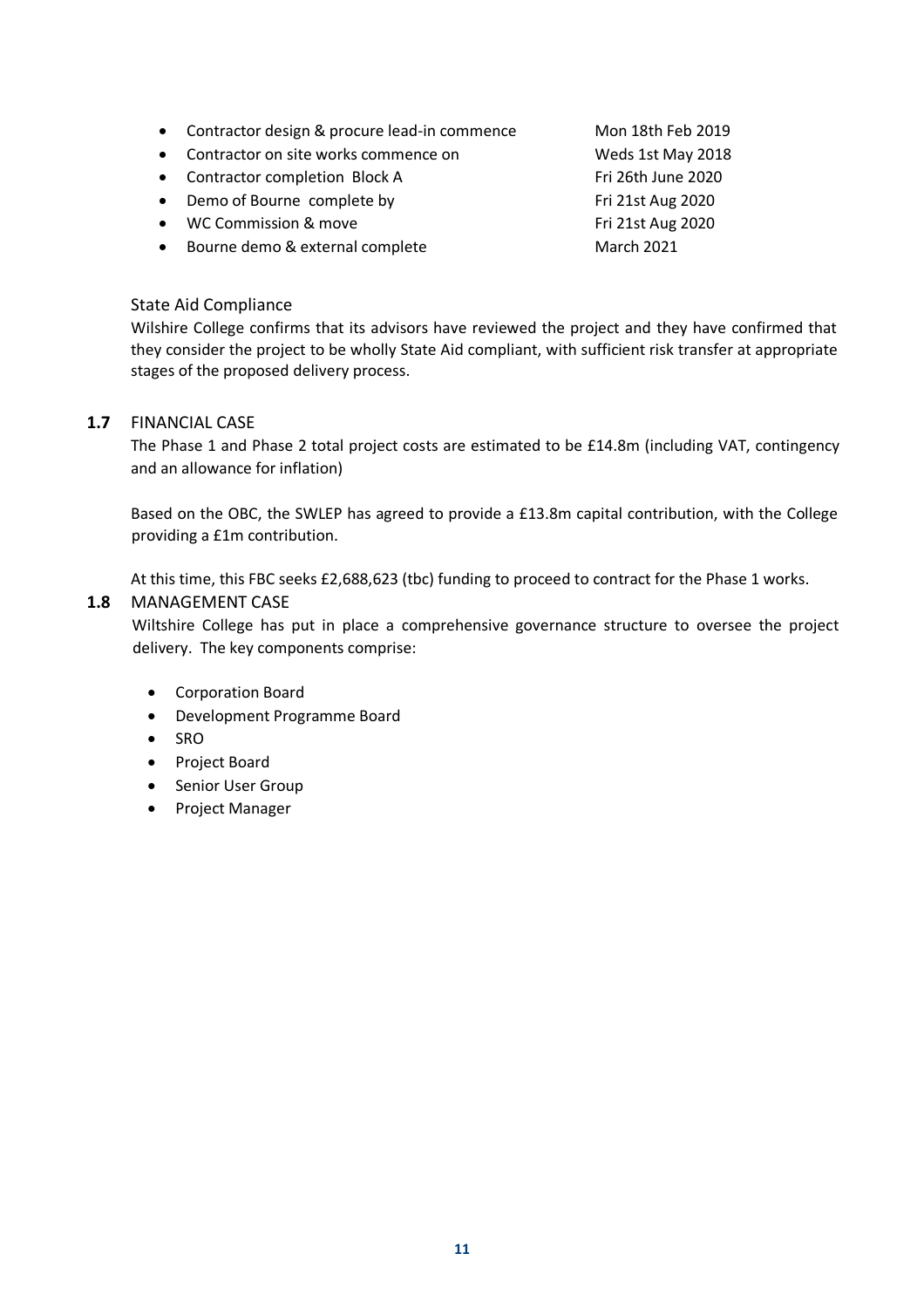## **2 Strategic Case**

## **2.1** OVERVIEW OF THE COLLEGE

This section provides an overview of Wiltshire College as an FE provider. The information provided here has been reviewed but has not changed since the OBC submission.

Wiltshire College is the main provider of further and higher education in Wiltshire with over 10,000 full time and part time HE and FE students. It is currently a £35m pa turnover operation and was established in November 2000 from the merger of two general further education colleges, Chippenham and Trowbridge, and a land based college, Lackham. In January 2008, Wiltshire and Salisbury Colleges merged to become the main provider of Further and Higher Education in Wiltshire. The College continues to operate from its four main campuses along with a specialist motorsport racing centre based at Castle Combe and local centres in Corsham, Devizes and Warminster. The 4 main campuses include:

- Chippenham
- Salisbury
- Lackham
- **Trowbridge**

The College is one of the largest provider of apprenticeships in the South West of England. Courses on offer range from land-based subjects through to arts, construction, sport, travel, catering, ICT, business and hairdressing amongst others. At HE level, it offers HNCs, HNDs, Foundation Degrees and Full Honours degrees.

Following a number of mergers, the College has inherited a legacy of major under-investment in all of its main campuses from a physical estates/buildings perspective. The current estate suffers from a range of critical condition, functionality and suitability issues which serve as a hindrance to the overall teaching and learning experience. The College secured Skills Funding Agency funding matched through its own funds (disposals/borrowing) to invest in its Chippenham Campus (£21m investment completed in autumn 2015) as well as its Trowbridge Campus where a new Learning and Resource Centre and Construction Centre were completed in 2013 and 2014. These projects were delivered through a combination of SFA monies and College borrowing and disposal receipts.

It is now focusing on its Salisbury and Lackham Campuses where over 72% of the estate is in Condition Category C or worse (the national figure for 2014/15 is 28%; eMandate condition survey of FE Estate, SFA 2015). Its physical estate represents some of the worst of all FE colleges nationally in terms of its condition. This is largely due to the fact the College inherited an estate that had not been invested in and since then has been focusing the limited capital investment that has been made available on its other campuses. There is now a compelling need to improve its facilities at Salisbury and Lackham to ensure that these remain sustainable campus operations.

There have been a number of changes at a leadership level and the rapid turnaround in quality was recognised in June 2015 when OFSTED inspected and judged the College to be "Good". Furthermore, looking beyond the current dip in population, Wiltshire as a whole is anticipating an above average increase in population in 3 years' time which will have impacts upon learner numbers. This is partly due to military re-settlement into Wiltshire but also inward migration from other parts of the country. For the past few years to 2015 the College has been shrinking by c.300 students per annum. This was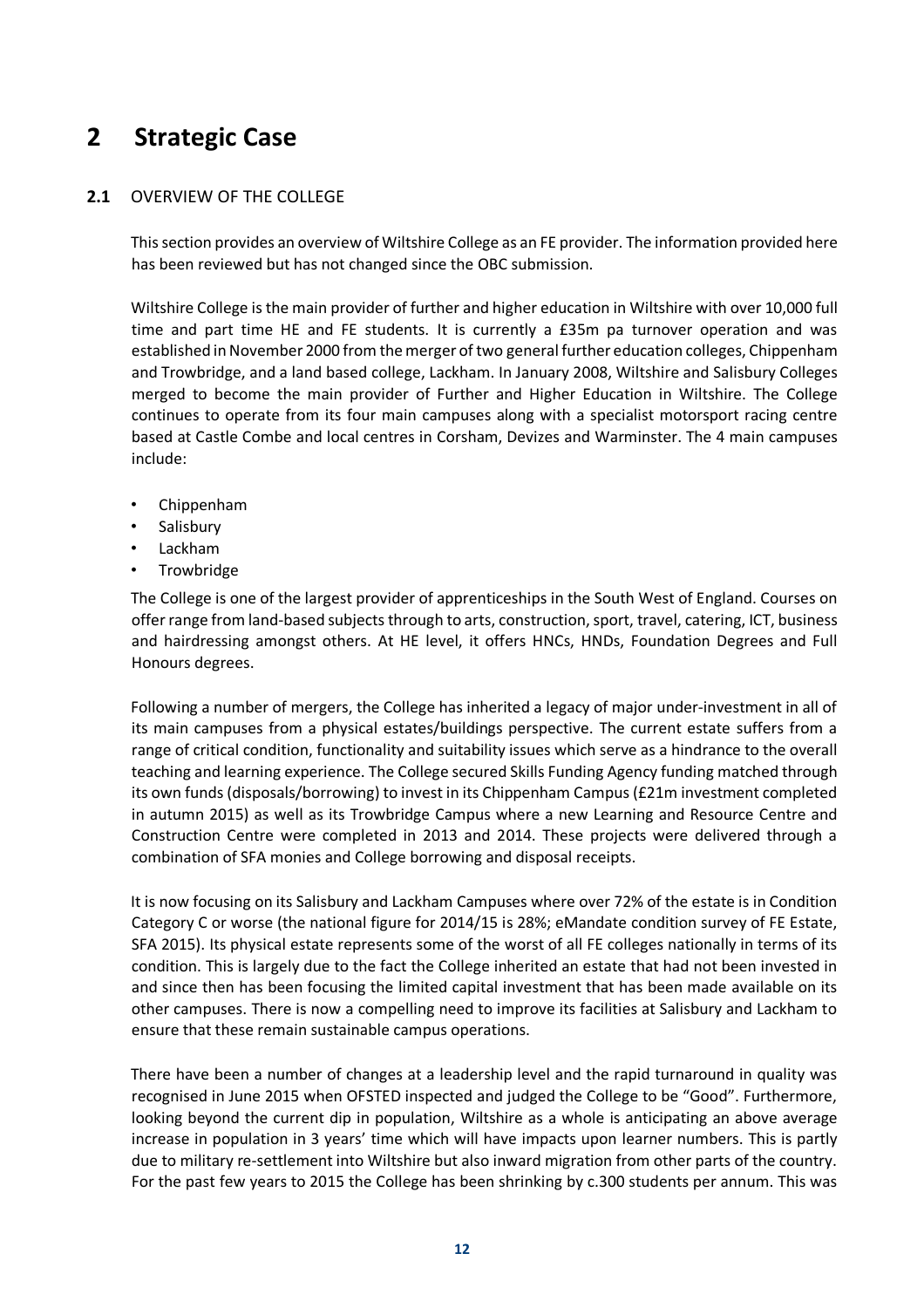due to a number of factors such as inadequate marketing and school liaison but critically, also the condition and suitability of its physical estate and the impact of this upon the overall learning environment.

The College, having stabilised the quality situation, is now focusing on growth and ensuring that it is able to realise its growth ambitions. The growth ambitions are articulated in a curriculum strategy which addresses declining market share and population increase. The curriculum strategy brings the course offer up to date and reflects fully the SWLEP skills strategy. In order to achieve this it now requires capital investment in its physical estate. Without this, the College will not be able to provide a physical environment which is attractive to learners and this will have a detrimental impact upon the skills attainment of the local population at all ages.

## **2.2** PROJECT VISION, AIMS AND OBJECTIVES

The project has the following vision:

*The College campus will be a landmark in the city, a symbol of the SWLEP education and skills mission and purpose.* 

*The College will deliver the higher level training needs for local organisations to be at the heart of economic renewal and regeneration.* 

*The College will be part of a more coherent vocational offer of education in the city providing;* 

- *FE and apprenticeship provision,*
- *Sixth Form Centre to University and Higher Apprenticeship provision.*

*The new and refurbished campus buildings will be high technology, low carbon exemplars for the sector*

The aims of the redevelopment stated at OBC stage remain valid for this FBC and are summarised as follows:

- create an estate that can deliver the College's curriculum strategy to meet the skills needs of the SWLEP area;
- help address weaknesses in learner aspirations and attainment;
- enable the college to realign its curriculum offer to the revised Salisbury educational landscape
- create an opportunity for stronger employer engagement in curriculum design and delivery;
- enable labour market needs to addressed (both replacement and new);
- improve the life chances of learners; and
- address the poor condition of the campus estate

Specifically the redevelopment of the campus will:

• assist in helping to raise the aspirations and attainment of young learners and adults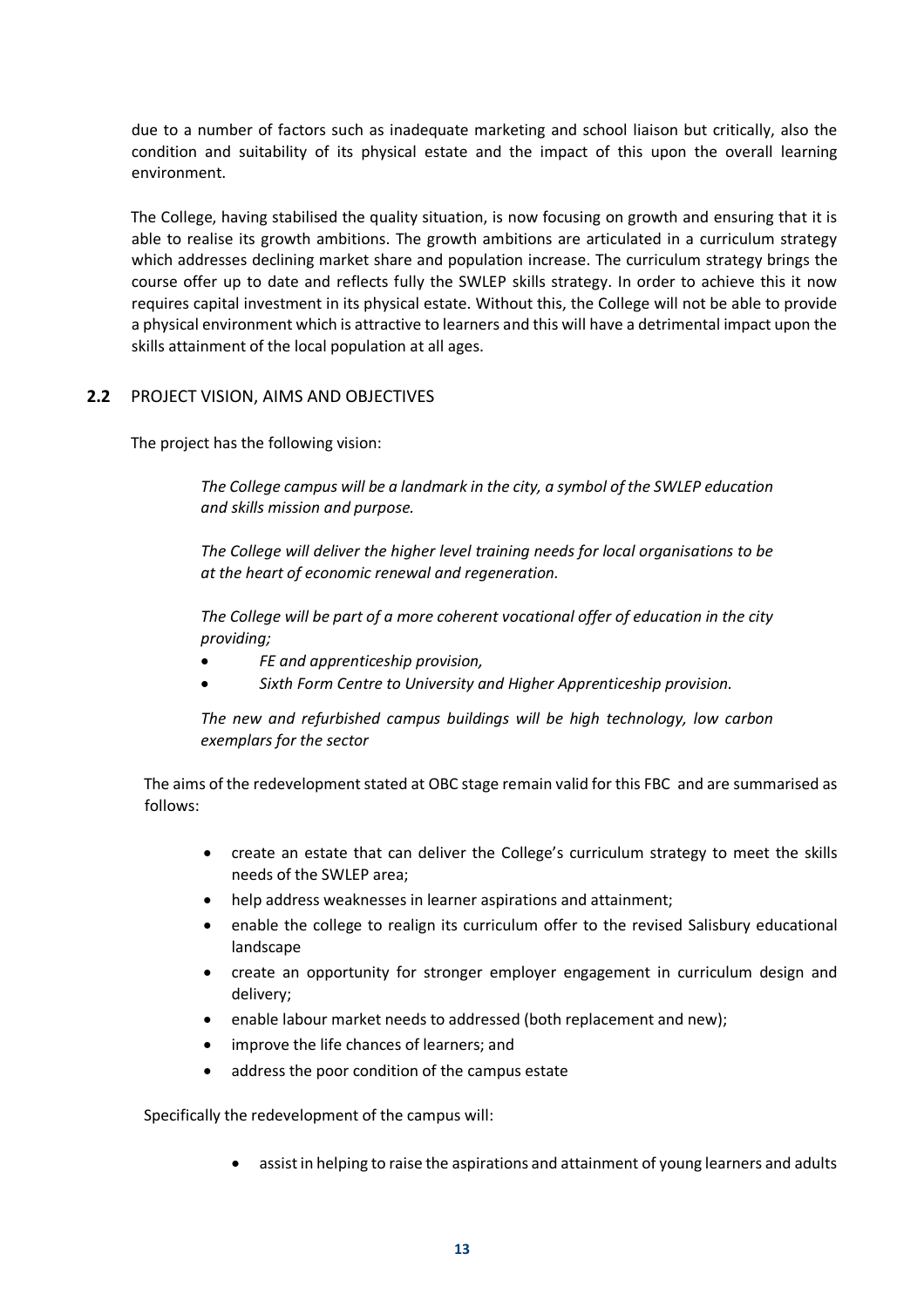- support the development of an appropriately skilled and competitive workforce, to meet the needs (including replacement demand) of key priority sectors for the SWLEP
- create the opportunity to embed enterprise skills within a revised curriculum
- increase the range of course provision, including significantly expanding apprenticeships and higher education to meet emerging employer needs
- work with employers to take forward the development of a responsive skills system increasing the number of learners achieving Level 2, 3 and 4+ skills

The table below outlines the original deliverables defined at OBC stage and is compared with the deliverables that will be achieved through the Phase 1 and 2 works. This FBC stage review is based upon RIBA Stage 3 design.

| <b>Tracking Deliverables</b>                                                                                  |                                                                                                                                                                                                                                     |                                                                                                                                                                                                                                                                                                                                                                |  |  |
|---------------------------------------------------------------------------------------------------------------|-------------------------------------------------------------------------------------------------------------------------------------------------------------------------------------------------------------------------------------|----------------------------------------------------------------------------------------------------------------------------------------------------------------------------------------------------------------------------------------------------------------------------------------------------------------------------------------------------------------|--|--|
| <b>OBC Stage Defined</b>                                                                                      | <b>Phase 1 Works</b>                                                                                                                                                                                                                | <b>Phase2 Works</b>                                                                                                                                                                                                                                                                                                                                            |  |  |
| <b>Deliverable</b>                                                                                            | (covered by this FBC)                                                                                                                                                                                                               | (subject to further FBC)                                                                                                                                                                                                                                                                                                                                       |  |  |
| 2,200 sqm of refurbished<br>floorspace & external<br>elevation replacement                                    | $\checkmark$ - Yes<br>2200m2 refurbished space<br>enabling the site wide<br>reconfiguration and<br>rationalisation of space.<br>Includes external cladding<br>replacement to both A36<br>side elevations.<br>Completion April 2019. |                                                                                                                                                                                                                                                                                                                                                                |  |  |
| Demolition of Bourne &<br>Nadder buildings                                                                    |                                                                                                                                                                                                                                     | $\checkmark$ - Yes<br>6180 m2 of demolition<br>works<br><b>Completion March 2021</b>                                                                                                                                                                                                                                                                           |  |  |
| 3,300m2 New build<br>floorspace (including<br>new<br>construction/engineering<br>centre and new HE<br>centre) |                                                                                                                                                                                                                                     | $\checkmark$ - Yes<br>3,300m2 of new build<br>floor space.<br><b>Completion March 2021</b><br>Inclusive of the following<br>core requirements;<br>Electrotechnical,<br>plumbing, Carpentry &<br>Joinery and Painting &<br>Decorating, Automated<br>Production, Industrial<br><b>Engineering Maintenance;</b><br><b>Computer Aided</b><br>Design/Computer Aided |  |  |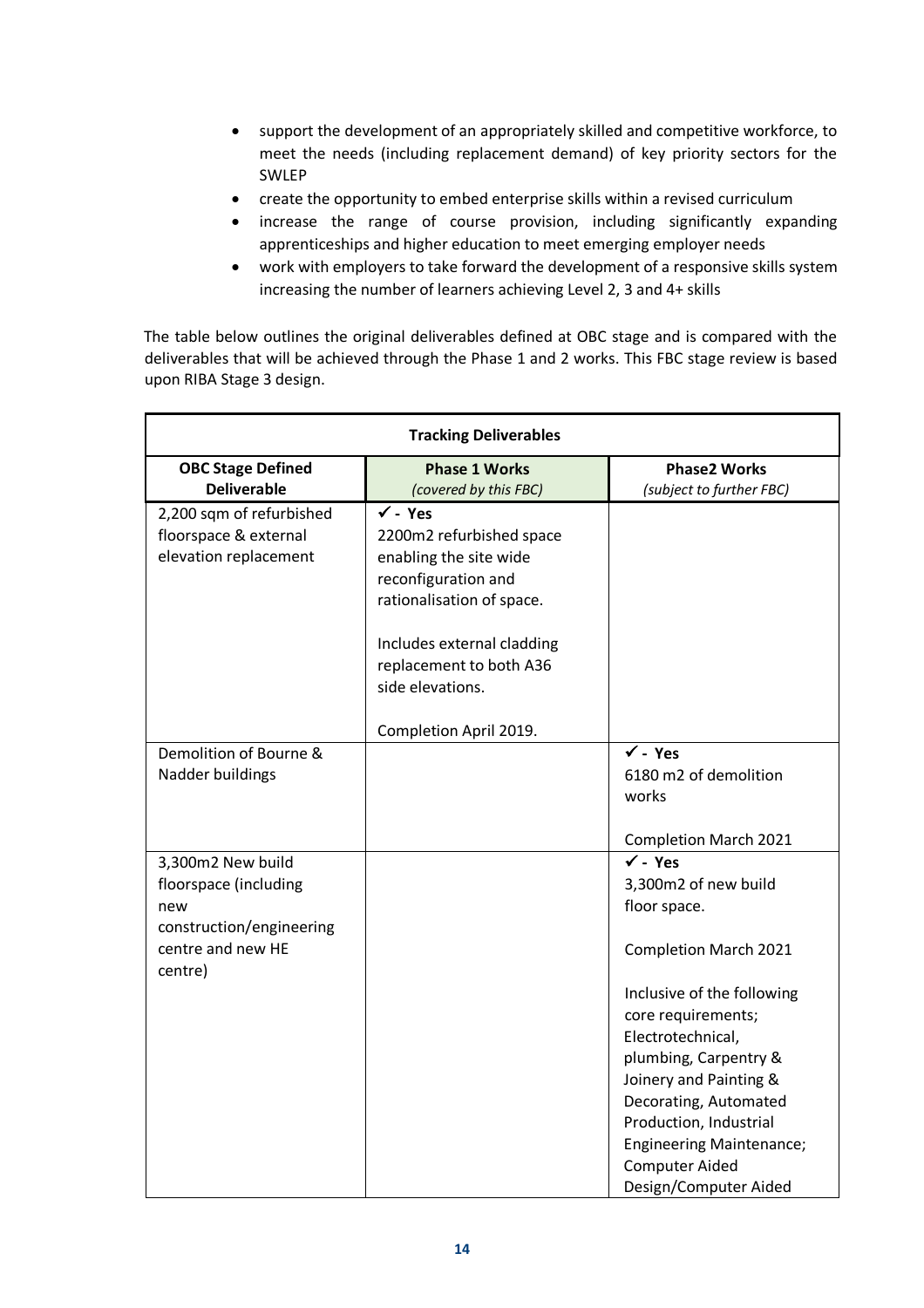|                           | Manufacture; CHC          |
|---------------------------|---------------------------|
|                           | Simulation & 3D Printing, |
|                           | an HE Centre, Film &      |
|                           | photography, Catering     |
| College to surrender its  | $\checkmark$ - Yes        |
| lease on the Tollgate     | Construction trades will  |
| industrial units.         | move into the new build   |
|                           | Block A extension.        |
| 1,500 additional learners | $\checkmark$ - Yes        |
| by 2023 with 30,000       |                           |
| additional learners       |                           |
| benefitting from the      |                           |
| project over a 20 year    |                           |
| period from then          |                           |
| 650 additional            | $\checkmark$ - Yes        |
| apprentices, including    | Overall development is    |
| higher/degree level 80    | scheduled for completion  |
| new direct jobs created   | in March 2021             |
| by 2022                   |                           |

These objectives are SMART on the basis of the following:

**Specific:** the objectives are clear and precise and relate back to the wider strategic objectives of the College and the wider LEP agenda around skills development

**Measurable**: the objectives are clearly quantified and performance against these can be assessed in quantitative terms, with the ability to set KPIs and targets

**Achievable:** the objectives are able to be achieved by the College and it has a track record of delivering capital projects and monitoring related outputs

**Realistic**: they are realistic and challenging but not overly-ambitious. The College is experienced in estimating the likely impacts of capital projects with similar

**Timely:** there is a clear programme being developed with key milestones for the delivery of outputs.

## **2.3** PROJECT DESCRIPTION

The Salisbury project will be delivered in two phases for which LEP capital investment funding has been allocated.

## **Phase 1 – Reconfiguration/Refurbishment of Blocks B &C (Avon & Wyle) Buildings including recladding of A36 Elevations**

**Area: 2200m2 GIA. Start on Site: August 2018. Completion: April 2019.**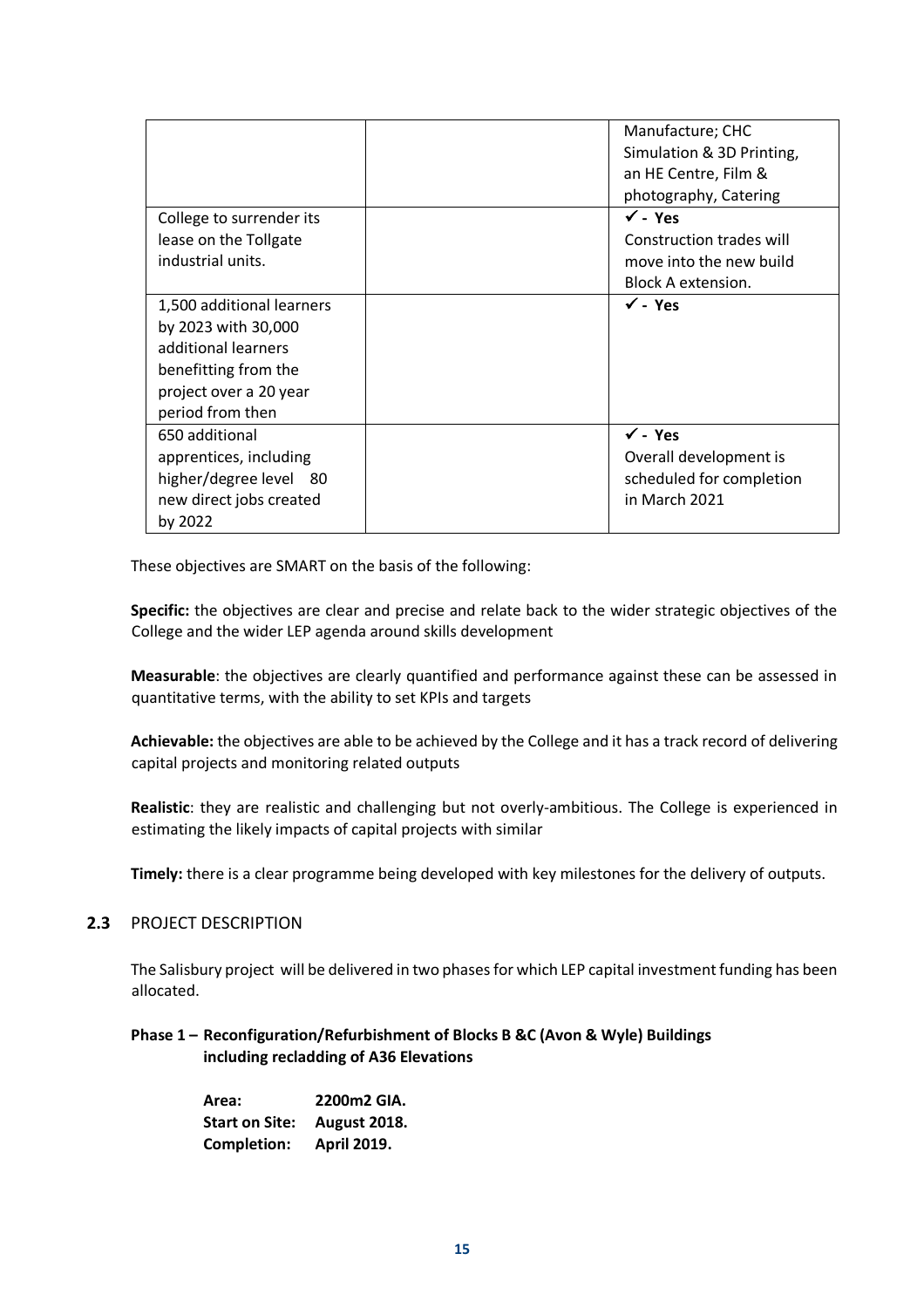The proposals comprise the reconfiguration & refurbishment of Block B (Avon) and Block C (Wyle) to facilitate the demolition of Nadder and Bourne buildings and provide accommodation for;

## **Phase 2: New Build Development Block A**

| Area:              | 3300m2 GIA.       |
|--------------------|-------------------|
| Start on site:     | May 2019          |
| <b>Completion:</b> | <b>March 2021</b> |

The new build extension will be constructed to BREEAM 'Very Good' standard as a minimum.

This new build extension will enable the College to surrender its lease on the Tollgate industrial units. This new building will be located on the site of the demolished Nadder Building and will occupy part of the current car park to the rear of this.

## **Phase 1 and 2 Outputs**

Both phase 1 and 2, as a completed scheme is targeted to provide the following additional student number enrolments:

- 16 19 FE 1,000 FTE additional learners per annum from 3 years post project practical completion
- Higher Education 500 FTE additional learners per annum from 3 years post project practical completion
- An additional c.650 apprenticeships including 400 at levels 2 and 3, 200 higher level apprenticeships and 50 degree apprenticeships.

It is not feasible to present Phase 1 as an isolated set of student targets as the whole scheme must be delivered to realise the desired outcome that the College wishes to achieve.

Phase 1 and 2 of the project will deliver the following learner and wider LEP benefits in terms of an expanded curriculum offer that closely aligns with LEP priority sectors:

| <b>FE provision</b> | OBC Stage                                                                                                                                                                                   | FBC Phase 1 | FBC Phase 2        |
|---------------------|---------------------------------------------------------------------------------------------------------------------------------------------------------------------------------------------|-------------|--------------------|
| Full-time           | Revise and expanded<br>construction and<br>engineering course provision<br>at Levels 13 for brick, wood,<br>plastering, plumbing,<br>painting and decorating,<br>engineering, life sciences |             | $\sqrt{-1}$ Yes    |
| Part-time           | Revise and expand<br>apprenticeship provision in<br>construction, design, motor<br>vehicle and engineering                                                                                  |             | $\checkmark$ - Yes |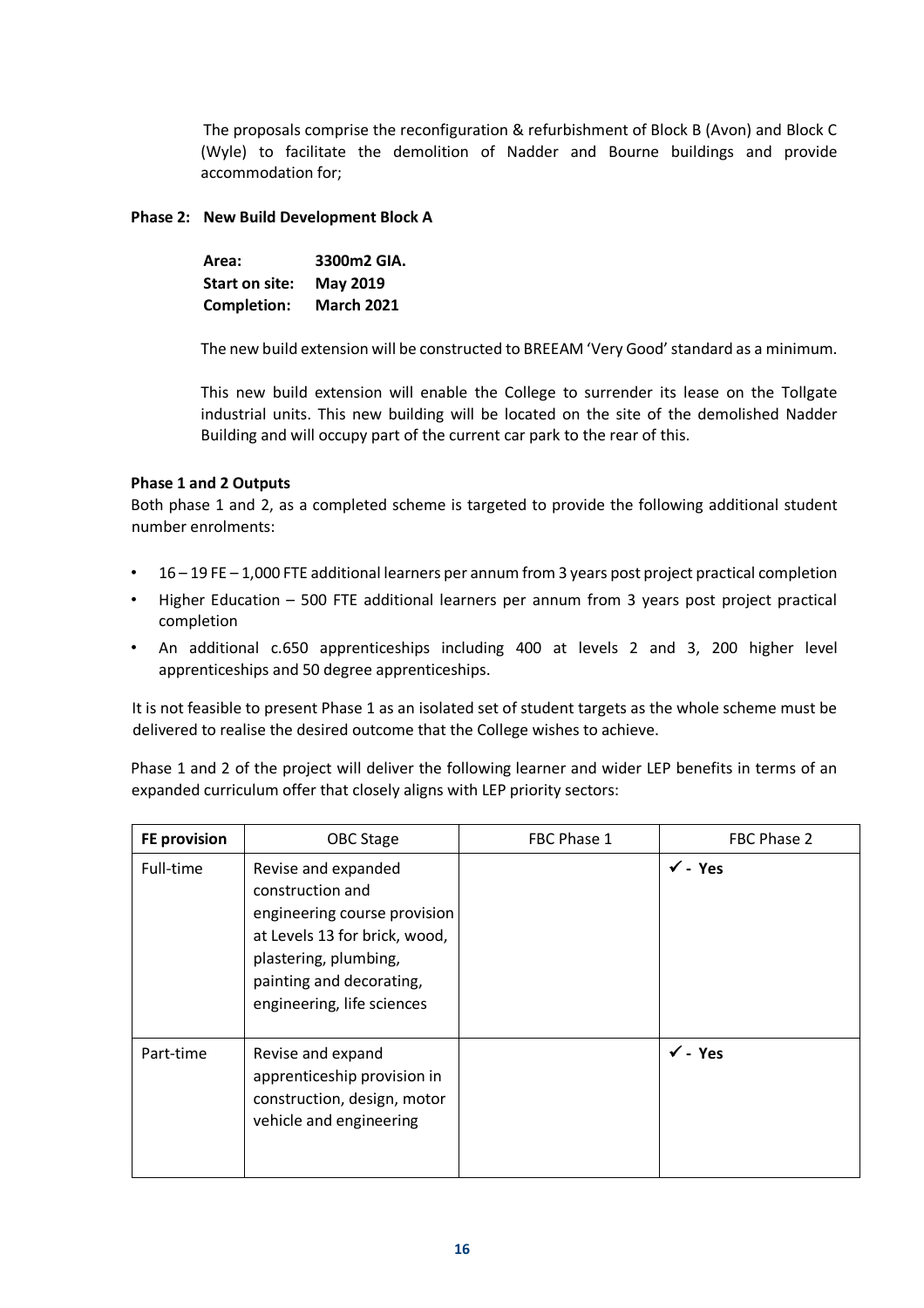| <b>Higher skills provision</b> |                                                                                                                                                                                                                                                                        |                    |
|--------------------------------|------------------------------------------------------------------------------------------------------------------------------------------------------------------------------------------------------------------------------------------------------------------------|--------------------|
| Full-time                      | Recruit additional numbers<br>on existing courses in film<br>production, music and<br>applied computing.<br>Introduce new degrees in<br>life sciences and<br>environmental technologies,<br>business, travel and tourism,<br>advanced manufacturing<br>and engineering | $\checkmark$ - Yes |
| Part-time                      | Advertise new part time HE<br>for adult returners through<br>unitization and blended<br>learning, and through higher<br>apprenticeships in<br>engineering and life sciences                                                                                            | $\sqrt{-1}$ Yes    |

The project has the full support of a number of key local and national stakeholders, some of which are listed below, with the associated letters of support appended to this business case:

- Andrew Murrison, MP
- John Glen, MP
- James Gray, MP
- Wessex Chamber
- OFSTED

## **2.4 ALIGNMENT WITH COLLEGE STRATEGY**

## 2.4.1 **Strategic Plan 2016**

The proposed project fully aligns with both the College's Strategic Plan.

Developed by the College in 2016 and recently approved by its Governing Body, this identifies 5 key strategic aims for the College over the next few years as below:

- 1. To be a beacon of excellence in education and training
- 2. To drive economic growth in our region through the delivery of skills aligned to local economic priorities and employer needs
- 3. To lead the sector in innovation in teaching and learning and curriculum offer and delivery
- 4. To recruit, retain, develop and reward the best staff who will take the College forward
- 5. To be a future proofed, financially viable organisation able to invest for growth and sustainability

Within each of these a number of objectives are identified along with an indication of how these will be achieved and what success will look like. A number of points from this which are particularly relevant to the proposed project are summarised below. Through this, the College is seeking to: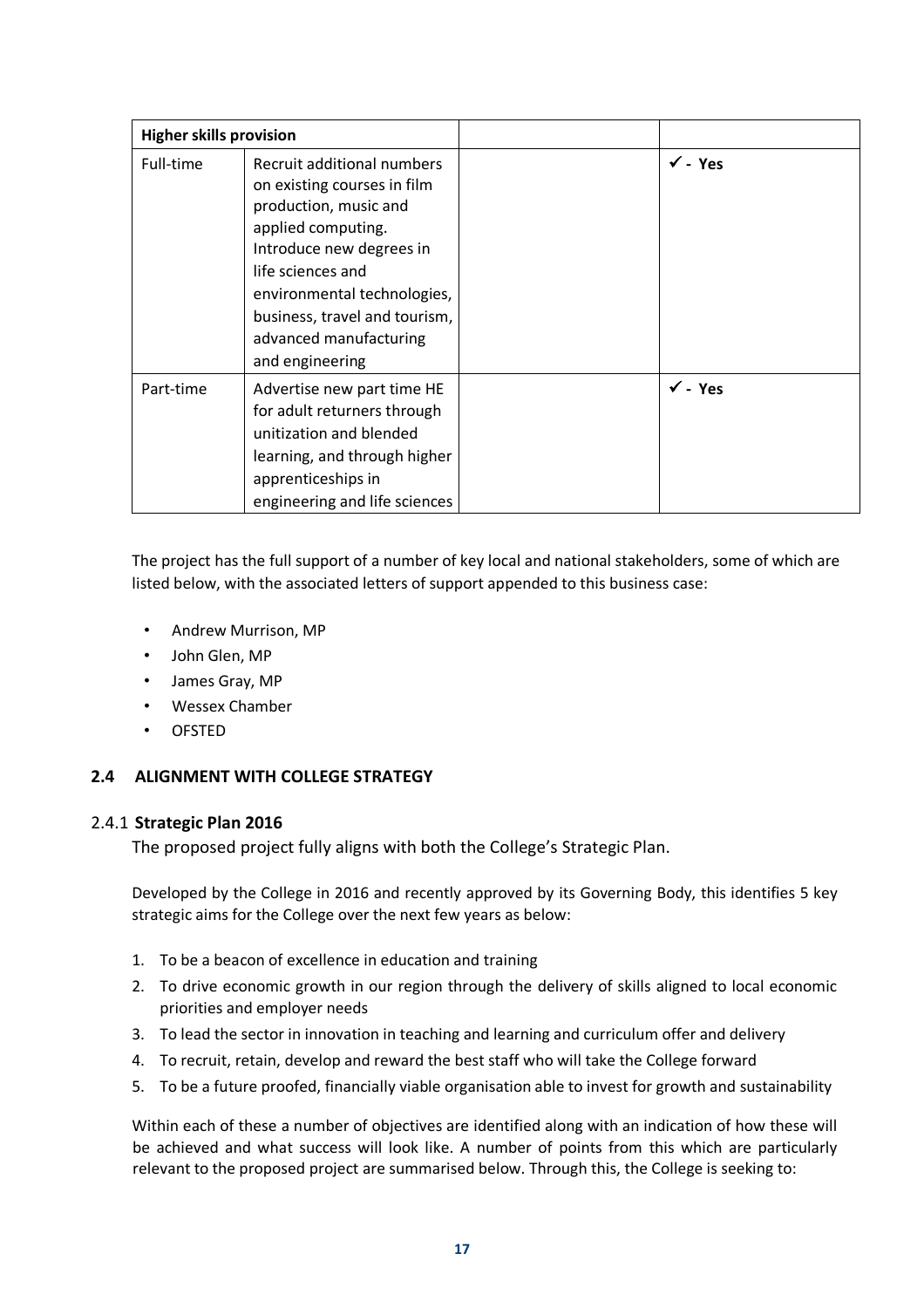- provide an outstanding teaching, learning and assessment and learner experience
- ensure that resources, both human and physical, are fit for purpose
- develop and invest in areas of specialisms around key economic growth priorities and the military
- develop a culture of ambition and aspiration which adds value (and qualifications) to the individual customer
- progress its 5 year curriculum strategy linked to local economic growth priorities (LEP) and employer demand and engagement and which addresses the key areas for growth in apprenticeships, Higher Education, pre 16 and military resettlement and in service delivery
- develop a 5 year accommodation strategy aligned to curriculum strategy and new learning technologies
- ensure that the economic impact and value of the college is understood by all and local economic skills priorities are being addressed
- ensure there is outstanding teaching and learning which equips students with transferable life skills
- ensure there is outstanding progression to further study and/or employment
- enable each campus to maximise its potential
- ensure that the College estates are relevant for 21st century learning, are well maintained and continue to be developed in line with curriculum growth.

With a specific focus on economic growth and the development of a curriculum to provide skills development focused on local employer needs in key growth sectors, the College's ambitions fully align with those of the SEP. The Plan refers to the need to ensure that the College's estates and facilities are sufficient to support the College's ambitions and the proposed project therefore fully aligns with the Strategic Plan objectives.

## 2.4.2 **College Estates/Accommodation Strategy**

The College has an approved Accommodation Strategy which covers a 10 year period from 2016-2026 and is intended to support the delivery of the 2016 Strategic Plan and the wider objectives of the SEP. The College's aim is to seek to ensure that physical resources reflect educational aspirations and the skills needs of students, staff and employers in the localities in which it operates. Its goal is to build on the success of the recently completed new build at the Chippenham campus. Specific strategy objectives include the following:

| OBC Stage                                                                                                                                                                                                                                                                               | FBC Phase 1        | FBC Phase 2        |
|-----------------------------------------------------------------------------------------------------------------------------------------------------------------------------------------------------------------------------------------------------------------------------------------|--------------------|--------------------|
| To remove or upgrade all condition<br>'D' (inoperable) and condition 'C'<br>(operable) space from the estate.<br>On completion of the preferred<br>option to emerge from the Estates<br>Strategy, the College's estate will<br>be graded either condition 'A' (as<br>new) or 'B' (good) | $\checkmark$ - Yes | $\checkmark$ - Yes |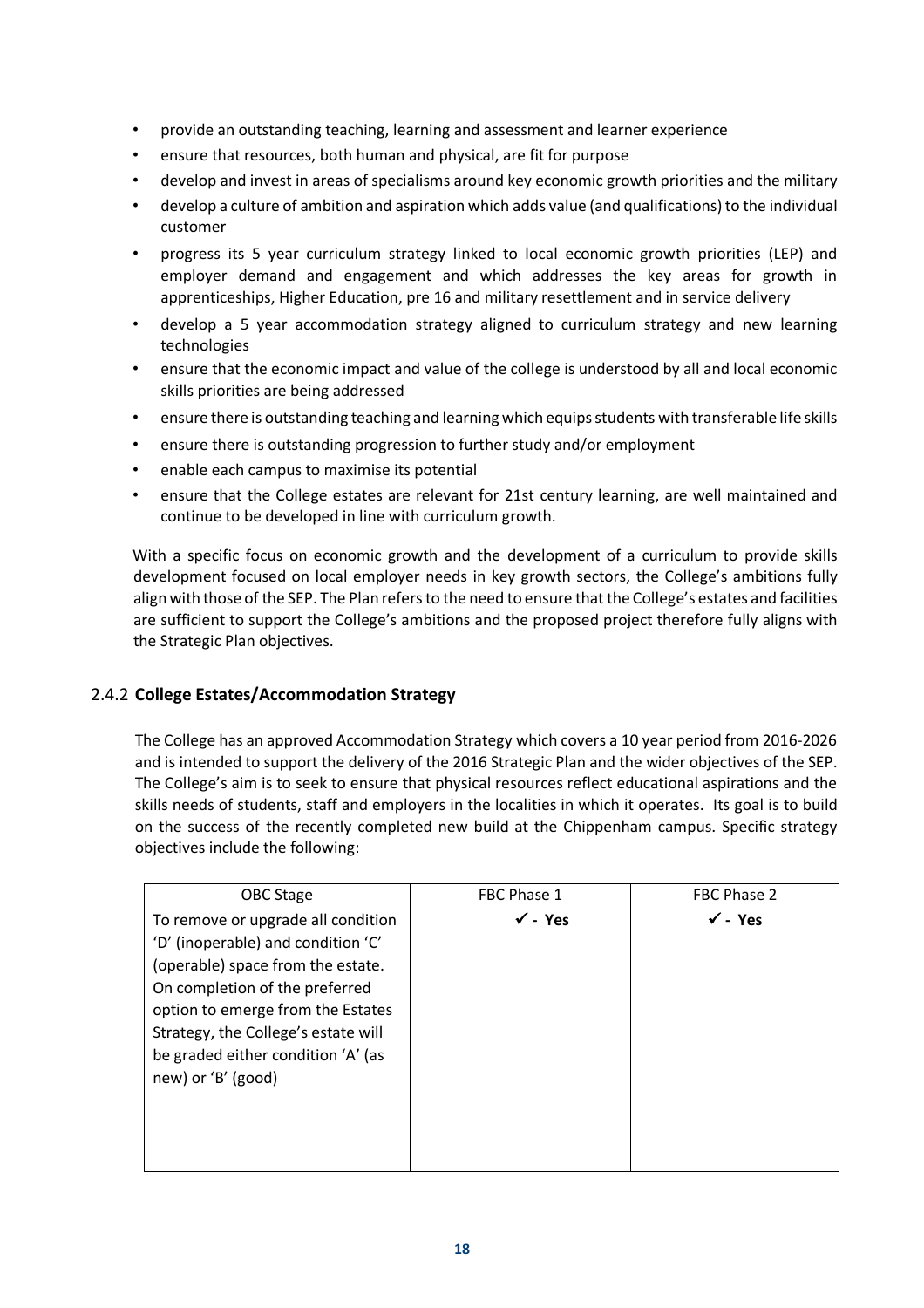| To rationalise the amount of space   | $\sqrt{2}$ - Yes   |
|--------------------------------------|--------------------|
| the College occupies across the      |                    |
| estate and improve the utilisation   |                    |
| of academic space. The OBC           |                    |
| estimates suggested that the         |                    |
| College could reduce the floor area  |                    |
| of the estate from circa 60,000      |                    |
| sq/ft to circa 46,000 sq/ft.         |                    |
| To create world class industry-      | $\sqrt{2}$ - Yes   |
| standard teaching, learning and      |                    |
| support resources which are also     |                    |
| aligned to employers' needs in any   |                    |
| given locality                       |                    |
| To create a 'heart' to the campus    | $\checkmark$ - Yes |
| which provides all of those          |                    |
| attending the College to have        |                    |
| access to a wide range of high       |                    |
| quality non-teaching resources       |                    |
| To create an estate where the        | $\sqrt{2}$ - Yes   |
| sustainability agenda is integral to |                    |
| all capital investment decisions and |                    |
| daily operations.                    |                    |

The College's Salisbury campus is located to the south east of the City of Salisbury within 10 minutes walking distance of the city centre. The campus consists of four sites with accommodation on three of them:

- The main college site (2.086 ha) contains the majority of the accommodation (>90% of total floorspace), it occupies an irregular shaped area with long frontages to the A36 Southampton trunk road and the dual carriageway of the inner ring road
- The Tollgate site (0.76 ha) adjacent to the main college site is used for car parking although there is some mothballed accommodation remaining
- Units 1, 2 & 3 at 115 Tollgate Road (0.20 ha) are industrial units on a standalone site situated to the north of the Tollgate site, used for vocational construction accommodation. These are leased by the College from a third party landlord and under the proposals the College would terminate the lease on this and relocate this activity to the new construction facility.
- St Mary's House (0.56 ha) purpose built 94-bed space halls of residence completed summer 2003. This is owned by the College but leased to a housing association for 30 years and rented back by the College as part of a PFI scheme.

The focus of the proposed projects as part of this business case are on the main Salisbury site. On this site, the main building comprises the Avon & Wylie blocks, which are 1960's built 5 storey buildings. The Nadder Building is another 1960s building in poor condition, which physically connects the Avon/Wylie Buildings and the Bourne Building. The 5 storey Bourne building was constructed during the early 1970's and this serves as the College's current HE centre. The only other main building is the Craft Centre which was constructed in 1990 to house trades and crafts subjects. This is the most recent building on the campus and yet is still 25 years old. The Salisbury campus is 3.4 hectares (excl. St Mary's and Tollgate sites) comprising c.17,000 sqm of built floorspace (NIA).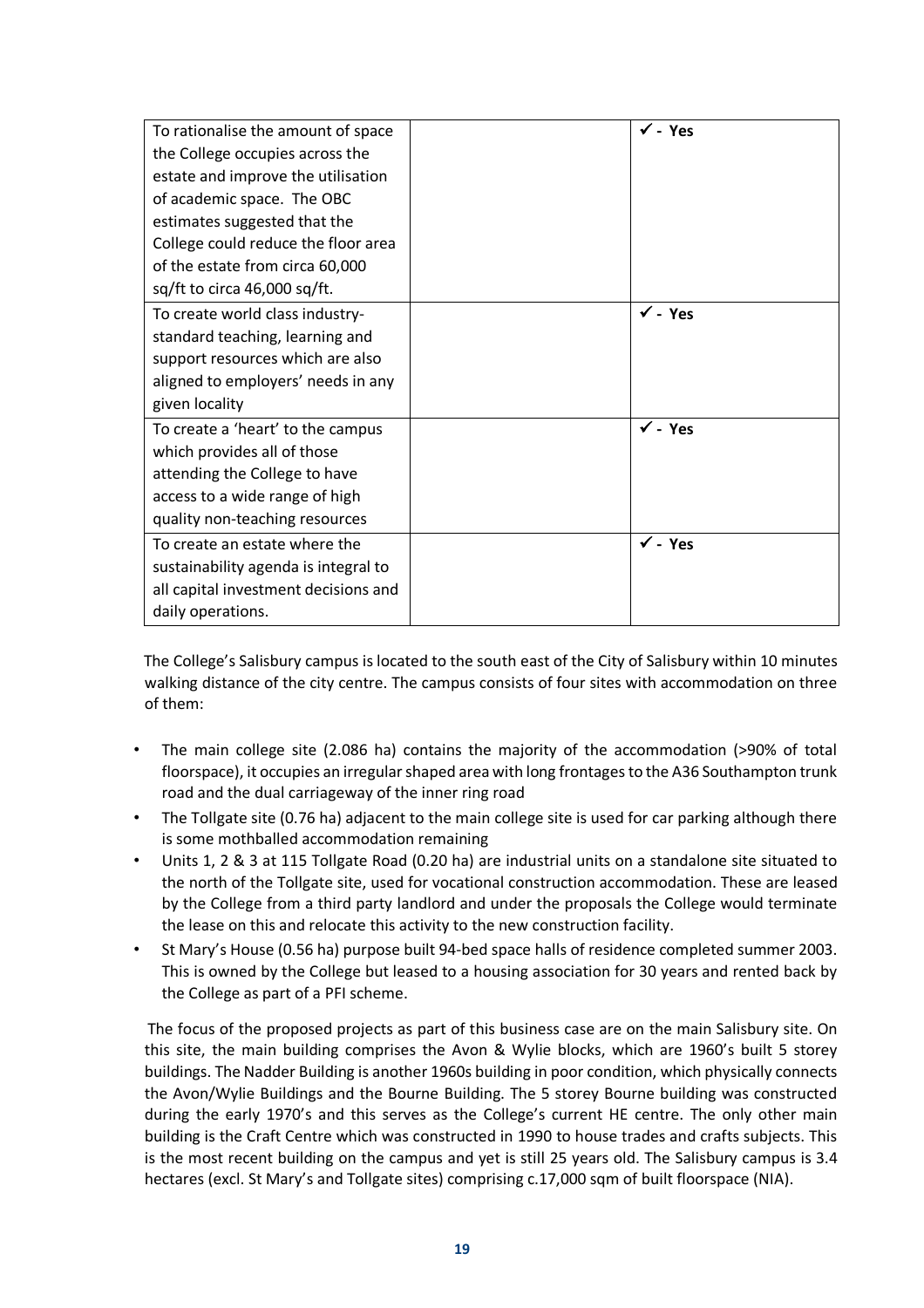A number of specific issues/challenges are identified in relation to the Salisbury Campus, as below:

- The poor physical condition and functional suitability of the majority of the building stock, in particular the Bourne Building
- Poor levels of room and overall space utilisation
- The desire to relinquish the lease on the Toll Gate building and consolidating facilities onto the main campus.

A summary of the building condition and functionality on the Salisbury Campus is presented below:

| <b>Building condition/functionality (2016 Estates Strategy)</b> |            |          |              |                   |  |
|-----------------------------------------------------------------|------------|----------|--------------|-------------------|--|
|                                                                 | As New (A) | Good (B) | Operable (C) | Inoperable<br>(D) |  |
| Bourne                                                          |            |          |              |                   |  |
| Avon                                                            |            |          |              |                   |  |
| Wylie                                                           |            |          |              |                   |  |
| Nadder                                                          |            |          |              |                   |  |
| <b>Craft Centre</b>                                             |            |          |              |                   |  |
| Tollgate                                                        |            |          |              |                   |  |

In order to address these and to ensure that the Salisbury Campus provides the fit for purpose and high quality teaching and learning environment that the local area requires, the strategy identifies a preferred option for the Salisbury campus that includes the following:

## *"a combination of the construction of new facilities, the refurbishment of buildings which are to be retained and selective demolition, whilst leased accommodation will be vacated and provision consolidated onto the main campus. The benefits of this option are that it provides the most cost effective and practical solution (and represents better value for money)."*

The FBC scheme therefore aligns with College Estate Strategy and will deliver a campus that is fit for purpose and attractive to both learners and employers, to maximise skills development and learning potential.

#### **2.5** THE NEED FOR LEP FUNDING SUPPORT AND THE REFERENCE CASE

LEP funding of £13.8m is required to deliver Phase 1 and Phase 2 of the campus redevelopment and without this, the project will not proceed.

The reference case for this project is a 'do minimum' outcome which relates to the College addressing its backlog maintenance requirements on a largely ad-hoc basis as per its long term maintenance plan and continuing funding, the proposed projects will not be delivered in the short-medium term and the College will fail to deliver the much needed enhanced learning environment that is required to promote skills development and attainment across the LEP area. If it fails to secure the required LEP support,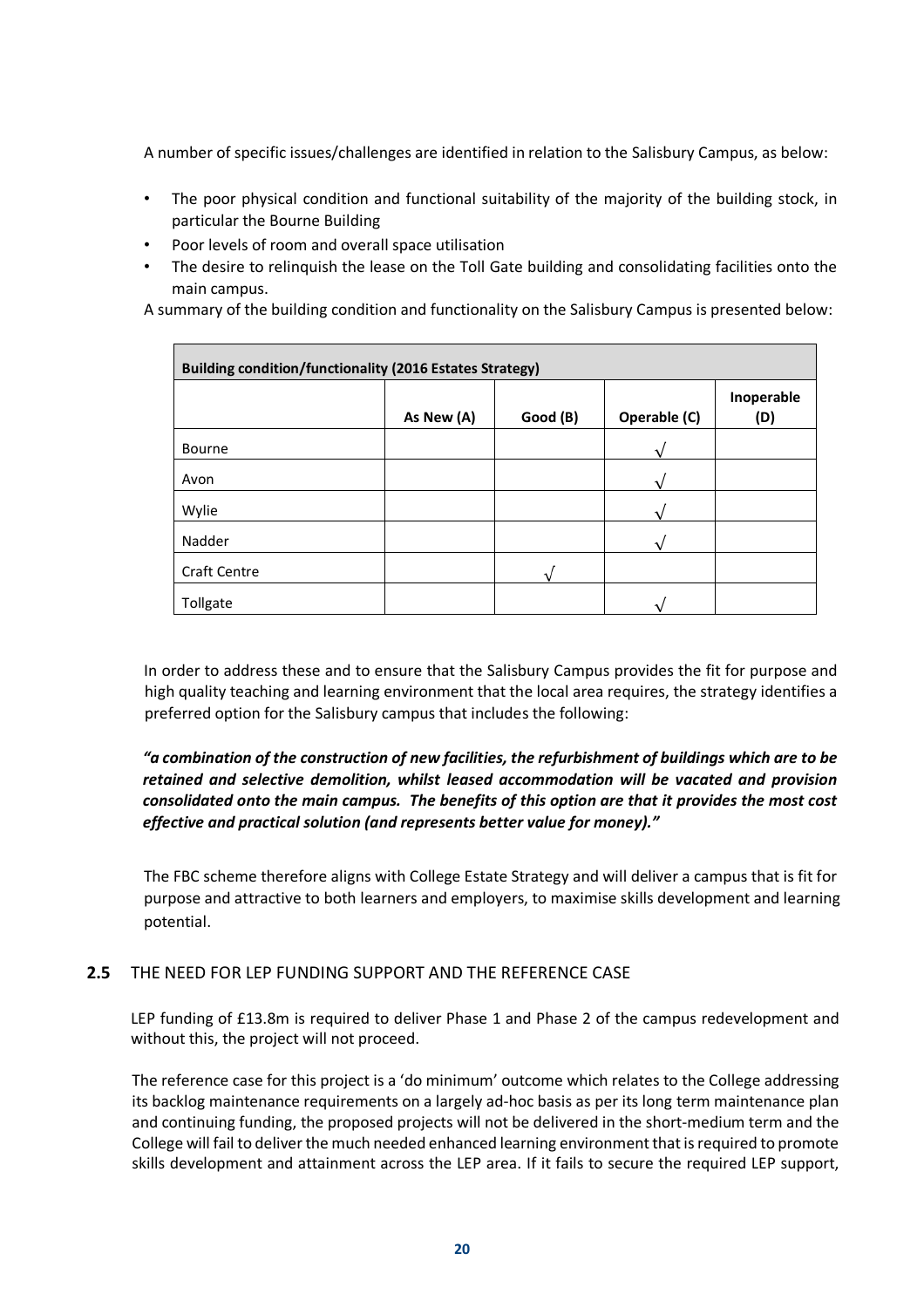the College will continue to provide a sub-optimum and inadequate learning environment which is not at all conducive to modern needs and to lease inadequate space on a temporary basis off campus.

The College is seeking to ensure that its students are taught in accommodation which mirrors contemporary workplace environments so that they are ready for work upon completion of their course and their employability prospects are maximised. In the absence of the LEP funding and therefore project delivery, the College will be unable to realise this and it will have no option other than to continue to operate from the dated, unsuitable, dysfunctional, costly and deteriorating built floorspace which it currently has. Construction and engineering is currently taught from leased industrial units off the main campus which are far from ideal and the College pays c£150,000 per annum in rent and is also liable to all repair and insurance costs. This is not a suitable learning environment and also represents a costly option in terms of ongoing lease costs. Construction and craft trades are also taught from the Craft Centre, which despite being the newest building on campus built in 1990, it is now dated and not suitable for modern teaching and learning needs. HE provision is currently delivered in the Bourne Building, which is a 1970's building, far from being adequate for modern HE needs. In the absence of capital funding support, HE provision would continue to be based here and over time this will have a wholly negative impact upon the provision of higher level skills attainment.

A lack of capital funding support and project delivery will undoubtedly have an adverse impact upon the College's ability to attract and retain learners and given the lack of any alternative vocational curriculum offer within Salisbury or the surrounding area, this will result in fewer people gaining formal skills attainment and formal qualifications. The current HE physical accommodation is poor and not attractive to prospective learners. This will be likely to result in HE recruitment issues over time and given the lack of any dedicated HE institution in the LEP area, this will have a significant impact upon the development of higher level skills within the local economy.

The catalytic impact of this upon the LEP's economic growth potential will be significant. Skills are a key driver of economic growth and sustainability and a lack of an appropriately skilled working age population will result in reduced employment (and higher unemployment/dependency upon benefits), lower business productivity and output, reduced ability to attract inward investment and an overall economy which will struggle to be competitive.

LEP funding will therefore address a market failure in that there is no other form of capital funding currently available or likely to be available in the short-medium term to deliver the required projects. All skills capital that is made available to FE Colleges is now being channelled through the LEPs and there are no other sources of capital available. Further details of this are presented below:

- **No other public funding available** – historically, the College has been able to access skills capital funding to address capital needs such as this using public funding from the Learning and Skills Council and subsequently the Skills Funding Agency. It has demonstrated how it has used these funds to successfully lever other College/external funding to deliver major capital projects on its Trowbridge and Chippenham campuses. However, since all skills capital funding has now been transferred to the LEPs, this is the only source of capital funding that the College is able to access. There is no other available capital from other central/local government or local education authority sources. The College is therefore wholly reliant upon being able to access LEP funding if it is to continue to operate as a financially sustainable economic asset within the local economy. It has secured £1m from the freehold disposal of part of its site for a Free School which it is prepared to reinvest into its estate as part of this project. It has also explored the potential to dispose of other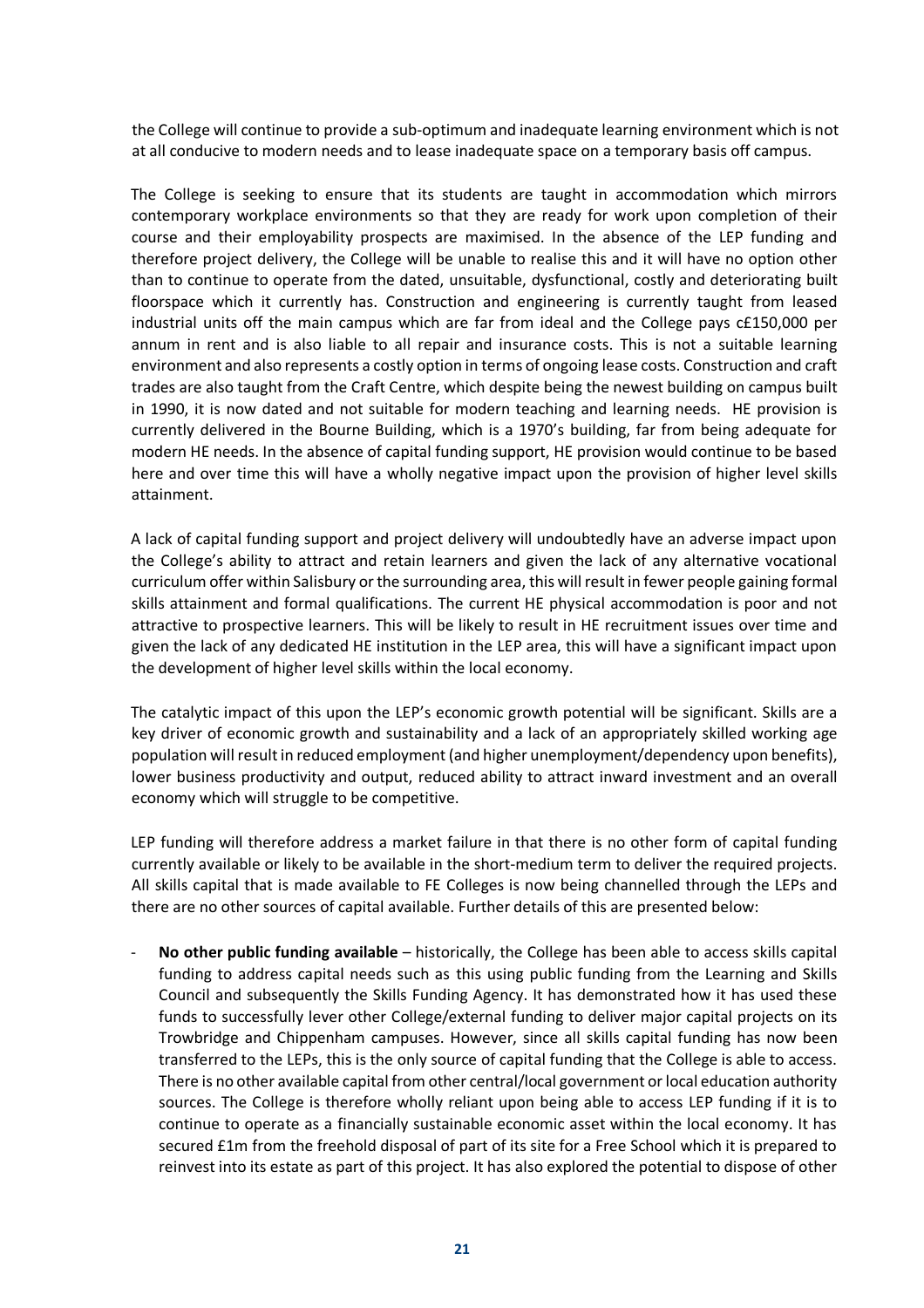parts of its campus but there are not considered to be any other 'value' opportunities that would not compromise the future of its education provision.

- **No other private funding available** – although FE Colleges have the potential to generate moderate surpluses to reinvest in the delivery of further education provision, they are not generators of significant profits. The College works extensively in partnership with the private sector and employer engagement is a fundamental component of the College's core activity. However, the delivery of College teaching/learning floorspace does not in itself represent a commercially attractive investment proposition from a developer/investor perspective given the lack of financial returns. This means that the commercial market does not have the appetite to invest in new buildings on our estate. The only potential angle that the College is exploring for the phase 3 works is some form of private sector sponsorship to assist with the funding of these works, but the prospects of this are not certain at this stage.

Furthermore, the College's ability to secure commercial lending to fund project delivery is very limited due to the following:

- Existing borrowing position the College has existing bank borrowings which it secured to partfund the delivery of the major redevelopment project recently completed at its Chippenham Campus, alongside an SFA grant of c£17m (total project cost of £21m). It is unlikely to be able to borrow additional significant funds as a result and there are limited commercial lenders in this sector which are prepared to lend to FE Colleges.
- Current financial performance the College has suffered a reduction in the number of students since 2010, partly due to the poor quality of the estate and facilities on offer, and this has impacted upon its revenue position. This is likely to further limit its ability to borrow additional funds.
- Downward pressure on revenue budgets the current outlook for FE revenue budgets is challenging and there is a degree of uncertainty. Budgets for 16-19 and adult funding look set to be squeezed and this will further hinder its borrowing capacity. This, does, however, illustrate the need for the College to focus on growth to drive additional revenues and growth will only be realised if the College can increase its intake through being able to provide a 'best in class' offer to prospective students.

#### **2.6** ALIGNMENT WITH SKILLS AND ECONOMIC GROWTH OBJECTIVES

The projects align with a number of key policy and strategy documents at national and sub-national levels, as illustrated below.

#### 2.6.1 National policy

#### **Skills for Sustainable Growth Strategy Document (BIS, 2010)**

This is the Government's Skills Strategy which identifies that skills are vital to our future and improving skills is essential to building sustainable growth and stronger communities. It recognises that a strong further education and skills system is fundamental to social mobility, re-opening routes for people from wherever they begin to succeed in work. The strategy states that *investment in further education*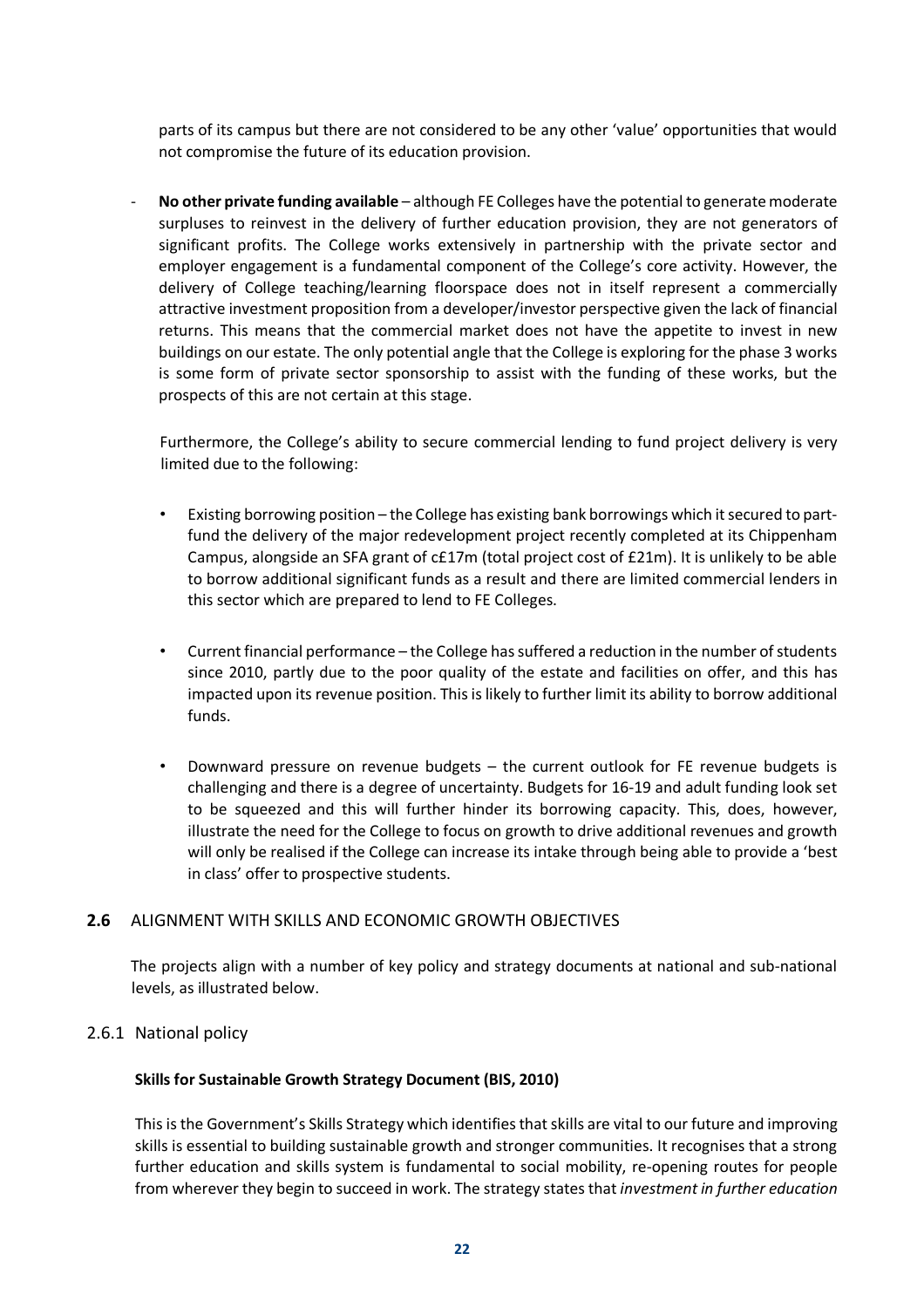*and skills is fundamental to sustainable growth and improving the prospects of individuals and businesses.* Government's ambition is that the UK should have a world-class skills base that provides a consistent source of competitive advantage. It identifies that a high quality further education sector is at the heart of its skills strategy. It also recognises the significant value of apprenticeships and sets an ambition to ensure that vocational qualifications reflect the changing needs of employers. The Strategy identifies an ambition to foster stronger links between colleges and universities and to encourage the further education sector to do more to support enterprise amongst learners. It identifies a number of objectives some of which are presented below:

- Apprenticeships are at the heart of the system that we will build
- We will ensure that vocational qualifications reflect the changing needs of employers
- Increased productivity and employment as a result of an internationally competitive skills base
- Increased numbers of skilled jobs and skilled people at all levels
- Increased engagement by employers with publicly funded colleges and training providers
- Reduced skill deficiencies at local, regional or sectoral level
- Improved social mobility and opportunities for adult learning
- Reduced numbers of 18-24 year olds who are NEET

## **Rigour and Responsiveness in Skills (BIS, 2013)**

'Rigour and Responsiveness in Skills' was developed by Government as an update to the above skills strategy in 2013 and it sets out how it intends to accelerate its reforms to the skills system, to ensure that the UK's vocational training offer allows our citizens to compete with any in the world. It suggests that getting our vocational and technical education system right is both socially and economically vital and recognises that "in today's global race we need a highly skilled workforce" and that higher levels of skills help workers to become more effective. It refers to the fact that 20% of the growth in the output of UK workers can be attributed to the growth in their skill levels. Of specific relevance to the proposed project, the strategy update identifies that vocational qualifications must be rigorous so they qualify a worker to practise in their chosen role and that it is critical that we provide a system that is flexible for education and training providers to deliver what is really wanted by learners and employers.

The report identifies a Government-funded capital grant allocation of c£350m to be made available in 2014-15 and suggests that this investment will specifically *provide funding to improve the college estate, particularly colleges with poor building conditions and inefficient estates.* This is the funding pot that has been allocated to the LEPs nationally.

## **English Apprenticeships: Our 2020 Vision (HM Government)**

This policy document sets out the Government's plan for achieving a significant growth in the quality and quantity of apprenticeships, working with employers, education and training providers and others to address skills shortages and stimulate economic growth. It sets out a goal for young people to see apprenticeships as a high quality and prestigious pathways to successful careers, and for these opportunities to be available across all sectors of the economy. It recognises that education and training raises the level of skills available in the economy, as well as driving productivity and national prosperity. The policy document suggests that economic benefits are generated when education and training helps individuals to achieve a higher level of qualification, increasing their employment prospects, productivity and wages. It also recognises that there is a critical need for high numbers of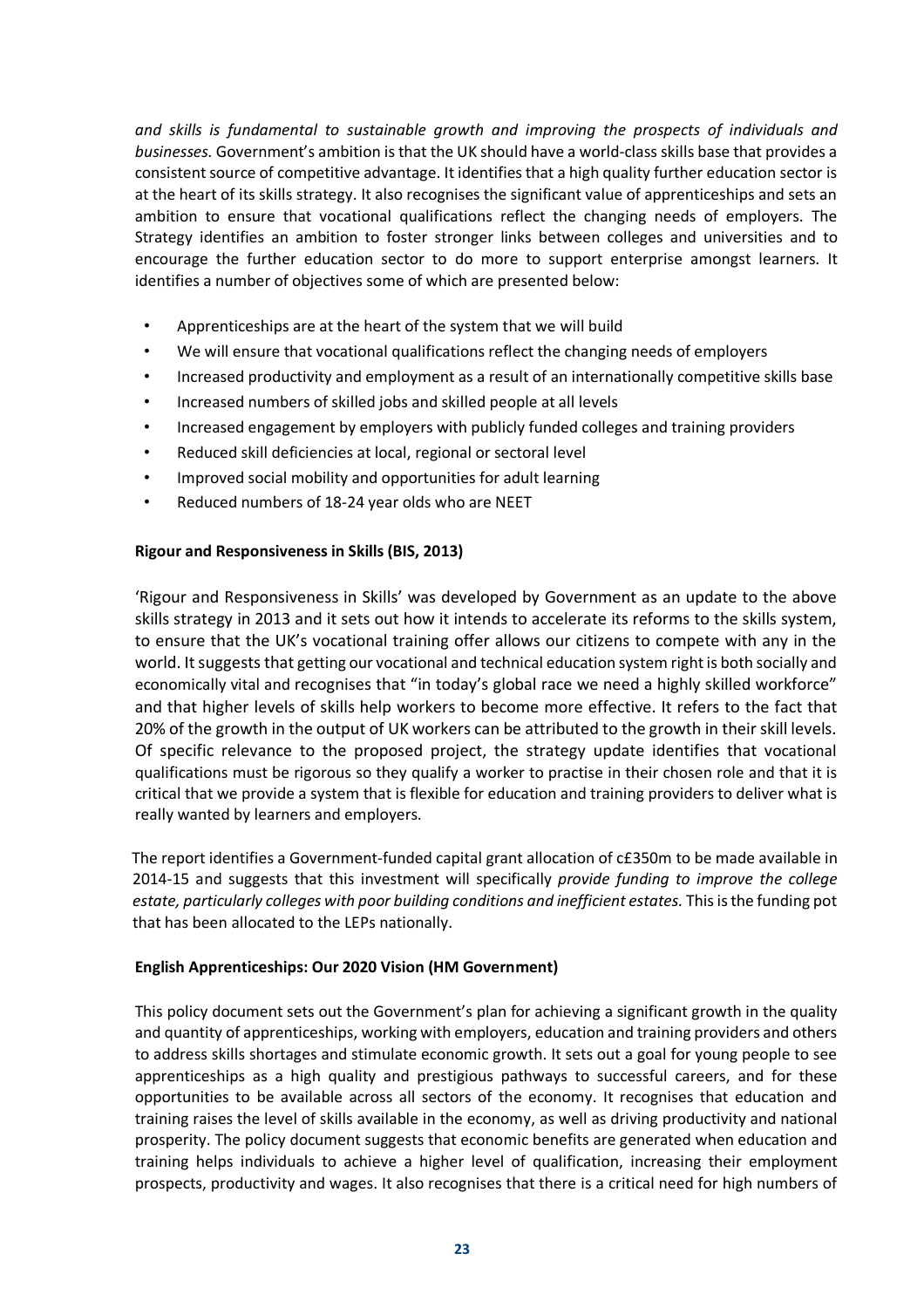new technical and professional skilled workers. The proposed scheme, which proposes to support the delivery of c.650 new apprentices per annum, fully aligns with and supports this latest Government policy on apprenticeships and the drive to maximise technical and employer sponsored pathways to skills development and employment opportunities.

## 2.6.2 Sub-national policy

## **SWLEP Strategic Economic Plan (SEP)**

The SWLEP prepared its SEP in March 2014. This was then submitted to Government and formed the basis of negotiations which resulted in the LEP securing an original LGF allocation. Since then, the LEP has developed an updated and revised SEP which it published in January 2016 and which replaces the previous version. The SEP sets out the economic ambitions and challenges for the LEP area and identifies a number of key priority projects to address these. The 2014 SEP identified 5 SMART objectives which are still described as fully relevant. 4 of these 5 objectives are wholly relevant to the proposed scheme, as below and the LEP has suggested it will continue to monitor progress against these:

• Increase the employment rate to 80%. This has nearly been achieved. For the year to June 2015, the employment rate stood at 78.6%;

• Sustain the number of patents granted per 100,000 population. Between October 2014 and October 2015, 670 patents were granted to businesses based in Swindon and Wiltshire which is 95.8 per 100,000 population.

• Increase the proportion of the workforce (resident and non-resident) with a Level 4+ qualification from 33% to 52%. We recognise that we have more to do here; by December 2014, 36.8% of the Swindon and Wiltshire workforce was qualified to this level;

• Improve young people's attainment at 16 (including English and Maths) and 19 to beyond the national average. GCSE attainment levels between 2011 and 2015 have remained relatively static across Swindon and Wiltshire whereas they actually fell across England. By 2014, 85.4% of 19 years olds in England had achieved a Level 2 qualification; in Wiltshire this stood at 86.1% and 83.3% in Swindon compared to 81%, 81.8% and 75.9% respectively in 2011.

In the latest version of the SEP, the LEP is aspiring to be more ambitious. Five strategic objectives have been identified in this latest SEP and it maintains the focus of the previous SEP on 3 spatial growth zones, one of which is the Salisbury A303 Growth Zone within which this proposed scheme is located.

Of the 5 strategic objectives, one of these relates to the following of specific relevance to this scheme:

#### **Strategic Objective 1: Skills and talent - we need an appropriately skilled and competitive workforce to achieve our growth ambitions.**

Within this objective, there are 4 priority actions, as below:

#### **1) Improve the skills system:**

a) Ensure there is a robust and responsive post 16 education and skills sector operating to meet the needs of learners and employers which is *financially efficient, sustainable and operates from campuses which are fit for purpose;*

b) Improve progression routes to employment in the post 16 education sector, with *strong employer involvement in the curriculum* to ensure improved employability;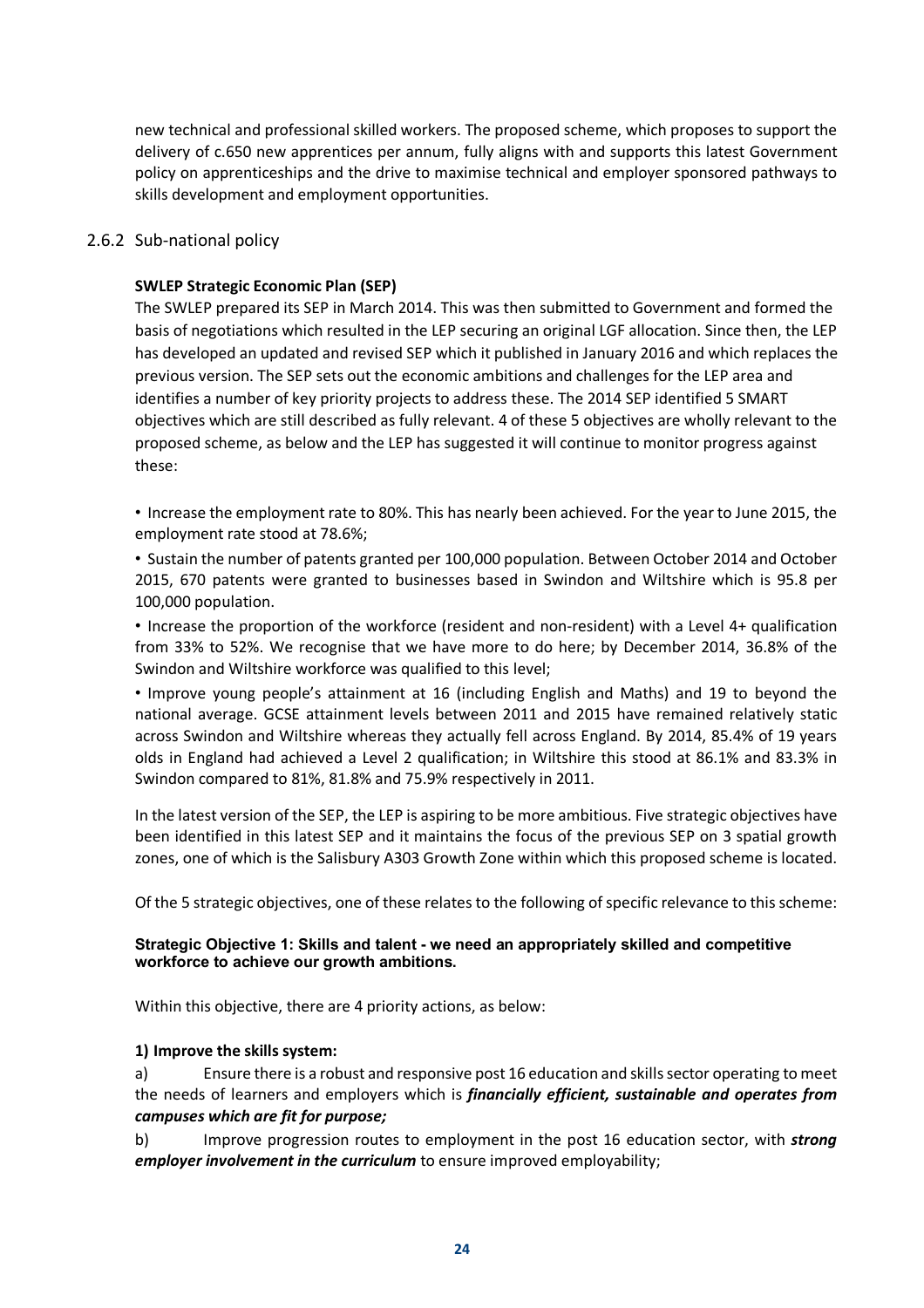c)Deliver options *to enhance higher education participation* across Swindon and Wiltshire *meeting the demand for higher level and degree-level qualified employees* locally;

d) *Ensure that the learning and skills offer reflects the needs of the area, including the priority sectors*, providing effective Science Technology Engineering and Maths (STEM) skills.

## **2) Skills for growth**

e) Develop *a skilled and competitive workforce meeting the needs of employers*;

f)Develop *higher level skills provision* through *smarter engagement between the higher and further education sectors and business*;

g) Achieve a *higher proportion of individuals employed in higher skilled and higher valueadded roles* (Level 4 and above) in priority sectors; and

h) Embed apprenticeships as an established route to employment and *maximise the opportunities to grow higher and degree apprenticeships*.

## **3) Skills for inclusion**

i) *Improve educational attainment*, exceeding the national average, at age 16 (including English and Maths) and at age 19;

i) *Realise the potential of residents with barriers to employment*, including young people and older workers and develop innovative approaches to providing support;

k) Ensure *impartial and independent professional careers advice* and guidance is operating across schools and colleges.

## **4) Enabler of other priorities**

l) Ensure *military service leavers and existing employees have clear pathways to new skills* and flexible learning.

The SEP identifies that through investing in Strategic Objective 1 and focusing on the Salisbury A303 Growth Zone, the LEP will seek to *"enhance our further and higher education offer in the area, ensuring providers are able to deliver the skills provision required and facilities that are attractive to students and fit for purpose".* It also suggests that there is a need to restructure the Salisbury A303 Growth Zone's economic base, leveraging the opportunities provided by the presence of the Military, Life Sciences and Defence Technologies specialisms at Porton, and building on its world class reputation as a visitor destination.

The SEP identifies that it has a competitive advantage based on a number of factors including the following of specific relevance to this scheme:

• dynamic, knowledge-based economy with nationally important clusters in advanced manufacturing, amongst other sectors

• strong small and medium sized enterprise (SME) growth with high levels of innovation and business survival

• a vibrant economy with a skilled workforce and low unemployment.

The SEP identifies that the LEP area's population will have increased from 699,000 in 2014 to 764,000, matched by employment providing higher skilled jobs and high value economic growth. It recognises that it needs to *"get ahead of the skills deficit 'curve' so that it has a workforce that provides a competitive advantage by being fit for the future by improving access to higher education".*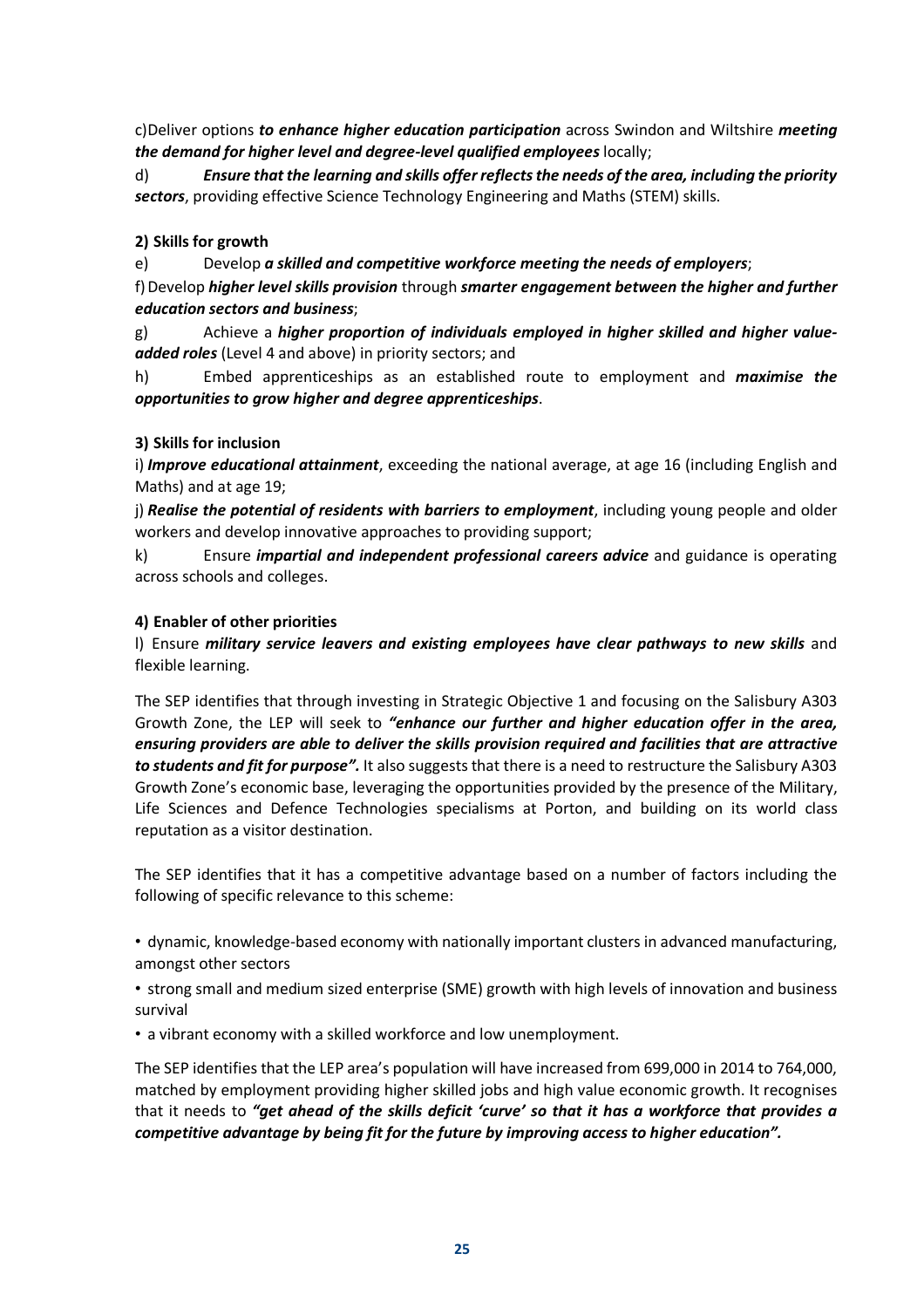It suggests that there are strong prospects for employment growth in the area and that according to econometric forecasts in the 2013 Economic Assessment, *30,000 additional jobs are forecast between 2010 and 2020 across Swindon and Wiltshire, twice the rate of growth predicted nationally* owing to good representation in sectors predicted to perform well.

There is also a shift towards high value sectors and the SEP refers to employment projections which indicate that the occupational profile of the area is predicted to continue to shift towards higher level occupations, with the greatest levels of growth expected among managers, professionals and associate professionals.

The SEP recognises the challenge of improving provision for higher skills and education in order to enable residents to compete for the high value jobs the LEP is seeking to bring to the area. It also recognises that those students who do go on to higher education tend not to return to the area once they have obtained a degree, and since Swindon and Wiltshire does not have a significant higher education presence, it does not attract nearly enough people to gain a Level 4 qualification or above to replace those that leave. The SEP therefore suggests that *the aspiration for a higher education presence in the area remains an important one,* particularly given that it identifies that the number of graduate level jobs in the local economy is forecast to increase from 33.6% to 41.1%, which means that 83,000 more people with a Level 4 qualification or above will be needed by 2020. It suggests that *local businesses have identified the lack of a ready workforce with higher level skills as a major barrier to future growth*.

The SEP identifies a number of key priority growth sectors, including advanced engineering and high value manufacturing and health/life sciences, both of which this project will fully support. It also identifies the low carbon economy and construction as 'key sectors to watch', suggesting that the "*transition to a low carbon economy will be a key driver of change that will create new opportunities in many sectors, for example energy generation, innovation and sustainable construction*".

## **ESIF Strategy 2014-2020 (revised May 2014)**

The SWLEP has developed its ESIF Strategy in response to the opportunity to invest €88m over the period 2014–20 into the Swindon and Wiltshire economy. It is intended that this will result in the creation of over 1,500 jobs and support 2,500 businesses to innovate and become more competitive and assist more than 9,000 people enter or progress in the workforce. The strategy identifies 5 key priorities as below:

- Priority/key sectors including advanced engineering/high value manufacturing, health and life sciences
- Military-Civilian Integration
- SME support
- Low carbon development
- Social Inclusion

The proposed project on the Salisbury Campus will support skills development across the advanced engineering/high value manufacturing sector priorities. It will provide high quality workplace-based learning environments to support skills developments across the low carbon sector within engineering and construction. It will increase the skills development/learning opportunities that are available and therefore fully align with the military integration priority. The new HE centre under phase 2 will also provide new higher skills/degree based learning opportunities across a number of key priority LEP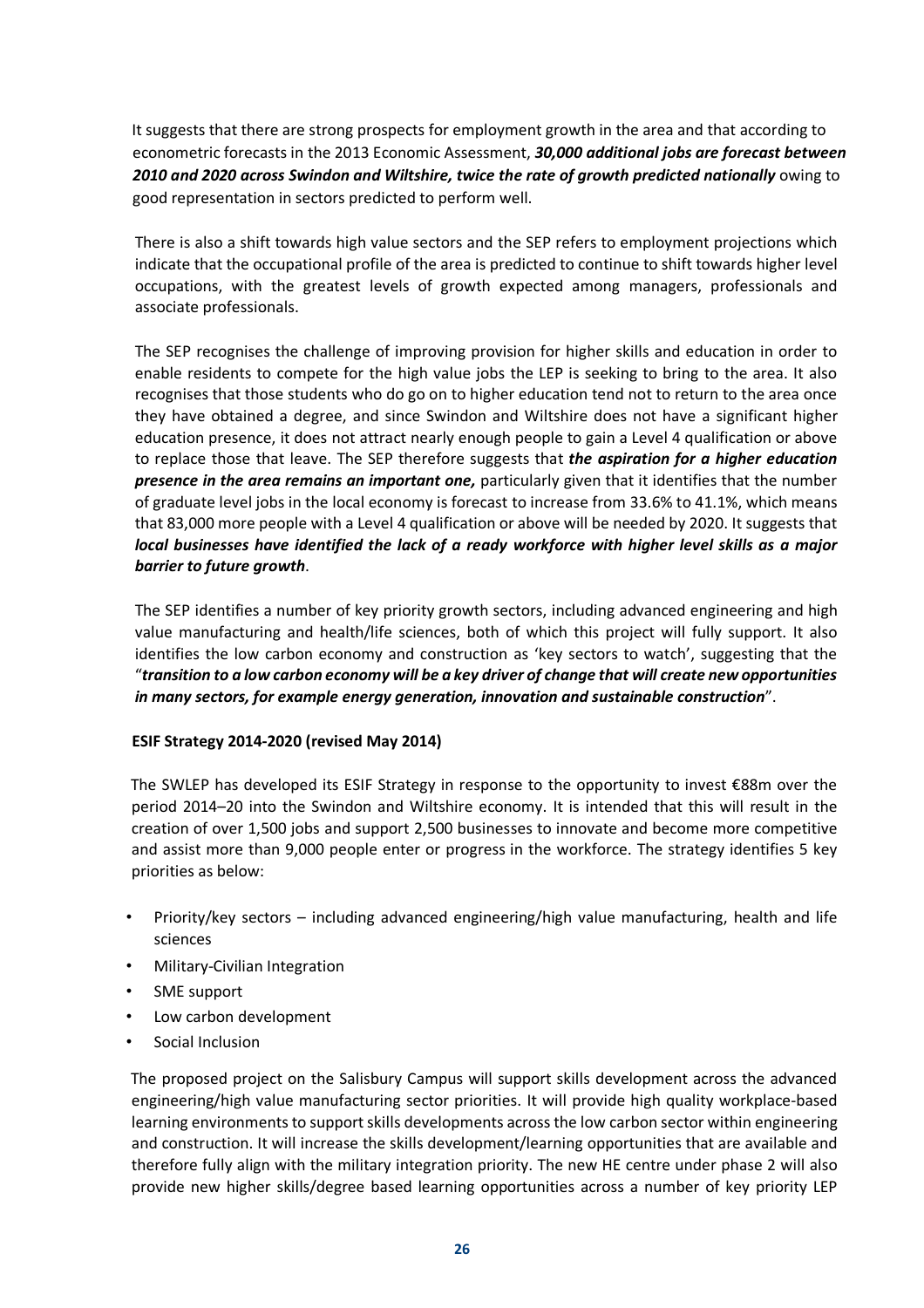sectors, particularly health and life sciences and business services. The project therefore fully aligns with the core objectives of the ESIF strategy.

The strategy's activities are grouped into four thematic areas:

- SME Growth;
- Innovation for Sustainable Growth;
- Skills for Growth;
- Skills for Inclusion.

Key relevant points from the ESIF Strategy are presented below:

- The ESIF strategy indicates that Swindon and Wiltshire has a number strategic opportunities and threats over the next decade including high youth unemployment, low rates of Higher Education participation, high investment in innovation but limited Higher Education support. It recognises that *"developing a highly educated, highly skilled and entrepreneurial workforce will be crucial if we are to deliver our ambitions for innovation-led growth. We need a workforce that meets the current and future skills requirements of local businesses, many of which are operating in globally competitive markets".*
- It identifies a view amongst some local employers that new young labour market entrants lack the skills needed for employment. There is a danger that many young people will subsequently find themselves at risk of unemployment as the demands of employers for more highly qualified staff increases. While unemployment among young people in the SWLEP area is below average and there are above average employment rates for 16-19 year olds, there are spatial concentrations of low educational attainment and low levels of progression to higher qualification levels both in rural and urban areas.
- The strategy indicates that ESIF support should be channelled towards new skills and training centres detailed in the SEP in Chippenham, Lackham, *Salisbury*, Swindon and Trowbridge for a range of skills and learning, by working with target groups and promoting social inclusion through employment and employability activities including work experience.
- ESIF will also be able to support institutions with ambitions to bring Higher Education and specialist skills training into the area and specifically references the focus on Life Sciences, Engineering and Construction (LEC) at the new facilities at the College's Salisbury and Chippenham campuses.

## **Wiltshire Education, Employment and Skills Strategy 2014-2020**

Developed by the Education, Employment & Skills Board, this identifies a number of key objectives for enhancing the skills base of Wiltshire over the next 5 years. It identifies a number of key challenges, perhaps one of the most significant being the need to ensure that the local economy is prepared to support future employer skills needs going forward. It suggests that the restructuring of the employment base and an overall shift towards higher order occupations requires higher levels of education and it is anticipated that in terms of skills requirements, including replacement demand, by 2020 approximately 65% of the jobs growth in Wiltshire will require NVQ Level 4 qualifications and above and that at present, Level 4 attainment in the SWLEP area is low. The Strategy reinforces the role of the LEP and the fact that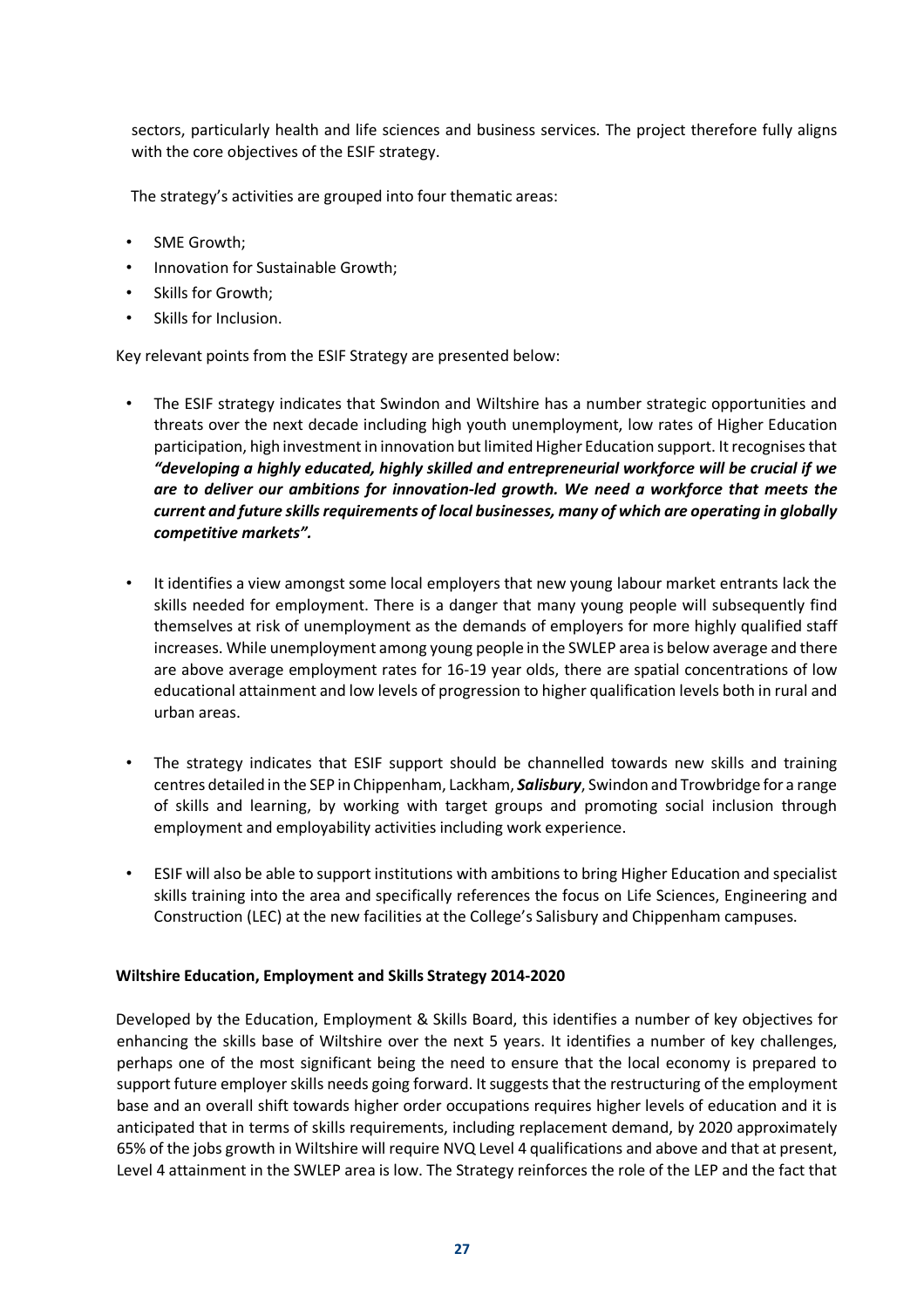"*the Swindon and Wiltshire Local Enterprise Partnership (SWLEP) has identified the need to invest in FE and HE"* to support its economic growth ambitions. The Strategy also identifies the following of relevance to the Salisbury Campus project:

- The need to create an environment that will *support the development of a skilled and competitive workforce*, meet the needs of employers both now and in the future and drive business development and economic growth
- The need to provide a *dedicated HE offer to achieve the Level 4+ skills needs*. This will enable Wiltshire to retain home grown talent which has in the past had to leave Wiltshire in order to pursue HE ambitions
- *Service leaver integration* there will be an estimated 1,800 service leavers in Wiltshire by 2016 and the successful City Deal bid aims to see military leavers' skills being used by companies who wish to locate and grow in the county.
- The low carbon sector will be competing for high-quality STEM graduates over the next few decades and *there is a need to ensure that people with the right skills are available to support the transition to a low carbon economy*, particularly in engineering, manufacturing and construction.
- Through this strategy we will *raise the profile and appeal of STEM industries facing skills shortages*. We will support earlier intervention in the education process and sustainable STEM development in teaching young people to see the myriad of opportunities that STEM subjects can create.

The strategy identifies 7 key strands to meeting the challenges identified, which include:

- o early intervention/prevention
- o raising aspiration and attainment
- o employability/preparation for work
- $\circ$  progression opportunities from pre to post-16 and through to suitable provision for HE within Wiltshire
- o up-skilling the work force
- o ensuring skills match employer/learner need through education and training provision that is appropriate and accessible
- o sustaining employment/participation.

The proposals for the Salisbury Campus align with and support all 7 of these strands.

## **2.7** BENEFITS TO EMPLOYERS AND THE COLLEGE'S EMPLOYER ENGAGEMENT ACTIVITY

During 2013/14 the College worked with some 800 businesses and employers across the South West and places a significant emphasis upon its track record of successfully working with and supporting businesses to ensure that their skills needs are met. Employer engagement is an integral part of the College's operations and this is set to increase further in accordance with its strategic plan objectives for the next few years.

Wiltshire College is one of the largest provider of apprenticeships in the south west of England. The College currently supports 1000 intermediate, advanced and higher apprenticeships.

The College operates much of its outward-facing work with employers through its Business Development department. Its remit includes apprenticeships, work-based learning and commercial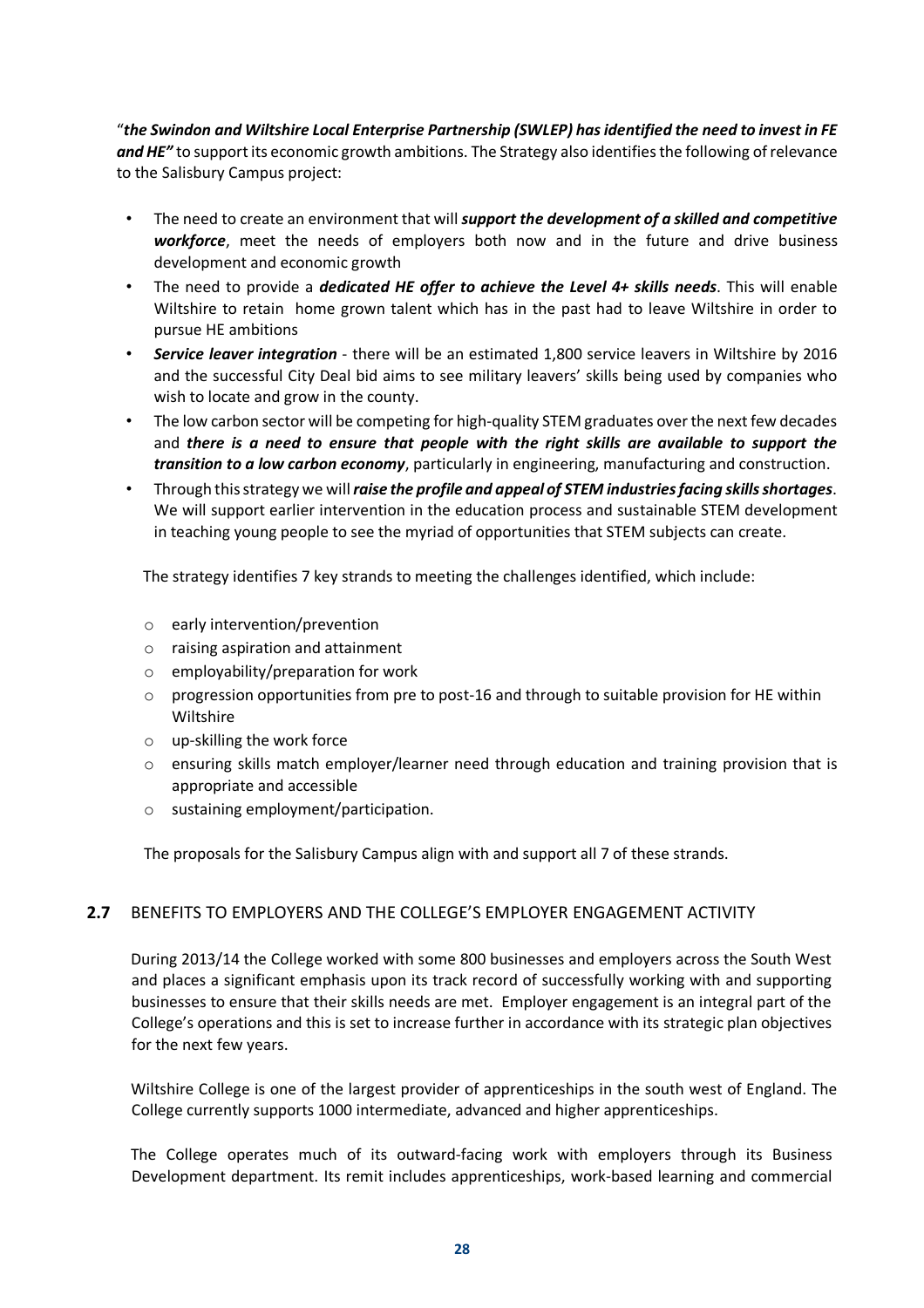projects. The College currently offers a number of construction and engineering based apprenticeship programmes from its Salisbury Campus, as below:

- Level 2 Intermediate Carpentry & Joinery Apprenticeship
- Level 2 Intermediate Painting & Decorating Apprenticeship
- Level 2 Intermediate Plumbing & Heating Apprenticeship
- Level 3 Advanced Electrotechnical Apprenticeship

To enable it to continue to work with leading private sector employers in the engineering and construction sectors and to provide apprenticeship schemes, it is critical that the College is able to provide an environment which mirrors real work environments and therefore prepares students for the workplace. Businesses are unlikely to support students through apprenticeship schemes if the College learning environment is not adequate given that they are investing significant time and resource into their apprentices. The College therefore needs to invest in its physical facilities to ensure that it can continue to deliver these important apprenticeship programmes. Government has been and is likely to continue to be fully supportive of apprenticeships programmes as an effective means of providing workplace based education and the revenue funding associated with these is unlikely to face the same funding pressures as other parts of the education system.

The proposed new facilities at Salisbury will enable the College to not only sustain but expand its engineering and construction apprenticeship programme. It will enhance the appeal of the College to key local employers and potential students and will create an overall more attractive and professional learning environment which is more orientated towards creating real workplace environments. This will benefit both students and local employers and will be likely to increase the scale and quality of the College's employer engagement activity, a critical component of its wider offer.

The College also offers a number of degree level/higher education based courses at Salisbury including Higher National Diplomas, Foundation Degrees and BA/BSc degrees, including the following:

- Foundation Degree Applied Computing
- BA (Hons) Film Production and Cinematography
- BA (Hons) Photography
- HND Music
- Certificate in Education / PGCE (University of Greenwich Distance Learning)
- Foundation Degree Education Studies for Teaching Assistants

Again, the proposed new facilities will enable it to further develop the capacity and quality of its HE based offer which will increase the number of students graduating with higher level skills to meet current skills gaps in the local economy, again to the benefit of not only students, but also employers.

An example of the College's success with engaging with business is its Engineering Innovation Network South West initiative (EIN-SW), delivered in partnership with Swindon College. Originally focussed on its Castle Combe site, EIN-SW has been developed from the College's specialist knowledge of the motorsport engineering sector. The project supports specialist engineering companies in Wiltshire and the surrounding area and is increasingly being recognised as an example of best practice in how the FE sector should engage with SMEs.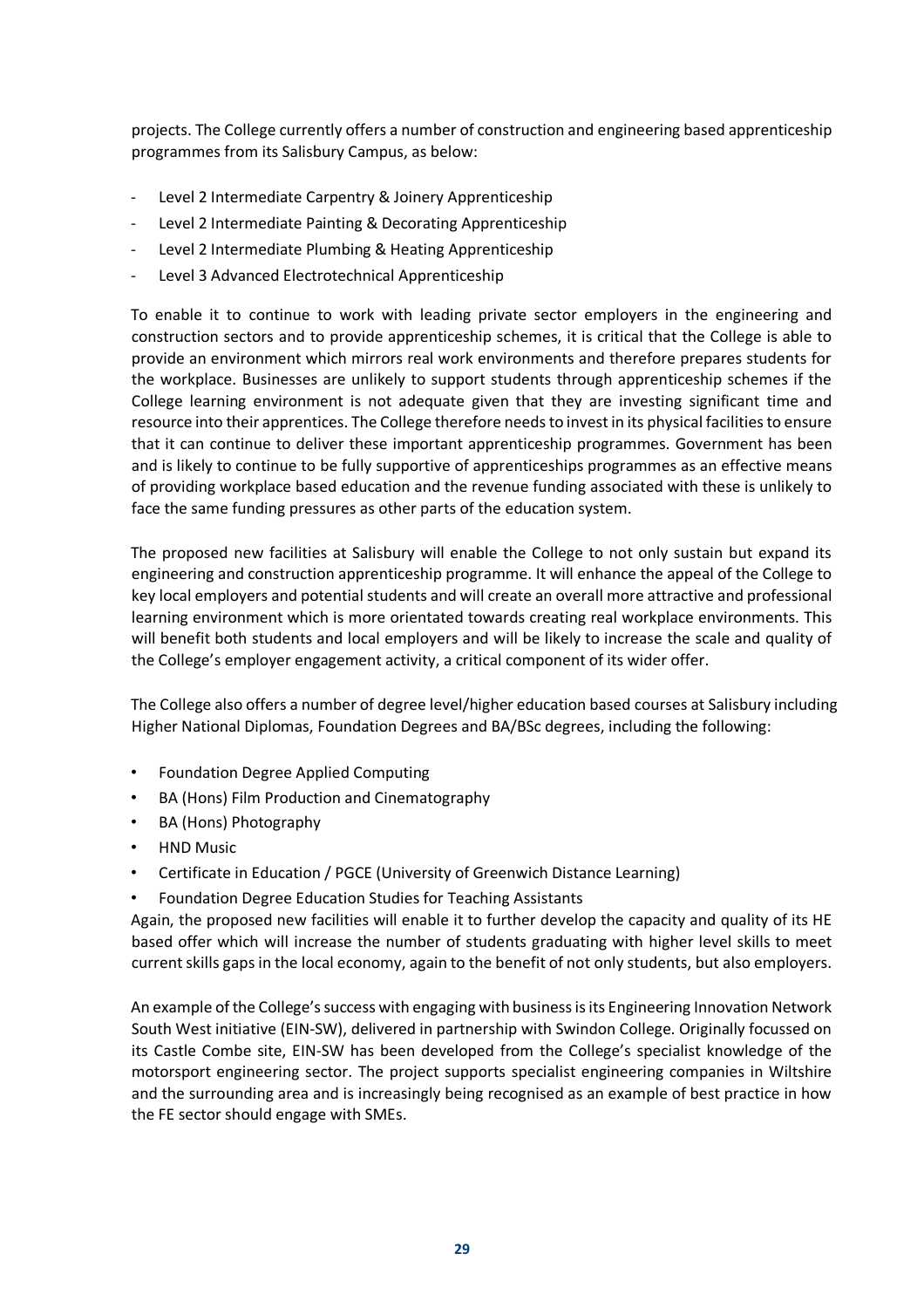## **2.8** BENEFITS TO LEARNERS AND LEARNER SUCCESS

The development of new learning and teaching facilities at the College's Salisbury Campus will directly deliver a number of benefits to learners/students:

- *Enhanced employability –* through the provision of an enhanced learning environment and the development of a learning and teaching environment that replicates workplace environments, learners will be more 'ready for work' upon completion of their courses. Employment readiness is a key issue across the UK as a whole and there is a need to ensure that learners, particularly on more vocational-based courses, are equipped and prepared to make the move directly into a workplace upon attaining the relevant qualifications. The proposed facilities will address this through the development of environments which are more akin to workplaces. A national BIS evaluation of the impact of FE capital investment suggests that engagement with existing employers appears to have improved post capital expenditure, colleges can offer facilities that much more accurately match what employers want and there is evidence that new buildings have also attracted new employers.
- *Enhanced progression to higher level skills –* the project will enhance the College's ability to recruit and retain students. Through enhancing the offer of the campus, learners will be more likely to complete courses and progress onto next stages through the NVQ 'ladder'. The lack of people with higher skill qualifications is a key issue across the LEP area and the project will therefore directly assist to address this through both enhancing learner number capacity and overall experience.
- *Improving retention and attendance* the national evaluation of the impacts of capital investment in FE Colleges identifies that most case study colleges reported improvements in success and retention rates following their respective capital expenditure projects. Colleges emphasised that participation and success rates would have declined had the capital expenditure not have occurred.
- *Increased opportunities for NEETs* **–** Wiltshire's NEET statistics generally compare favourably with regional and national averages but the issue is still nonetheless prevalent. A report by Wiltshire Council in November 2014 estimated there are c.400 16-18 year old NEETs in Wiltshire $^1$ .

The College works closely with Swindon Council and other stakeholders in an attempt to address this and enhance the employment prospects of those currently not in education, employment or training. The college continues to grow its lower level provision to address the growing numbers of young people not in education, employment or training (NEETs) and runs a number of innovative projects in the community in order to meet the needs of this market. The project will enhance the overall appeal of the College and its offer which could in turn make it more attractive to NEETs and those not currently interested in enrolling on vocational-based courses and therefore reduce the overall number of young people not in education or work.

• *Wage/employment premia and quality of life/social/health –* research has been undertaken which seeks to quantify the links the between skills attainment and increased lifetime wages, which would seem to be a logical relationship. People with higher skills are also less likely to face issues of deprivation, social exclusion and poor health.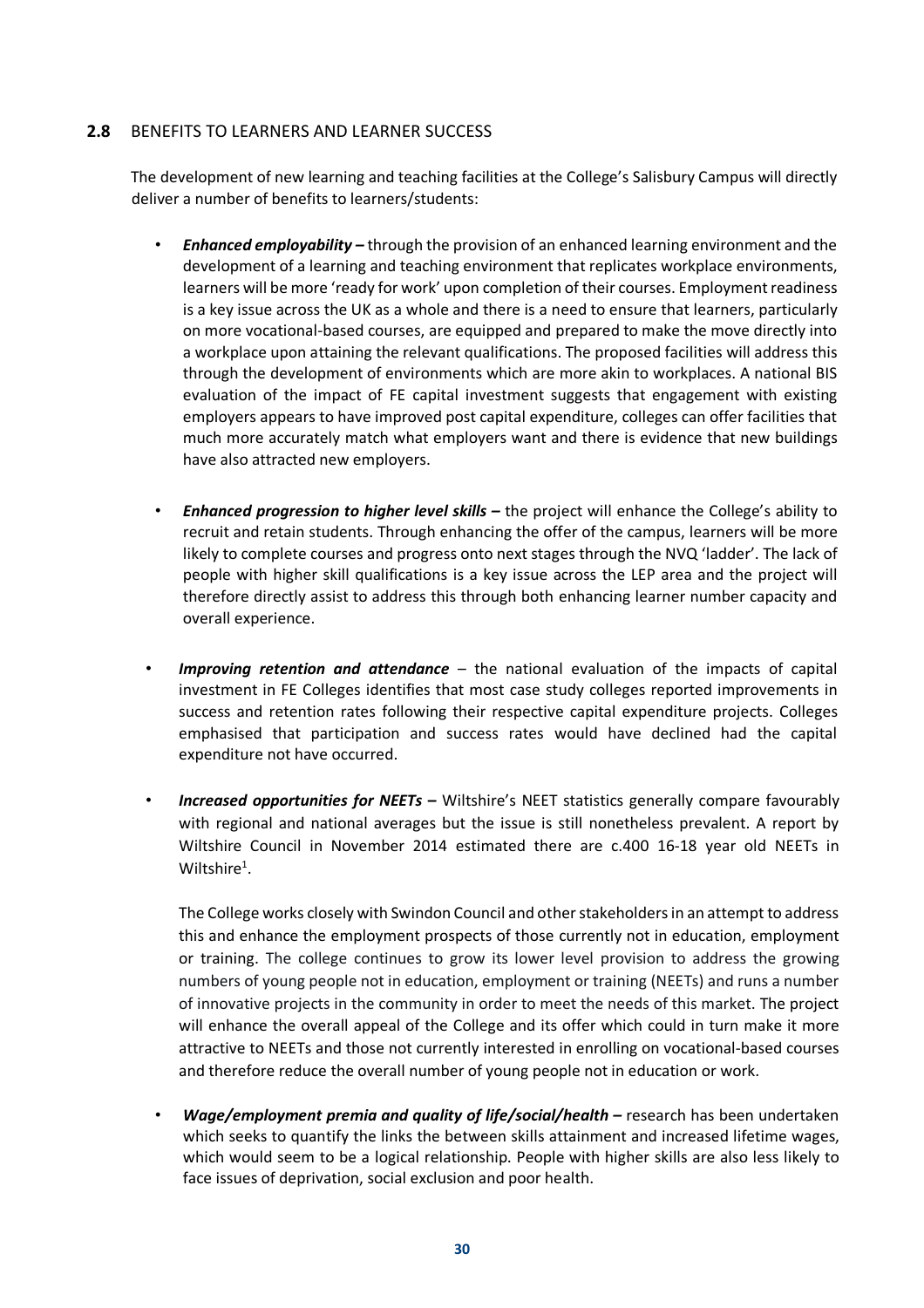#### **2.9** ALIGNMENT WITH OTHER SKILLS AND EDUCATION INVESTMENTS AND ACTIVITY

This project has been developed with full regard to other existing and planned skills and education based assets, initiatives and investments across the SWLEP area. It is a key component of the wider emerging skills strategy for the LEP area and an integral skills priority going forward. Wiltshire College has worked in partnership with its FE counterparts – Swindon College and New College Swindon – as well as its HE partners, the Enterprise Network and key local businesses and organisations. Wiltshire College works closely with universities such as the University of Bath, Bath Spa University, Bournemouth University and the University of Greenwich.

The College and its plans also fully align with the Free School  $(6<sup>th</sup>$  Form) and the University Technical College in Salisbury, which will have a distinct focus on engineering. The college's role in this renewed education landscape is increasingly important and clear - through linking with the new institutions the College's responsibility is to deliver high quality vocational further and higher education, which enables learners to contribute to the economic development of the area through the acquisition of higher skills. The College and the School are working very closely to offer a coherent curriculum package for local students at 16, and will be working with them on local progression opportunities for students when they reach 18. In order to contribute fully to this new educational landscape the College needs to invest in new buildings, both to be able to offer a revised curriculum and to take greater numbers in specialist areas. The College is a member of the Steering Group for the UTC and the curriculum group for the UTC is looking at progression opportunities to the College for learners aged 16 or 18. The College is in turn revising its curriculum to ensure there is seamless progression. The College and the UTC are also looking at pre 16 provision for students for whom it becomes clear that a purely vocational route is appropriate.

The proposed redevelopment of the Salisbury Campus and particularly the focus on a new construction/engineering centre and dedicated HE facility, will be of benefit to the LEP economy as a whole and will wholly complement other existing and future activity elsewhere across the sub-region. The Salisbury Campus serves a wide catchment area and the facilities that would be provided would certainly not compete with any other Colleges or indeed or Wiltshire College campuses. The rural geography of the SWLEP area and its relatively poor connectivity results in significant journey times – for example, Salisbury to Swindon is 40 miles and over 2 hours' drive-time. Despite there being overlaps in the curriculum provision between Swindon College and Wiltshire College in terms of construction and engineering curriculum provision, the closest campus to Swindon's North Star Campus is Wiltshire's Chippenham Campus and even this is approximately 20 miles from Swindon. Its Lackham Campus is the next closest at approximately 24 miles away, albeit this is focused on land based industries. This means that there is a need for some degree of course repetition amongst the LEP area's FE providers to ensure that students can access required education provision across a breadth of curriculum areas to meet local employer needs. This means that in reality the two Colleges (Wiltshire and Swindon) are rarely in a position whereby they are in direct competition to recruit students given the different catchment areas that they serve. They can therefore both provide facilities and courses that are similar on this basis to ensure that local educational needs are met.

The College has developed this project in close conjunction with Swindon College and the New College, Swindon. They are fully aware of the project and its key components and supportive of what the College is striving to achieve through its delivery. The project fully aligns with the key priority projects of these other Colleges.

From an HE delivery perspective, the proposed new HE Centre as a Phase 2 project also fully complements wider HE based activity across the LEP area. As the only LEP area nationally without a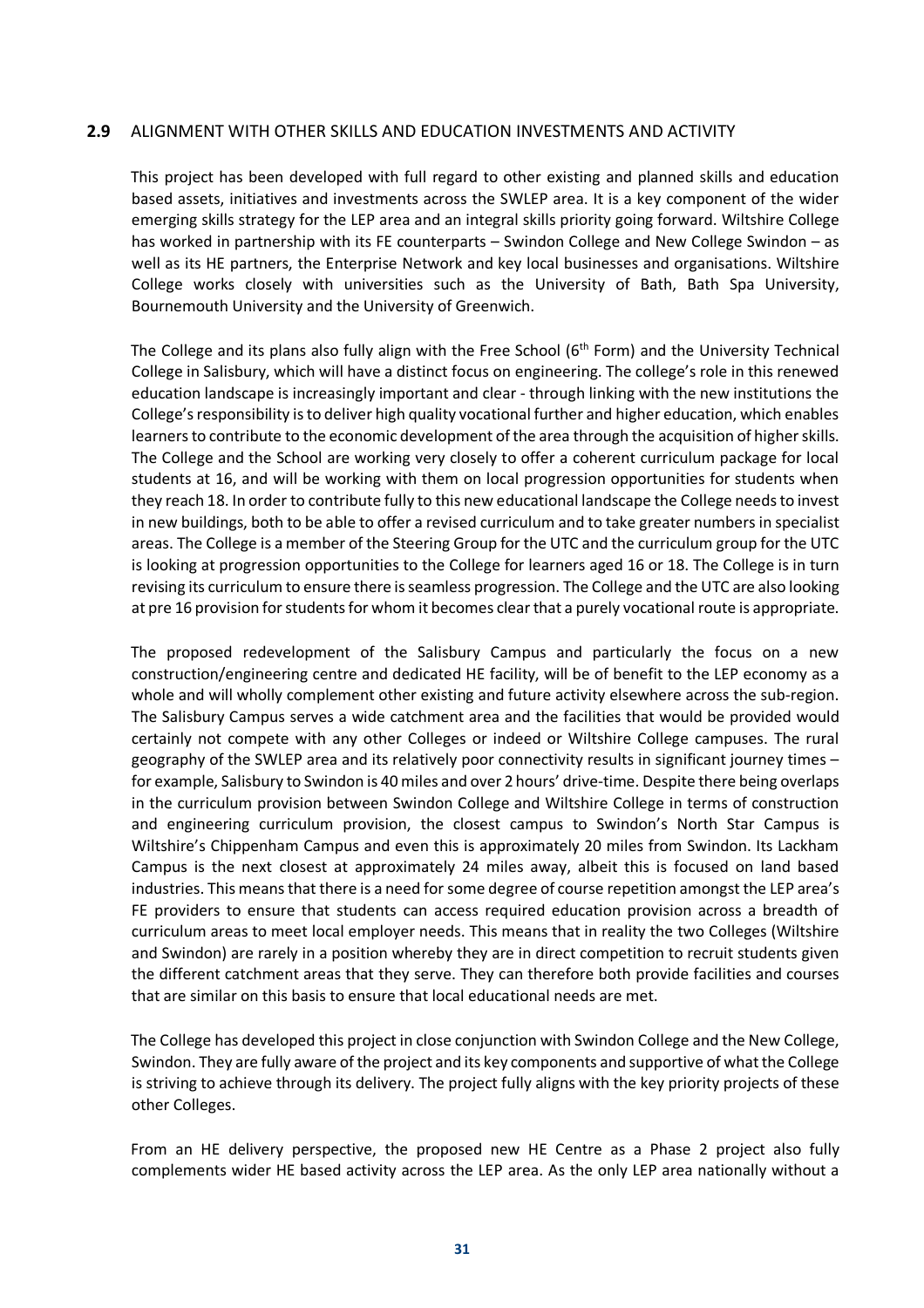dedicated HE institution, the new facility will increase and improve the higher education offer across Wiltshire. It will provide a new specialist HE facility that will be likely to attract the interest of further universities from across the south-west and beyond and will assist to enhance higher level skills attainment, a key LEP priority. In the absence of a university, there is a critical need to enhance the HE offer to drive Level 4+ attainment, fully complementing the HE offer delivered through Swindon College's campus. The proposals will also fully align with the SWLEP's 'Higher Futures' skills service offering support to employers, in identifying skills gaps and developing tailored training solutions.

## **2.10** RESPONDING TO SOCIO-ECONOMIC CHALLENGES - BENEFITS TO THE LOCAL ECONOMY

The Wiltshire economy faces a number of socio-economic challenges as identified below (information is drawn from the Wiltshire Education, Employment & Skills Strategy – Draft SWOT analysis and the Strategic Economic Plan, 2014).

- *Need for higher wage levels* workplace pay rates are below the national average, with those working in Wiltshire only earning 89% of the average for England
- *Young people and employability* employment opportunities for those under the age of 25 are a particular concern. The delivery of employability and informal skills support for the young, as well as exploring alternative routes to work such as apprenticeships and work placements, is a priority to offset the threat of this cohort of the population becoming unemployable for the long term. Around 8,700 people aged 16-24 are unemployed in the area, representing 28.2% of all unemployment.
- *Skills levels and need for higher skills* by 2020 it is projected that more than 1 in 4 jobs will be at the higher end of the occupational spectrum (Level 3+). 22 wards (13% of the total) in SWLEP area have some of the lowest levels of young people's participation in HE in the country. In Wiltshire the proportion of 25-29 year olds with degrees is 33.0% compared with 42.2% in England. The number of graduate level jobs in the local economy is forecast to increase from 33.6% to 41.1% meaning 83,000 more people with a Level 4 qualification or above will be needed.
- *Educational attainment at 16 is a concern -* 56.4% of young people in Swindon achieve five GCSEs A\*-C (including English and Maths) below the 59.2% national average. Performance has improved in recent years but this remains a key issue to address. The figure in Wiltshire (61.0%) is slightly above the national average.
- *Population is growing rapidly -* between 2001 and 2012, the LEP area's population grew by 75,200, an increase of 12.3%. This is well above the national increase of 7.8% and the third highest increase of any LEP. Whereas in some areas population growth reflects the impact of an ageing population, this has not been the case locally and there has been a 10% increase in the working age population over the same period (+37,700) suggesting that people are moving in to the area attracted by employment and the lifestyle on offer.
- *Strong jobs growth is forecast -* there are strong prospects for employment growth in the area according to econometric forecasts. 30,000 additional jobs are forecast between 2010-2020 across Swindon and Wiltshire, twice the rate predicted nationally owing to strong representation in sectors predicted to perform well, such as professional services. This forecast is consistent with the rate of growth being planned for in Local Plans. The employment projections indicate that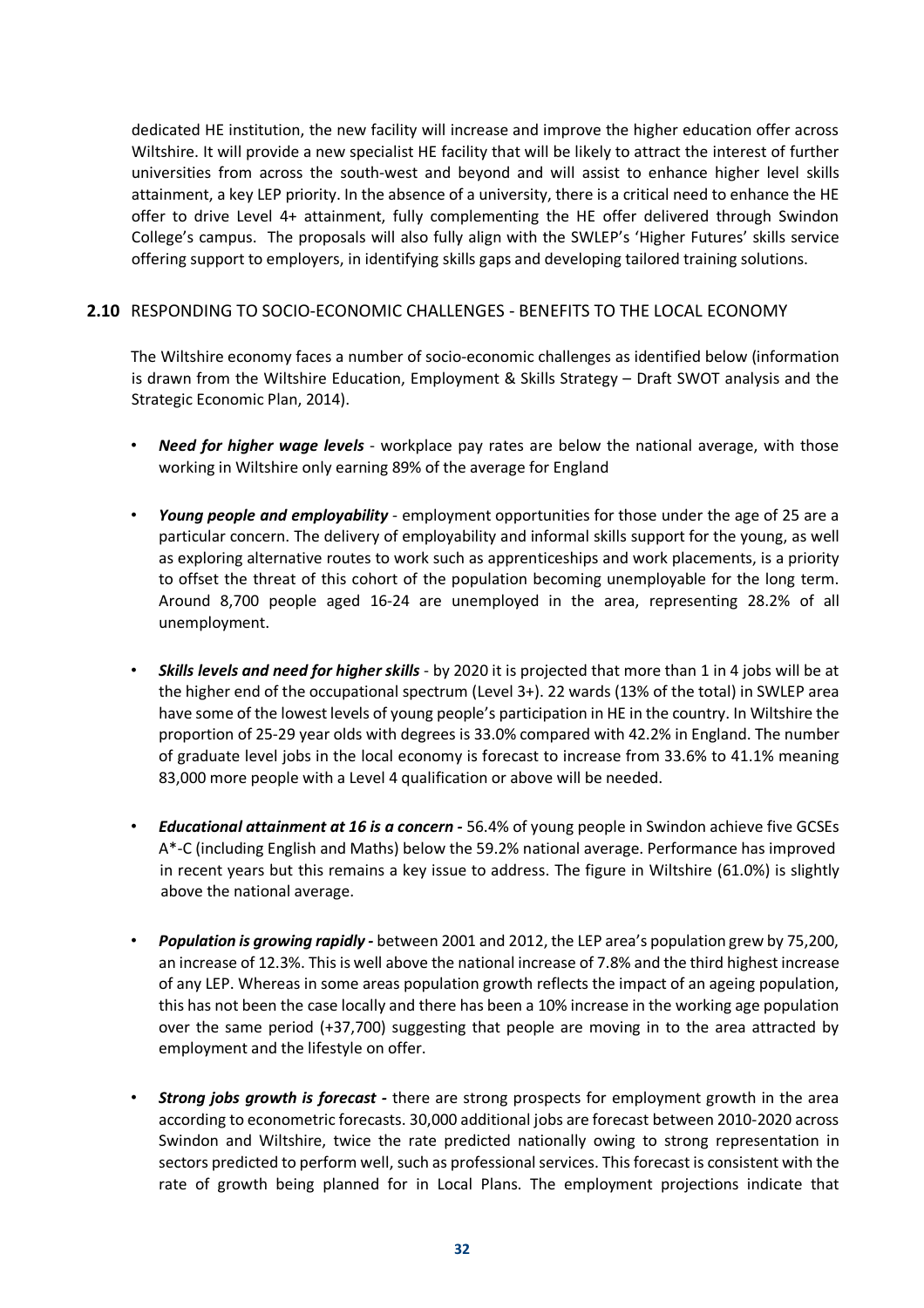occupational profile of the area is predicted to continue to shift towards higher-level occupations, with the greatest levels of growth expected among Managers, Professionals and Associate Professionals.

• *Declining competitiveness -* while there are good prospects for economic growth in Swindon and Wiltshire, there is evidence that competitiveness over the last decade has been in decline. The UK Competitiveness Index benchmarks the relative competitiveness of individual local economies using a basket of indicators. The 2013 index shows Swindon and Wiltshire to be ranked 14th out of 39 LEPs in England. Between 2010 and 2013, its ranking slipped from 12th position to 14th. Whereas the national economy saw nominal GVA growth of 48% between 2001 and 2011, Swindon and Wiltshire saw growth of 44%. Over the period 1998-2011 Swindon and Wiltshire has fallen from having the 8th highest GVA per head in England to 11th. LEP areas that overtook it during that period included Greater Cambridgeshire and Greater Peterborough, Oxfordshire and West of England. Local businesses indicate that that the area is losing ground to better performing neighbours and that it is failing to attract its fair share of new inward investment.

## **2.11** ADDRESSING ESTATE NEEDS AND DEFICIENCIES

There has been no significant investment in the Salisbury campus estate for 30 years and 80% of the buildings on the campus are in SFA Condition Category "C" which means they are not fit for purpose. The estate is dated, in a poor condition, is inefficient/costly to run and is not suitable for modern skills development needs. It is important to note that the College is not to blame for the poor condition of its estate - it inherited a campus in 2008 which had significant maintenance issues due to the lack of capital investment for such a long period of time. The current estate limits curriculum development and restricts skills development in key college and LEP sector growth areas. The estate impacts upon perceptions of the College and wider skills/education offer in Salisbury and also impacts upon its ability to recruit learners. It is located adjacent to a major trunk road/gateway to the City Centre and at present does not portray a positive message of Salisbury as a key economic driver of the wider SWLEP area.

The existing main College buildings in Salisbury were constructed in the 1960s/1970s, aside from the Craft Centre which was built in 1990. There are no new buildings and the estate was largely built to reflect teaching and learning needs 40-50 years ago. The current estate is now therefore no longer suitable and is impacting upon the College's ability to deliver its core skills and learning functions. Furthermore, the current construction trades provision is in a poor quality leased facility of c,2,300 sqm off site costing c.£150k per annum unnecessarily.

To date, despite the College making every attempt to improve the learning environments it offers, because of the age and the nature of the property, the campus has around 13,000sq m or 63% of its space classified as being in poor condition and 67% is classed as being unsatisfactory in terms of its functional suitability. This in turn leads to high running and maintenance costs (e.g. leaking roofs, space that cannot be adequately heated) as well as poor functionality.

The majority of building stock on the Salisbury campus has reached a point that significant action is required to address the current poor condition of the accommodation. Failure to take action now will progressively lead to the current problems becoming more pronounced, increasing further the operational and financial challenges to the College of continuing to use out-dated buildings and leading to missed opportunities to support learners and employers. Furthermore, there is a strong likelihood that learner numbers will decline if action is not taken now. The investment need is both substantial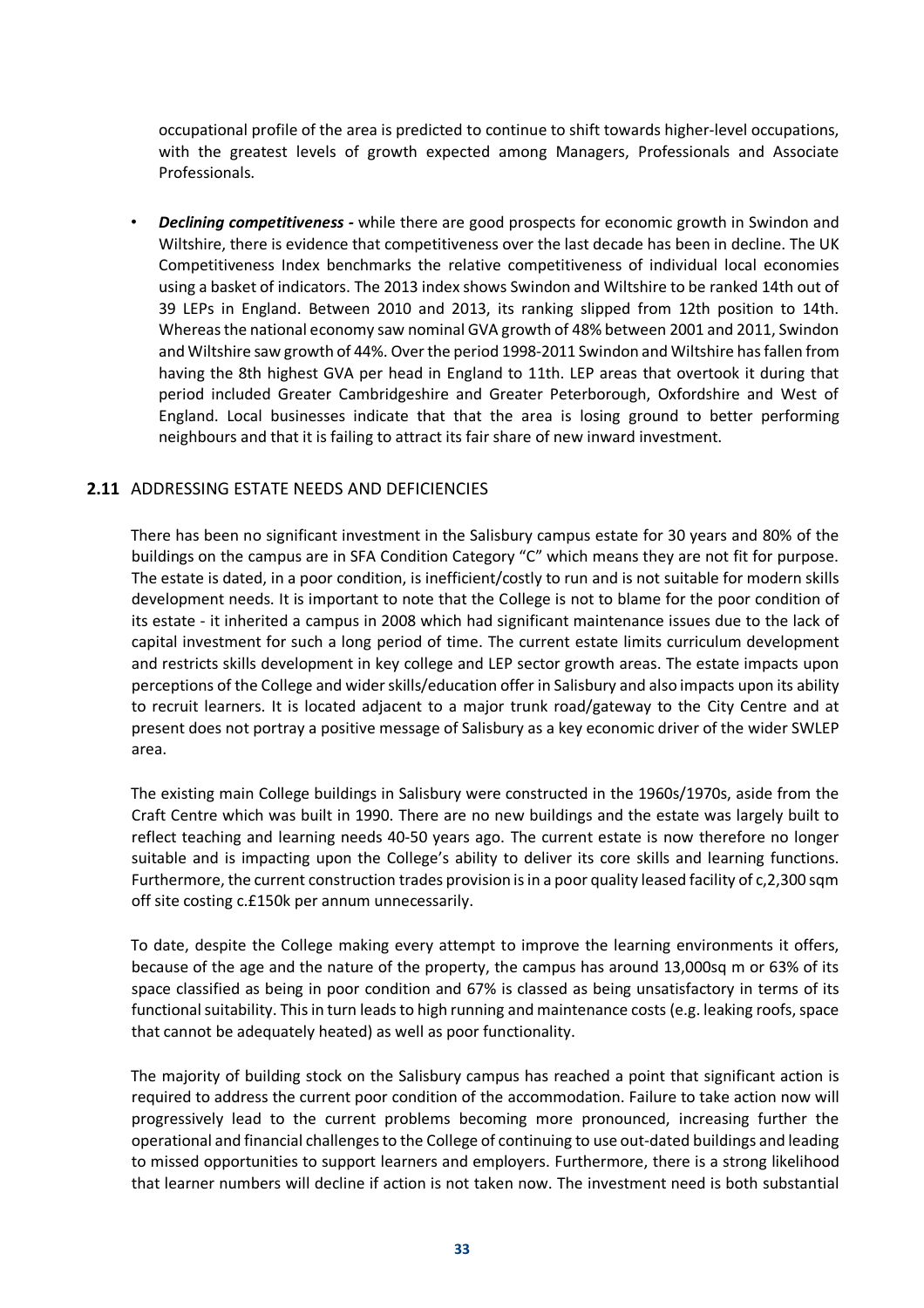and urgent and there is no other source of capital funding available for the College to access to address the estate issues it is facing.

## **2.12** COLLEGE TRACK RECORD OF DELIVERING MAJOR CAPITAL SCHEMES

The College has a proven track record of managing the delivery of major capital build projects on its campuses using public sector funding support, historically through the Learning and Skills Council and more recently, the Skills Funding Agency (SFA). It has recently delivered a £21m programme of capital works to redevelop its Chippenham Campus and this was completed towards the end of 2015. This was funded largely through SFA capital and has transformed the campus to provide an outstanding learning environment across the breadth of the College's curriculum offer in Chippenham. The College has also invested in its Trowbridge Campus in recent years and in 2013 opened a new Learning and Resource Centre as well as new workshops for Plumbing, Electrical and Performing Arts students and a refurbished gym and Student Common Room. In September 2014, it completed a new 2,300 sqm construction facility at Trowbridge, replacing two dysfunctional and poor condition buildings. Again these were delivered largely through SFA funding.

The College therefore has experience of managing the delivery of large capital projects across its estate ensuring they are delivered on time, to budget and to meet the College's specific requirements. All of these were delivered with public sector funding support and the College understands the processes around monitoring and evaluating outputs post completion. It has experience of raising sufficient College/other match funding and it is therefore considered a low risk funding recipient on the basis that it has done this before – the funding channel has changed but the principles and processes of delivering new capital developments across its estate remain the same.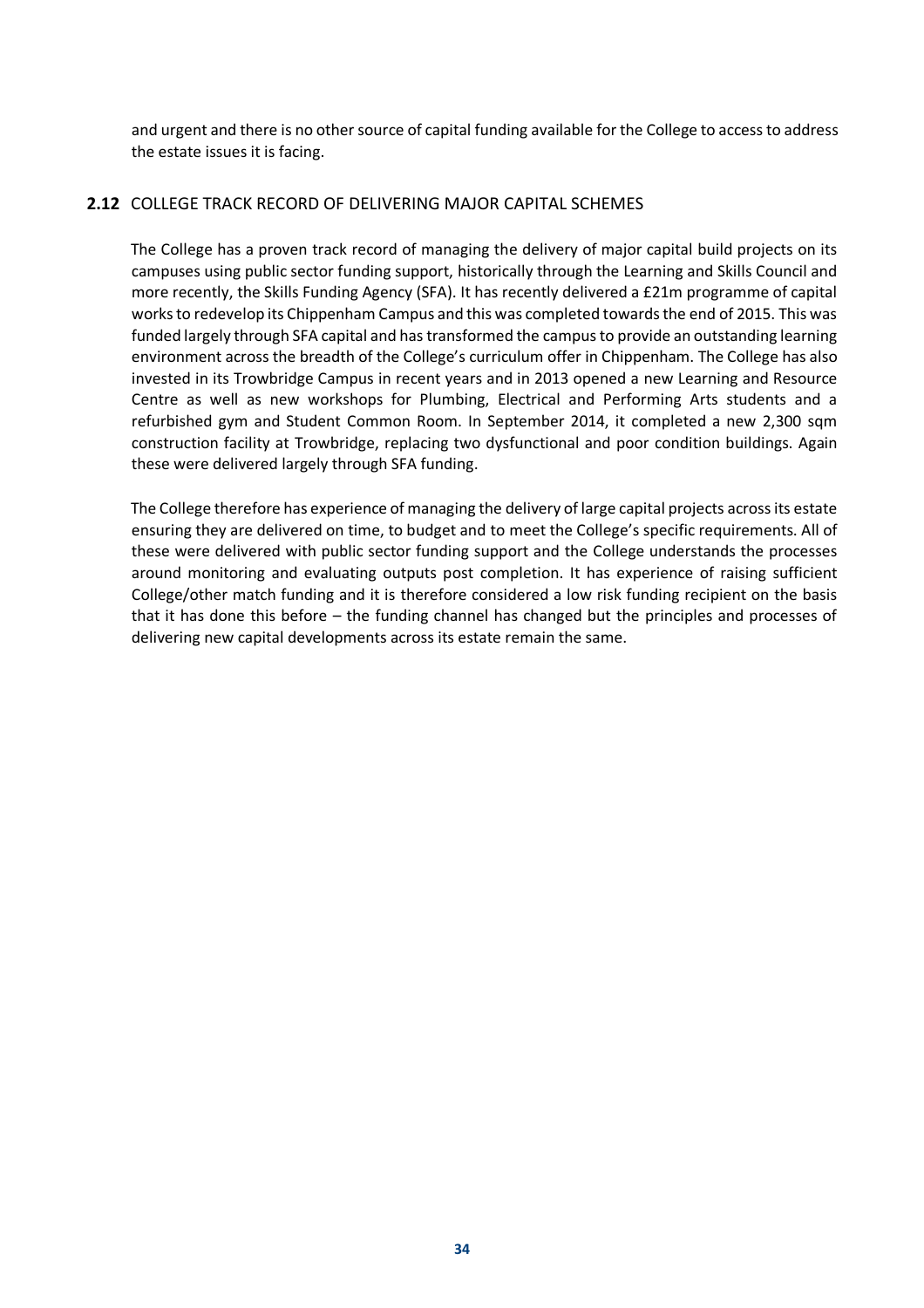## **3 Economic Case**

## **3.1** INTRODUCTION

In accordance with the Capital Investment Manual and requirements of HM Treasury's Green Book (A Guide to Investment Appraisal in the Public Sector), this section reviews and reconfirms that OBC preferred option remains valid.

## **3.2** OPTIONS ASSESSSMENT

## 3.2.1 Long list of options

The long list of project options reviewed as part of the OBC is provided below..

| <b>Option</b>                     | <b>Description</b>                                                                                                                                                                                                                                                                                                                                                                                                                                                   | <b>Rationale for rejection</b>                                                                                                                                                                                                                                                                                                                                                                                                                                                                                                             |
|-----------------------------------|----------------------------------------------------------------------------------------------------------------------------------------------------------------------------------------------------------------------------------------------------------------------------------------------------------------------------------------------------------------------------------------------------------------------------------------------------------------------|--------------------------------------------------------------------------------------------------------------------------------------------------------------------------------------------------------------------------------------------------------------------------------------------------------------------------------------------------------------------------------------------------------------------------------------------------------------------------------------------------------------------------------------------|
| 1) Do nothing                     | No further capital investment in<br>the College estate. This would<br>result in the existing estate<br>worsening in terms of its<br>condition and functionality over<br>time to the point where parts of<br>it may become unusable. This<br>would have a significant impact<br>upon the College's ability to<br>provide a high quality education<br>offer and its ability to attract<br>students and local industry<br>partners would be<br>severely<br>compromised. | This is not a realistic option due to<br>mandatory health and safety and<br>ongoing maintenance requirements. The<br>needs<br>current<br>estate<br>ongoing<br>maintenance and investment. The<br>College cannot therefore "do nothing" in<br>this instance as even a mothballed<br>building would have capital<br>cost<br>implications. The 'do minimum' below is<br>therefore<br>the<br>realistic<br>base<br>case/reference case.                                                                                                         |
| 2) Do minimum<br>(reference case) | The College continues to invest<br>its<br>existing<br>in<br>estate<br>in<br>accordance with its planned<br>maintenance programme/long<br>term maintenance plan. No new<br>development<br>specialist<br>or<br>facilities.                                                                                                                                                                                                                                             | This will only address critical building<br>needs/repairs and respond to ad-hoc<br>repairs as necessary to ensure that<br>buildings are safe and usable. This will<br>not enhance the learning environment<br>and will not address the overall<br>condition and functionality issues that<br>the College faces. Construction will also<br>continue to be taught from leased<br>accommodation off site. This has not<br>been rejected at this stage and provides<br>a 'do minimum' base/reference case as<br>part of the appraisal process. |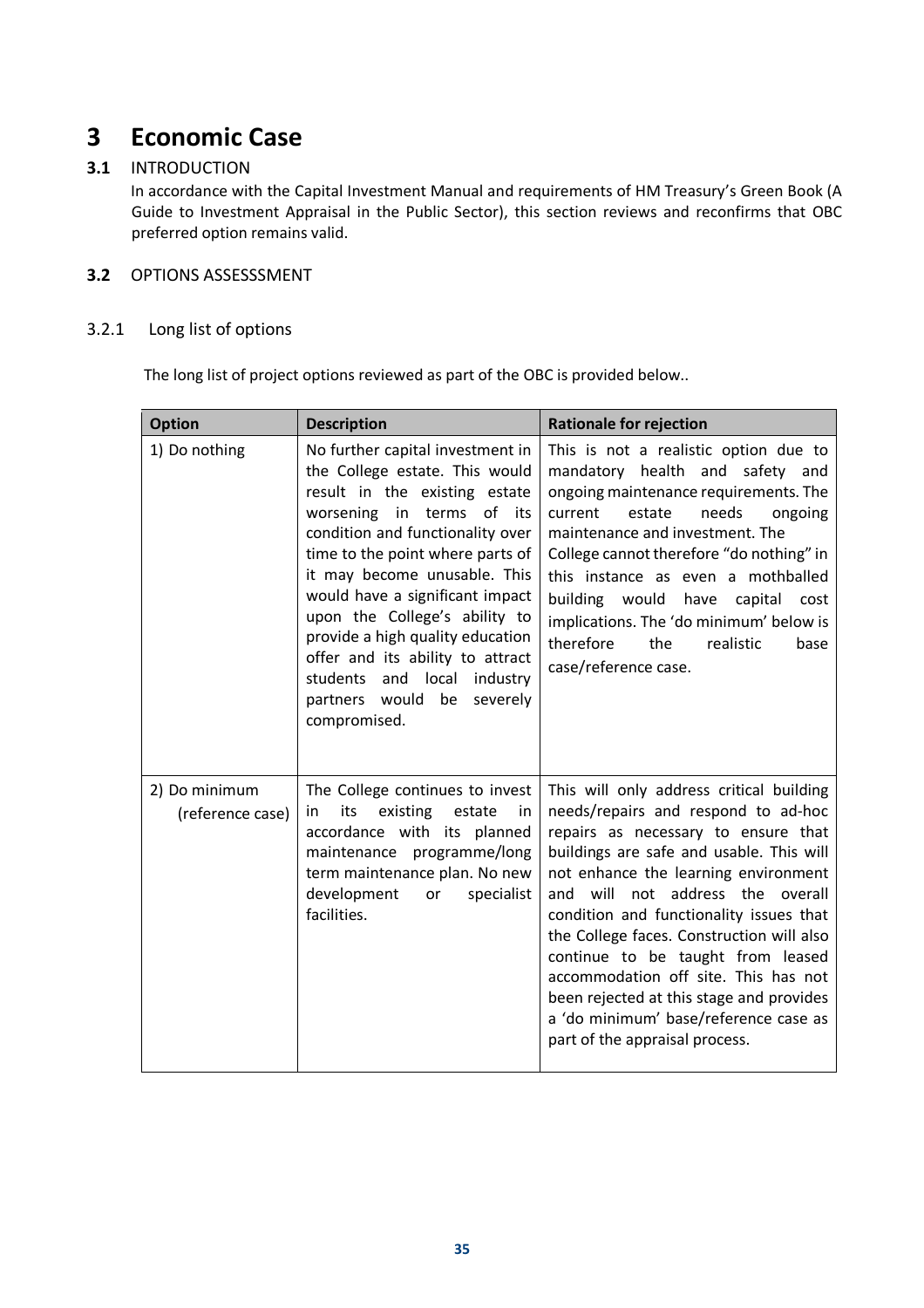| 3) Refurbishment<br>led approach -<br>phase 1 only                   | Part of the existing Nadder<br>Building is refurbished to enable<br>provision of space for<br>the<br>construction/engineering to be<br>taught in this location. This<br>would enable the College to exit<br>its leased space off site and have<br>its own dedicated facility.  | The condition and functional suitability<br>of the existing Nadder Building is poor<br>and the costs of refurbishment into a<br>engineering/construction<br>dedicated<br>science facility are likely to be high. Even<br>the<br>location,<br>profile<br>then,<br>and<br>configuration of the refurbished space is<br>unlikely to deliver anywhere near the<br>scale and quality of the benefits<br>associated with a new dedicated facility.<br>It would be unlikely to attract industry<br>interest and would not be an attractive<br>proposition to learners. The delivery of<br>this project alone would also not deliver<br>the required University Centre nor the<br>refurbishment of the Avon, Bourne and<br>Wylie Buildings. A variant on this option<br>would<br>deliver<br>be<br>the<br>to<br>engineering/construction<br>centre<br>in.<br>refurbished space as above and also to<br>refurbish the craft centre into a<br>dedicated HE facility as a phase 2 project<br>but this would still not deliver the new<br>build engineering/construction facility<br>that is desired. This option has therefore<br>been rejected on this basis. |
|----------------------------------------------------------------------|--------------------------------------------------------------------------------------------------------------------------------------------------------------------------------------------------------------------------------------------------------------------------------|----------------------------------------------------------------------------------------------------------------------------------------------------------------------------------------------------------------------------------------------------------------------------------------------------------------------------------------------------------------------------------------------------------------------------------------------------------------------------------------------------------------------------------------------------------------------------------------------------------------------------------------------------------------------------------------------------------------------------------------------------------------------------------------------------------------------------------------------------------------------------------------------------------------------------------------------------------------------------------------------------------------------------------------------------------------------------------------------------------------------------------------------------|
| 4) New build<br>$approach -$<br>phase 1 only                         | <b>This</b><br>would<br>include<br>the<br>development of a new<br>build<br>construction/engineering centre<br>but no further development (i.e.<br>HE<br>Centre<br>new<br>and<br>no<br>refurbishment of the other<br>College buildings)                                         | Whilst this would deliver a high quality<br>facility for construction/engineering it<br>would fail to deliver a new HE facility. HE<br>would continue to be provided within<br>the Bourne Building, which is far from<br>satisfactory in terms of condition and<br>functionality and this would not address<br>the higher skills attainment issues<br>prevalent across the LEP area. This<br>option would also fail to refurbish the<br>remainder of the College estate over the<br>medium-longer term.                                                                                                                                                                                                                                                                                                                                                                                                                                                                                                                                                                                                                                            |
| 5) Phased<br>redevelopment<br>of campus<br>(refurb and<br>new build) | Includes<br>build<br>new<br>construction/engineering facility<br>(phase 1), new HE facility (phase<br>2) and refurbished Avon/Wylie<br>buildings (phase 3). LEP funding<br>would support the delivery of<br>phases 1 and 2 only at this stage<br>(the delivery of phase 3 will | This option has been shortlisted for<br>appraisal. It provides an opportunity to<br>develop a new engineering/construction<br>facility, a much improved and dedicated<br>HE centre and to refurbish other parts of<br>the campus to deliver a value for money<br>comprehensive<br>approach<br>the<br>to<br>redevelopment of the campus.                                                                                                                                                                                                                                                                                                                                                                                                                                                                                                                                                                                                                                                                                                                                                                                                            |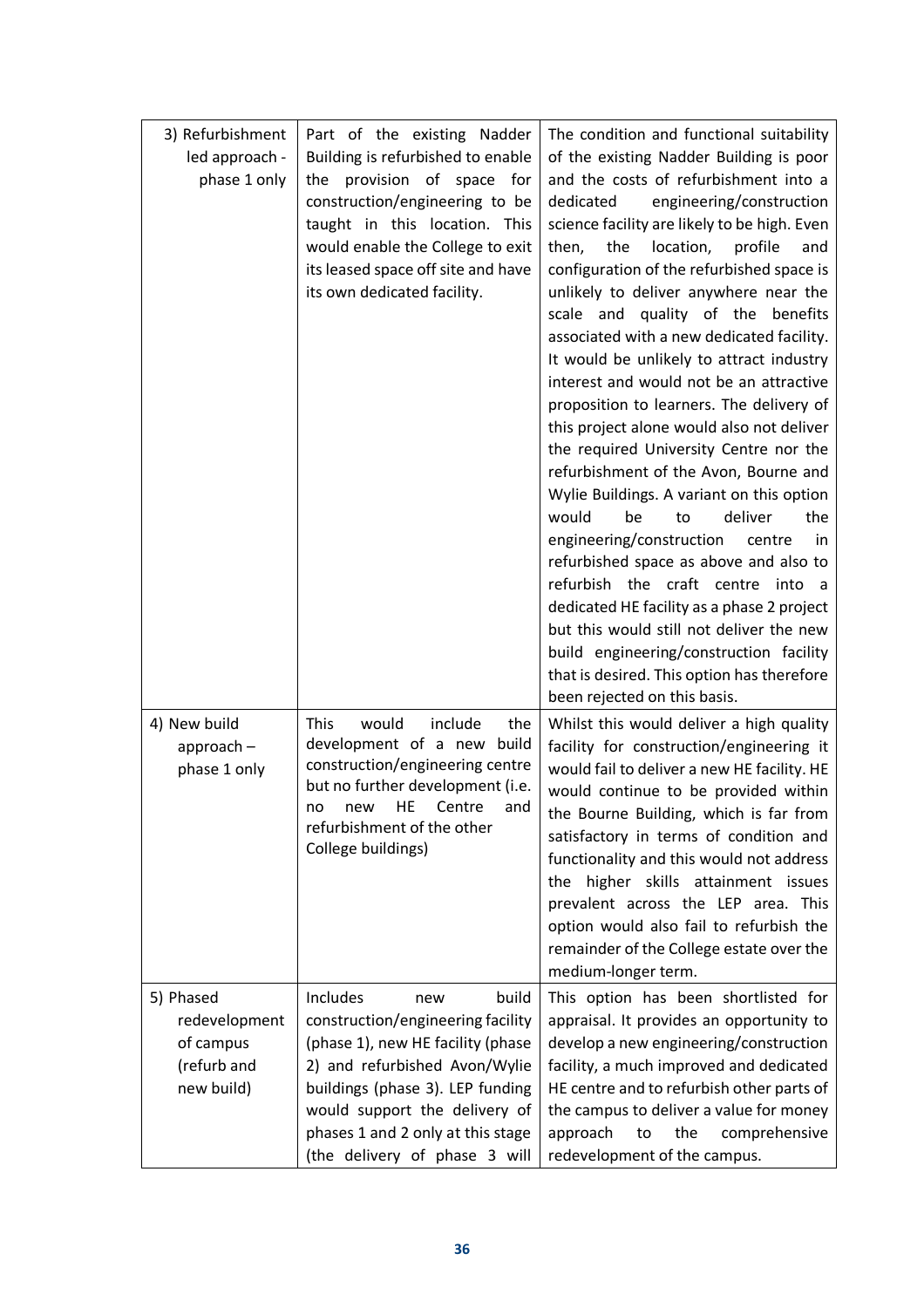|    |                 | require further funding support<br>in due course) |                                            |
|----|-----------------|---------------------------------------------------|--------------------------------------------|
| 6) | Phased          | Under this option, the College                    | This option has been rejected at this      |
|    | redevelopment   | would completely redevelop the                    | stage on grounds of affordability, based   |
|    | of campus (new  | entire campus and replace it                      | on initial discussions with the LEP        |
|    | build approach) | with new buildings. This would                    | regarding potential skills capital funding |
|    |                 | result in a new build campus                      | availability. The College would, however,  |
|    |                 | with significant benefits for skills              | be very interested in discussing this      |
|    |                 | development.                                      | option further should further funding      |
|    |                 |                                                   | become available.                          |

The OBC scoring matrix used to rank each of these options is provided below. They have been assessed against a range of key project criteria/objectives as identified previously within this business case. Each option is score out of 5 whereby a score of 5 indicates a strong prospect of achieving the objective. Option 1 (do nothing) has not been scored as is not a feasible option given that the College has to meet its mandatory health and safety obligations.

| Objective                                                                                                                               | <b>Option</b> |                |                |                |                |   |
|-----------------------------------------------------------------------------------------------------------------------------------------|---------------|----------------|----------------|----------------|----------------|---|
|                                                                                                                                         | $\mathbf{1}$  | $\overline{2}$ | 3              | $\overline{4}$ | 5              | 6 |
| Deliver a new<br>suitable and<br>functional learning<br>and teaching<br>environment in key<br>LEP sectors to<br>promote their<br>growth | n/a           | $\mathbf 0$    | $\overline{2}$ | 3              | 4              | 5 |
| Address the poor<br>condition of the<br>campus estate and<br>reduce estate<br>running costs                                             | n/a           | $\mathbf{1}$   | $\overline{2}$ | 3              | $\overline{4}$ | 5 |
| Create<br>an<br>for<br>opportunity<br>stronger employer<br>engagement<br>in<br>curriculum design<br>and delivery                        | n/a           | $\mathbf 0$    | $\mathbf{1}$   | $\overline{3}$ | 5              | 5 |
| Contribute towards<br>the wider<br>regeneration and<br>economic growth of<br>Wiltshire and the<br>wider LEP economy                     | n/a           | $\mathbf 0$    | $\mathbf{1}$   | $\overline{2}$ | $\overline{4}$ | 5 |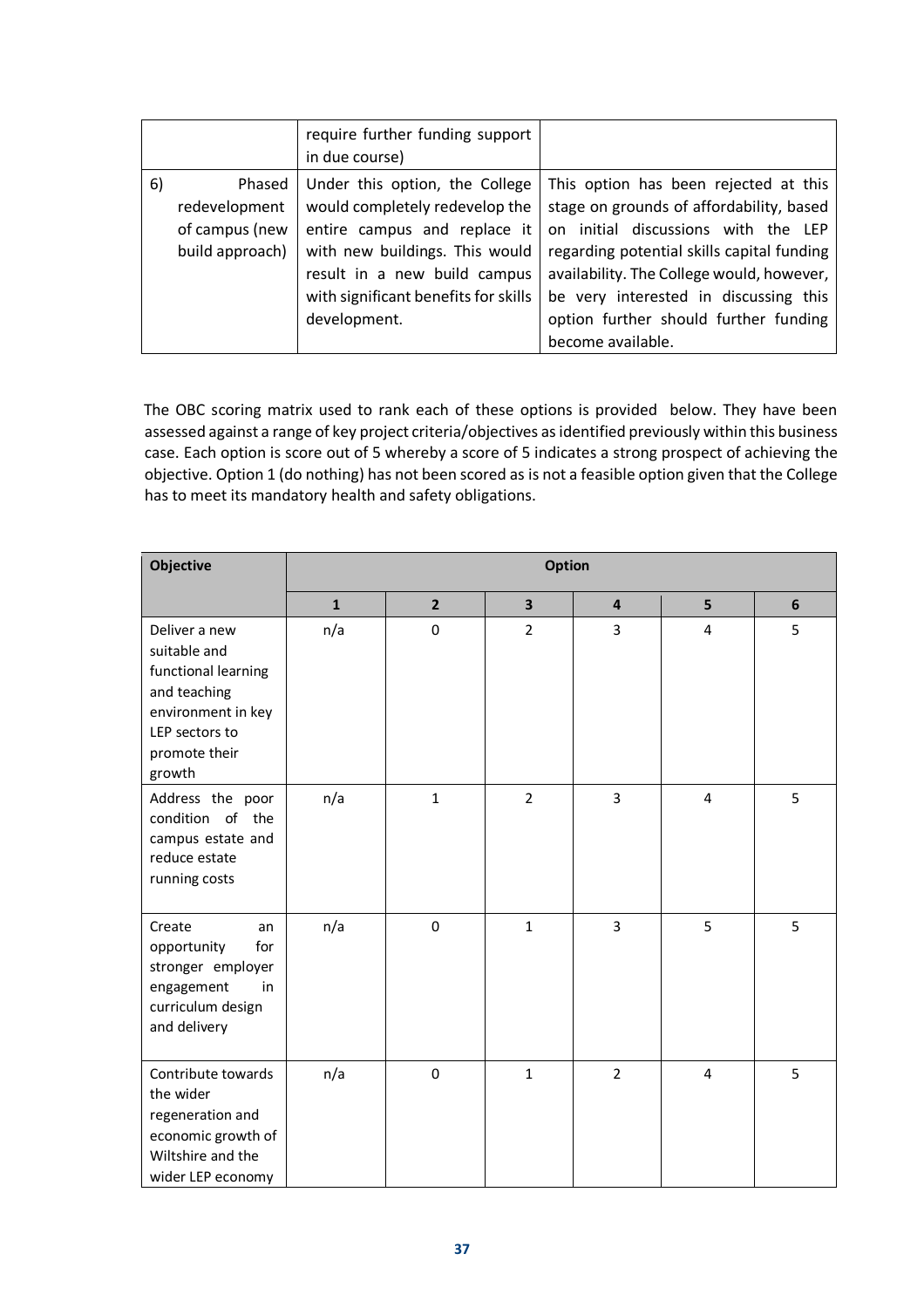| To directly address<br>the lack of people<br>with higher level<br>skills | n/a | O |    |    |    |
|--------------------------------------------------------------------------|-----|---|----|----|----|
| <b>TOTAL SCORE</b>                                                       | n/a |   | 12 | 22 | 25 |

Option 6 is the preferred option however, the capital cost implications prevented this option being pursued.

At OBC stage option 5 produced the next highest scoring option and represented the preferred option. Option 5 proposed a phased redevelopment approach including part refurbishment and part new build.

Option 2 was also shortlisted as the 'do-minimum' base case, as per the SFA investment appraisal template. Options 2 and 5 were therefore taken through the OBC full economic appraisal.

## 3.2.2 Shortlisted options

The short-listed options within the OBC were Options 2 and 5. Further details of these options are presented below.

**Option 2 - Do minimum (reference case) – LTM led approach** – under this option, the College would continue to invest in its existing engineering and construction and HE facilities in accordance with its planned maintenance programme/long term maintenance plan and the requirements of the lease terms for the off-site construction provision. This represents a base/reference case as the College is required to adhere to mandatory health and safety legislation. Under this scenario, the College would invest very modest sums of capital on an ad-hoc basis to undertake essential works to the building fabric or M&E systems. It would also respond to emergency needs as and when necessary. This is the approach the College is taking at present as a result of a lack of funding availability and it is assumed that that this would continue. Learner numbers under this scenario would not increase and the College's ability to provide relevant skills development to an increased proportion of the LEP population would be compromised.

Over the medium term, if funding is not made available, there is a risk that the Bourne Building, currently home to the College's HE curriculum offer and in a poor condition with major functionality issues, deteriorates into a state a disrepair that is beyond the scope of capital budgets available through the long term maintenance plan. If this occurs, there is the risk that the building would have to be mothballed until the point in time when necessary funding becomes available. This could have significant impacts upon the College's ability to continue to provide HE based courses to students.

The College would need to continue to fund the costs of leasing construction facilities off site. There is also a risk under this option that the College is forced to exit its lease of the construction facilities due to the ongoing revenue costs of this. This could mean that its ability to provide this curriculum area over the medium term is compromised.

## **Option 5 - Phased Redevelopment of Campus (refurb and new build approach)**

At OBC stage this option referred to a phased new build and refurbishment-led approach to the redevelopment of the campus, comprising the following phases: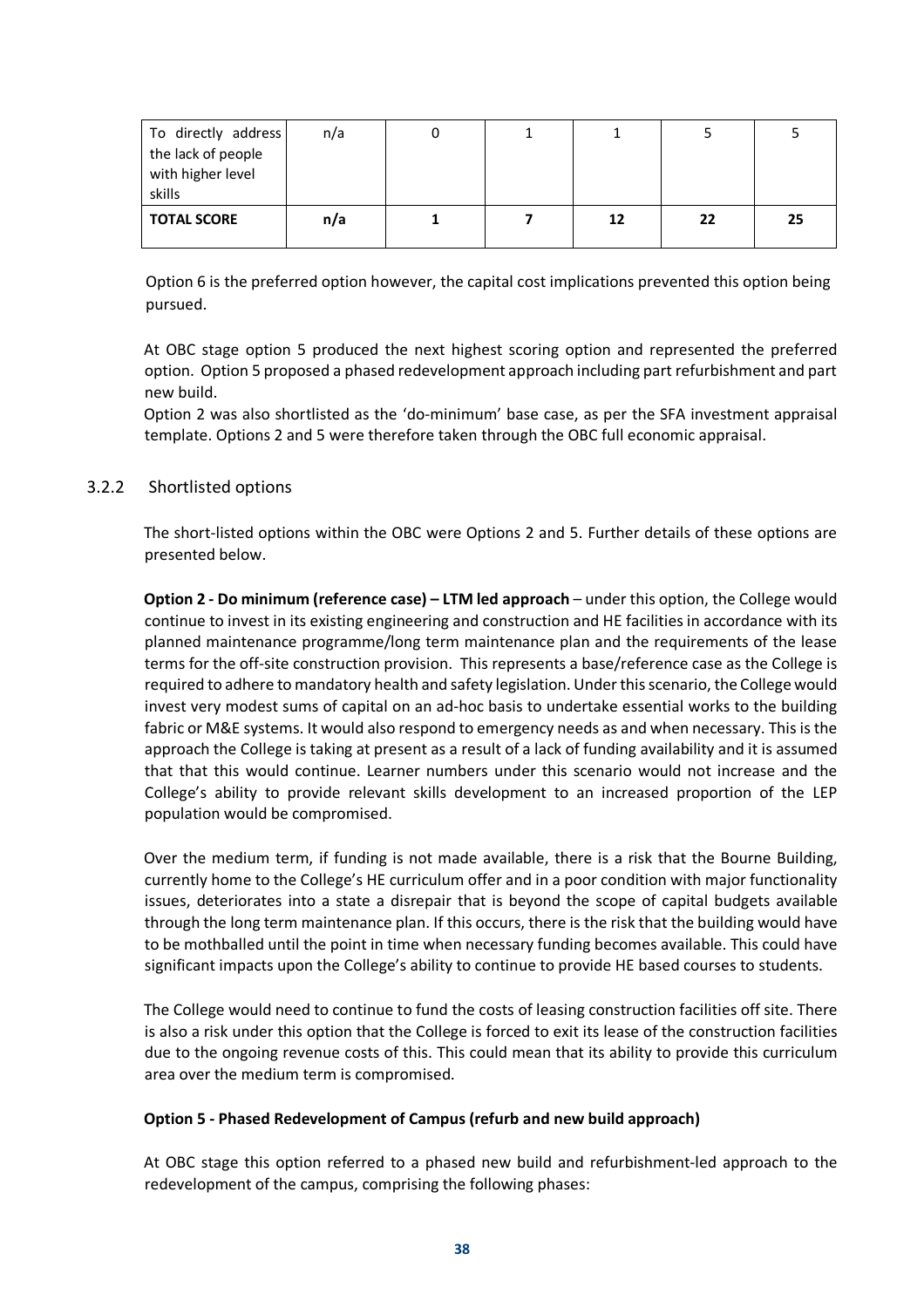- Phase 1 new build 3,300 sqm (involving some partial demolition of the existing Nadder Building). This would enable the College to bring its construction offer onto the main site from the currently leased accommodation.
- Phase  $2$  creation of the dedicated 2,200 sqm HE facility and the relocation of current HE functions from the Bourne Building which would be likely to be subsequently demolished to provide space for future College expansion.

At FBC stage, based upon RIBA Stage 3 developed design the preferred option is described as follows;

- Phase 1 refurbishment and cladding to Block B (Avon) and C (Wyle) to provide 2,200m2 of teaching facilities. See Appendix A for departments relocating from Bourne and Nadder, including new curriculum studies.
- Phase 2 new build extension 3,300 m2 of new teaching facilities, with dedicated HE facilities.

The assumptions used in the OBC (and still valid in the FBC) are that the increased student numbers are generated from:-

- Students staying on for a longer period of time to obtain a higher qualification and therefore a higher GVA for the region.
- Students attracted to new courses not currently offered in the region. These learners would also be attracted from outside the LEP region.
- Students able to study part time and flexibly on new provision that doesn't currently exist whilst remaining in employment.
- Additional learners on existing courses due to the improved learning environment.
- Introduction of new apprenticeship provision in both Life Sciences and Advanced Engineering.

LEP funding sum sought at FBC remains £13.8m for both phases.

## **3.3** PROJECT OUTPUTS/IMPACTS

| Output                                | Option $2 -$ do<br>minimum | Option 5 – phased<br>redevelopment<br>(refurb and new<br>build) | <b>FBC</b><br><b>RIBA</b><br>Stage 3 Scheme<br>for Implementation |
|---------------------------------------|----------------------------|-----------------------------------------------------------------|-------------------------------------------------------------------|
| Number of gross direct jobs created   | 0                          | 20                                                              | 20                                                                |
| New build training/learning (sq. m)   | 0                          | $3,300$ sqm                                                     | $3,300$ sqm                                                       |
| Refurbished training/learning (sq. m) | 0                          | $2,200$ sqm                                                     | 2,200 sqm                                                         |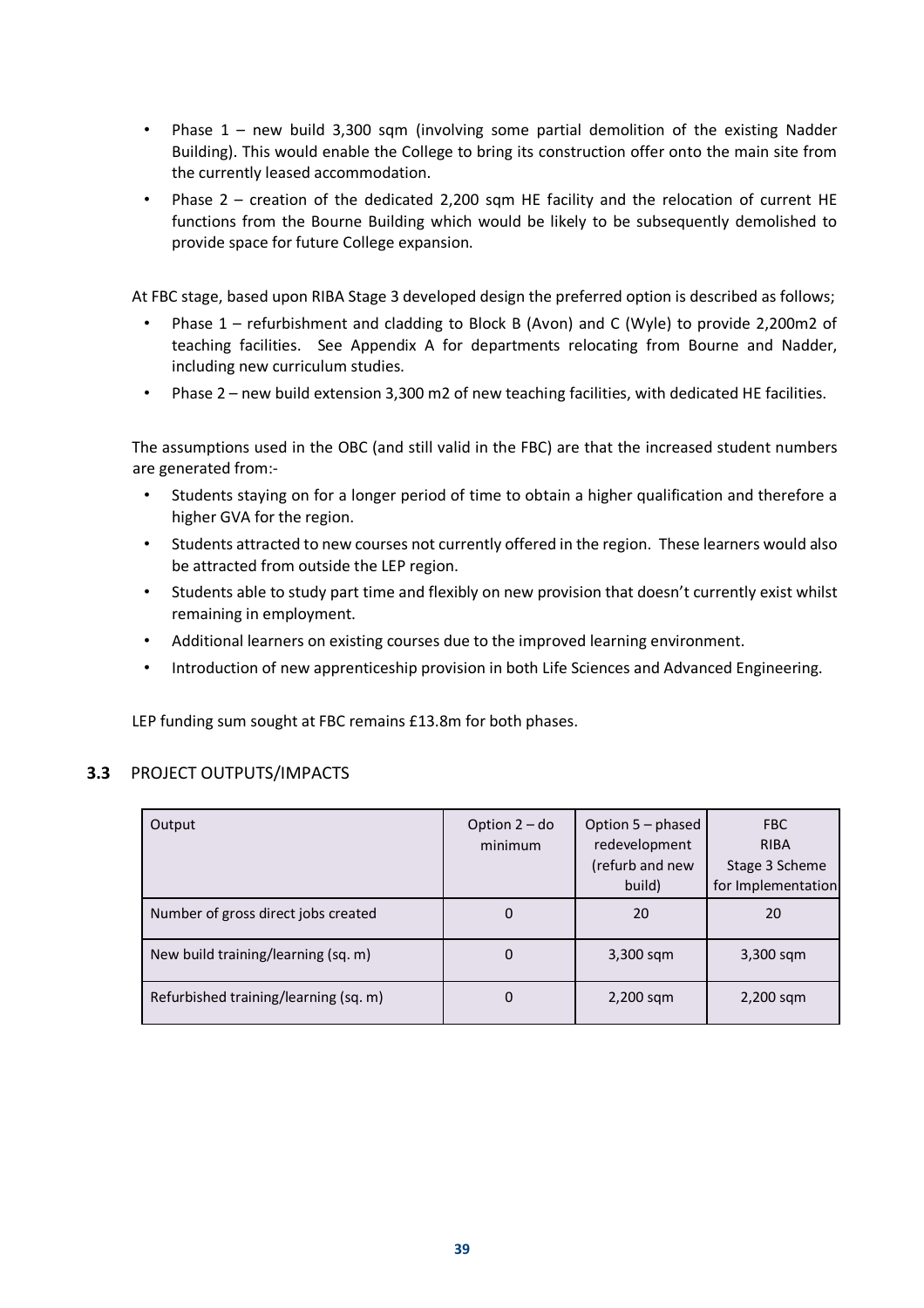| Additional Apprenticeships created | $\mathbf 0$ | 650 (over 5 years<br>following PC),<br>including:                                                                                     | 650 (over 5 years<br>following PC),<br>including:                                                         |
|------------------------------------|-------------|---------------------------------------------------------------------------------------------------------------------------------------|-----------------------------------------------------------------------------------------------------------|
|                                    |             | 400 at levels<br>2/3<br>200 higher<br>$\overline{\phantom{a}}$<br>apprentices<br>50 degree<br>$\overline{\phantom{a}}$<br>apprentices | 400 at levels<br>2/3<br>200 higher<br>$\overline{\phantom{a}}$<br>apprentices<br>50 degree<br>apprentices |
| Additional learner numbers         | $\mathbf 0$ | 1,500 (within 3<br>years of PC),<br>including:<br>$-1,000$ 16-19<br>FTEs - 500 HE<br><b>FTEs</b>                                      | 1,500 (within 3<br>years of PC),<br>including:<br>- 1,000 16-19 FTEs<br>- 500 HE FTEs                     |

BIS commissioned research has been undertaken previously to establish the relationship between FE capital expenditure and additional learners. The quantitative analysis found that every £1 million of capital expenditure is associated with between approximately 62 and 86 additional learners per year (in 2012 prices). Further research has been undertaken by BIS to measure the impacts of FE in terms of the increasing likelihood of gaining employment linked to various attainment levels. The table below clearly identifies the links based on a number of case studies.

|                                                            | <b>Below L2</b><br>to L <sub>2</sub> | $L2$ to $L3$ | $L1$ to $L3$ |
|------------------------------------------------------------|--------------------------------------|--------------|--------------|
| Percentage point increase in the probability of employment | 4.8                                  |              | 6.8          |
| Baseline rate of employment                                | 88.9                                 | 93.7         | 88.9         |
| Percentage increase in probability of employment           | 5.4                                  |              |              |

Source: BIS, 2014 Measuring the Impact of FE

## **3.4** EMPLOYMENT AND GVA IMPACTS – ECONOMIC APPRAISAL

It is important to note that FE College capital investment projects have not historically been assessed from a value for money perspective in terms of their employment generation or GVA contribution in accordance with other publicly funded capital investment projects. Instead, the SFA/LSC measured the value for money of capital projects through an investment (financial) appraisal of the preferred option versus a base case. This identifies the net present value of the two options based on capital and revenue costs and incomes/receipts. To comply with the Green Book we have sought to quantify the gross and net additional employment benefits of the project from an employment perspective and have sought to quantify the GVA impacts associated with net additional learners, but in reality a new College building such as this is never going to be a significant generator of direct employment. In our view, the previous SFA investment appraisal model should still be the principal mechanism against which the economic/financial merits of the project are assessed and judgements are value for money are made, along with wider criteria relating to the potential to accommodate additional learners, apprenticeships and qualifications, particularly where it will deliver higher level skills and qualifications.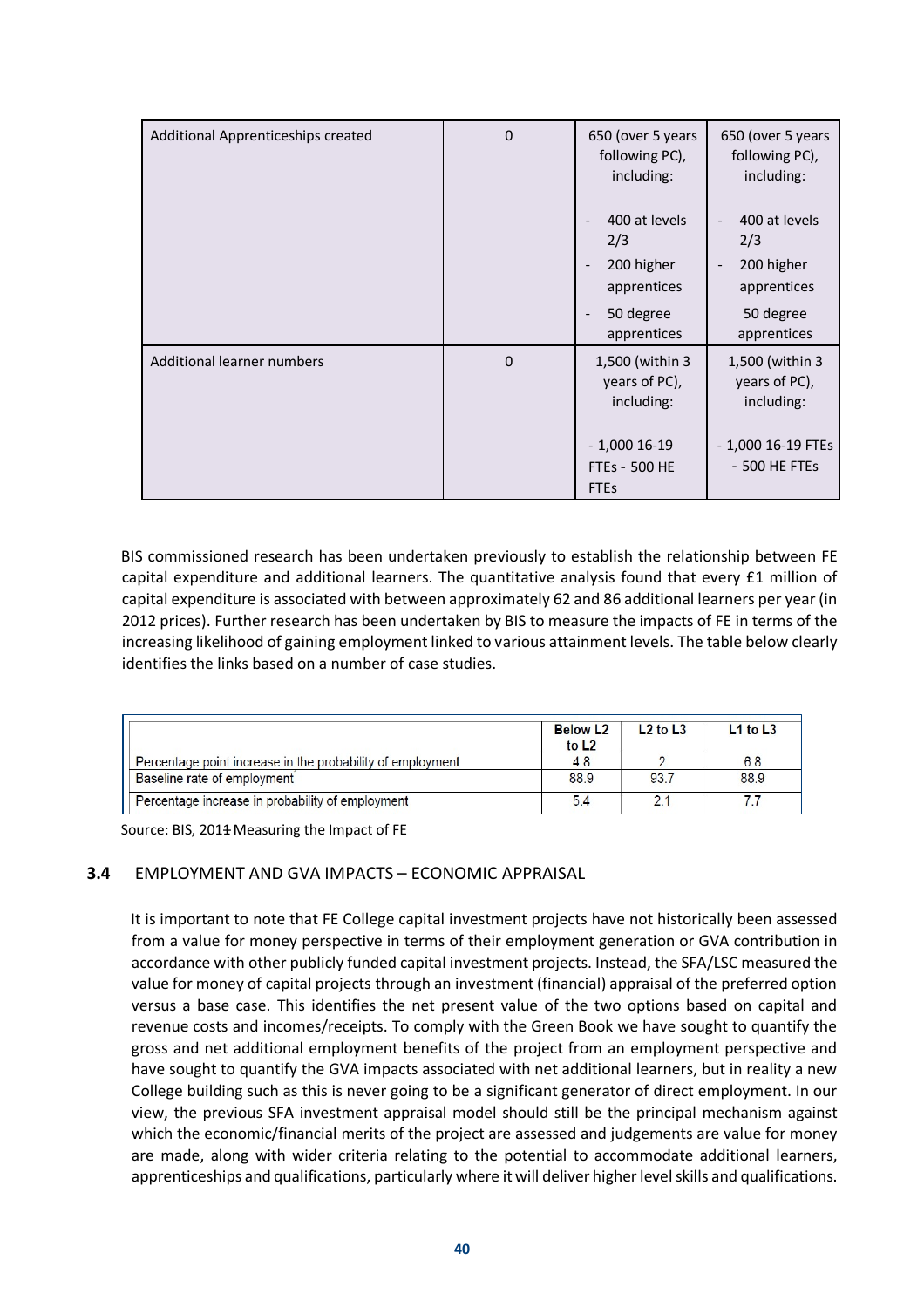## 3.4.1 Gross employment

Option 2 will not result in any new direct employment opportunities aside from some limited construction related jobs associated with ongoing maintenance works in accordance with the College's long term maintenance plan. However, this is unlikely to amount to more than 2 FTE construction jobs per annum in reality based on estimated levels of spend/funding.

It is anticipated that option 5 could result in the delivery of 80 new direct jobs. This includes 64 new FTE teaching posts and 16 new FTE support roles.

The delivery of a £12.1m new build, including HE, trades and engineering, together with the £2.7m refurbishment and cladding works will also support a number of FTE construction jobs. Based on the HCA's 2015 Calculating Cost per Job Best Practice Note, the new build construction/engineering centre could support 85 FTE construction jobs for an assumed 1 year construction period (assuming an £8m core build cost i.e. exclusive of fees etc). The refurbishment of the existing buildings could support an additional 32 FTE construction jobs for a 1 year period (assuming a £3m core construction cost). This is based on a labour co-efficient of 10.7 jobs per £1m of construction output per annum for public sector (non-housing) projects (which includes education schemes), as per the HCA guidance.

## 3.4.2 Net additional employment

It is acknowledged that not all of the above new gross jobs will be additional to the SWLEP economy. Based upon the HCA's Additionality Guide (4<sup>th</sup> Edition, 2014), a number of additionality assumptions have been applied to derive the net additional impact of option 5. As above, there will be no net additional employment impacts under option 2.

| <b>Teaching Jobs</b>                                    | OBC<br>Option 2 | <b>OBC</b><br>Option 5 |
|---------------------------------------------------------|-----------------|------------------------|
| Gross jobs                                              | O               | 80                     |
| Less leakage @ 10%                                      | $\Omega$        | 8                      |
| Gross local direct jobs                                 | O               | 72                     |
| Less displacement @ 40%                                 | O               | 28                     |
| Net additional local direct jobs,<br>before multipliers | ŋ               | 44                     |
| Plus supply/income multiplier<br>effects $\omega$ 1.29  | O               | 12                     |
| Net additional local jobs                               | 0               | 56                     |
| Less deadweight                                         | 0               | 0                      |
| Net additional jobs                                     | 0               | 56                     |
| Total net additional local jobs                         | Ω               | 56                     |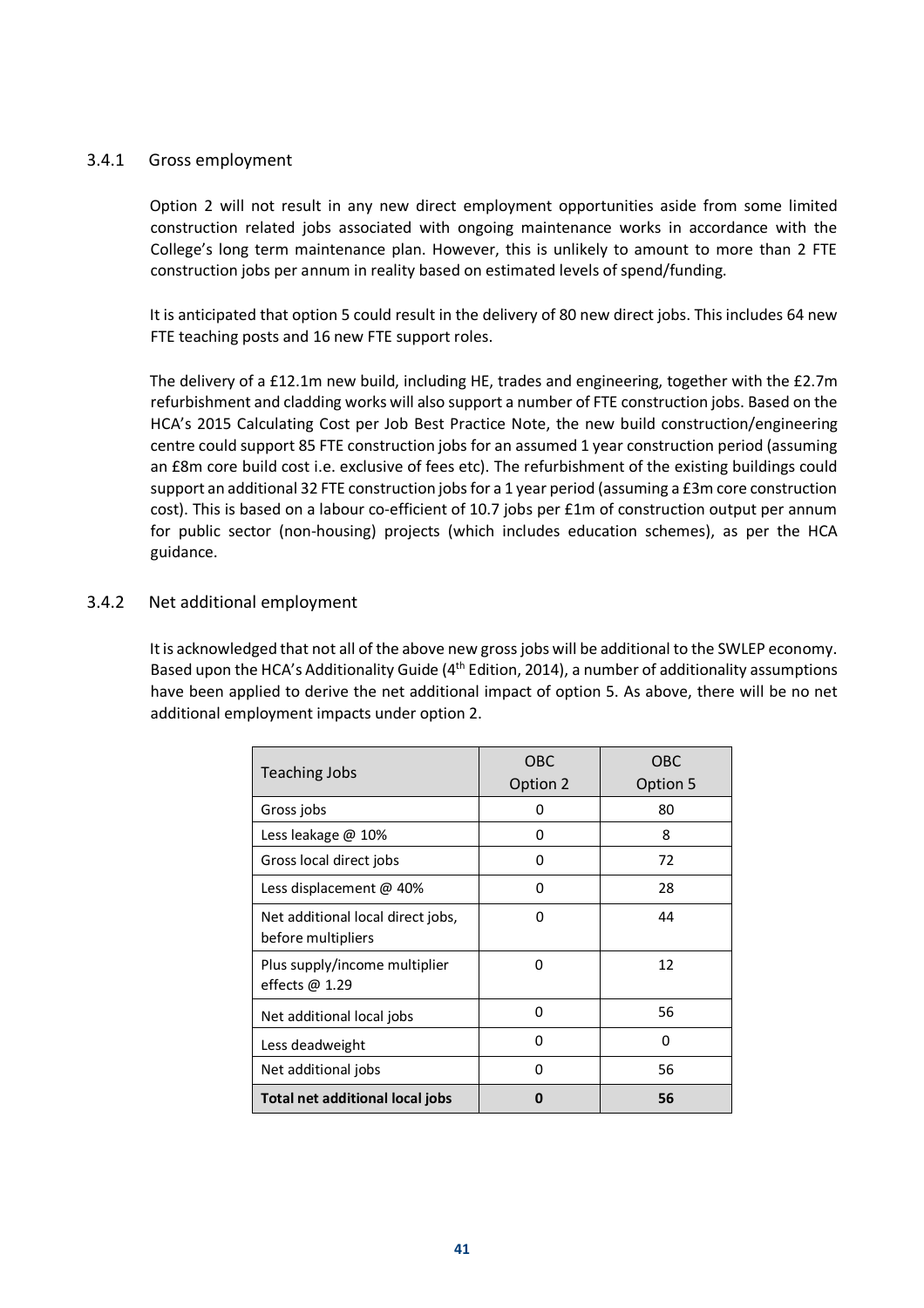## 3.4.3 GVA benefits

Gross Value Added (GVA) is an important measure of the economic contribution of an investment project. Through multiplying the net additional job numbers above by relevant GVA per worker figures, the net additional direct GVA contribution of the project can be estimated. The following GVA per worker assumptions have been applied based on 2012 ONS/BRES data assumptions at the Wiltshire level:

• Teaching/support staff - £37,000 annual GVA per worker (based on public admin/education/health)

Applying this to the above jobs equates to a total annual GVA impact based on the new net additional jobs created of £2,072,000, which over a 10 year period equates to a cumulative undiscounted GVA impact of £20.72m. This GVA impact has then been modelled over a 10 year persistence of benefits period, assuming a build-up of jobs over time, starting from 2018/19 and discounted back to present day values using the Treasury 3.5% discount rate. This equates to £15.8m of cumulative discounted GVA impact associated with these net additional jobs over the 10 year period.

This accounts for employment related GVA only (i.e. College based employment) and takes no account of the GVA impacts associated with significant additional learners achieving further and higher education based qualifications and therefore contributing additional GVA to the LEP economy once in employment. An estimate of the potential net additional GVA impacts has therefore been made based on the impacts associated with the 1,500 additional learners per annum attributable to the scheme (note this excludes the additional 650 additional apprentices that the scheme will support each year and is therefore a prudent approach to establishing the net additional GVA impact), including a number of assumptions as below:

- Upskilling 400 of the 1,500 learners will be learners who, after and because of the completion of the project, remain in education longer than they would have currently, improving their life chances.
- Leakage a 25% leakage deduction has been applied to reflect the fact that a proportion (estimated to be 15%) of the additional learners may be likely to leave the SWLEP area upon qualification in pursuit of employment. In reality, the percentage is likely to be less than this given that the College is aware that the vast majority of learners remain in the Wiltshire area post qualification attainment. Given the project's focus on supporting key local employers and their skills needs in key growth sectors, this will be likely to further increase the available employment opportunities and reduce the propensity for leakage. It is also assumed at a further 10% of learners will progress to other educational courses at institutions outside of the SWLEP area and will not return to the SWLEP area in pursuit of employment post qualification.
- Displacement a 10% displacement assumption has been applied to account for the fact that a very small proportion of the 1,125 additional learners per annum may transfer from other Colleges/learning providers to take advantage of the new facilities on offer at Wiltshire College. However, given that this facility will not be directly competing with other existing/planned facilities locally, the propensity for this is considered low

The impact of applying these additionality assumptions to the 1,500 additional gross annual learner figure is presented below: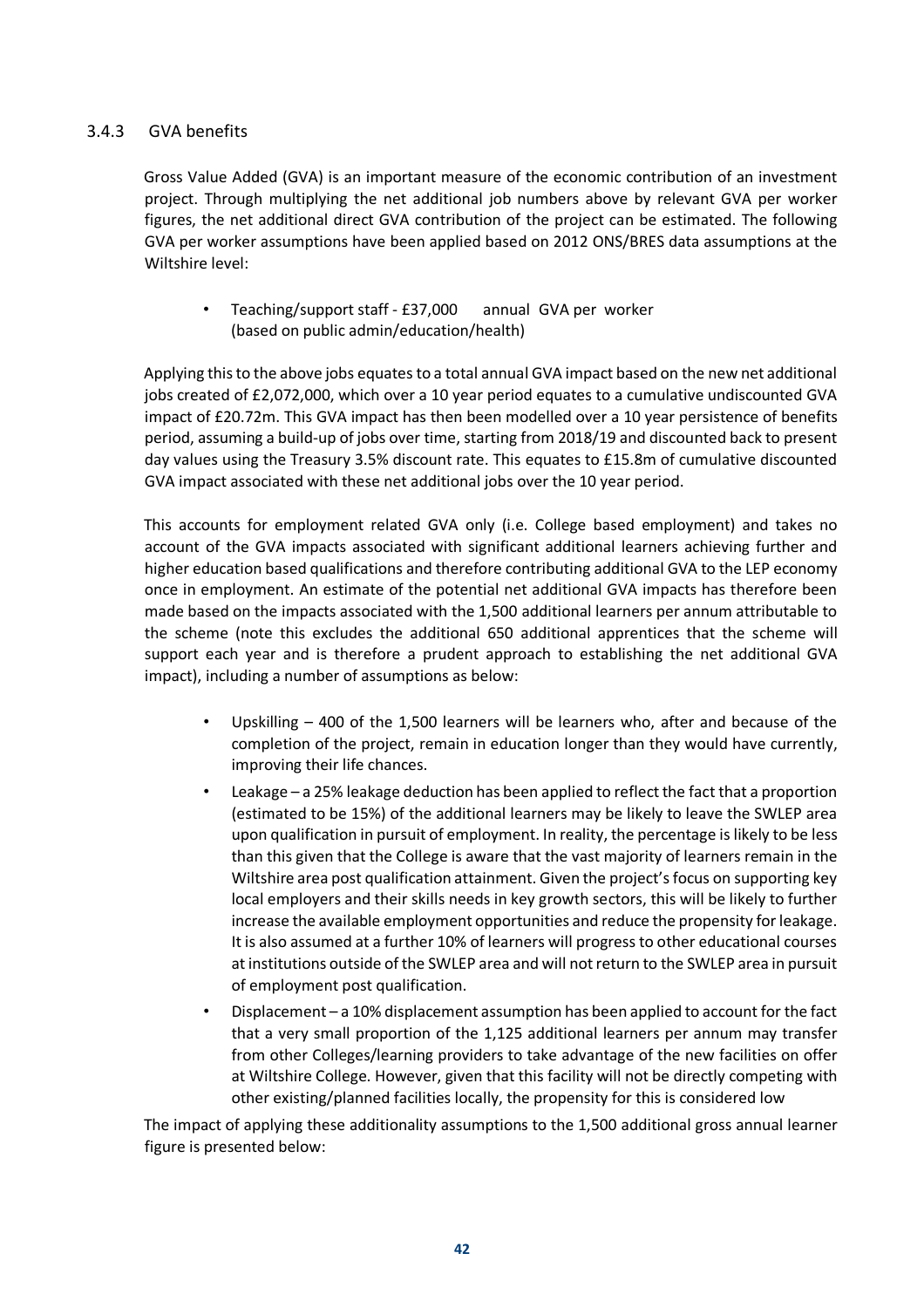| Additional learners per annum as a result of LGF investment   1,500<br>(excluding apprenticeships) |       |
|----------------------------------------------------------------------------------------------------|-------|
| Less leakage - 25%                                                                                 | (375) |
| Sub-total                                                                                          | 1,125 |
| Less displacement - 10%                                                                            | (110) |
| Net additional learners per annum                                                                  | 1,015 |

The average GVA per worker across all industries in Wiltshire is £39,000 (based on 2016 Oxford Economics data). This has been reduced by 30% to account for the fact that newly qualified employees entering the employment market are likely to contribute a lower GVA output in their early years (although this is a prudent assumption as it could be argued that their actual GVA output is above average given the above average GVA of 'engineering/life science based employment, although accepting that not all learners will go into this employment sector despite the focus of their course).

Assuming that the 1,015 net additional learners come forward from 2020/21 onwards and discounting for this accordingly (a reduced GVA being used for those upskilling to reflect that they would have generated a GVA value without the project), this could result in around £157m of cumulative discounted GVA assuming a 10 year persistence of benefits period (this would clearly be even more if the persistence of benefits period was extended to say, 15 years). In practice, one could estimate the lifetime GVA contributions of workers post qualification, but a more prudent 10 year modelling approach has been assumed at this stage.

**If this net additional discounted GVA impact of £157m relating to the additional learners is added to the £15.8m of net additional discounted GVA relating to the net additional College jobs above, this equates to a total net additional discounted GVA impact of c£173m. Based on a discounted total LGF request of £12.474m (based on the assumed profile of spend and the Treasury 3.5% discount rate), this results in a Benefit Cost Ratio (BCR) of 14:1, representing excellent LGF value for money.** 

This estimation of the BCR is also based on a number of very prudent assumptions and the BCR could quite feasibly be more significant than this in reality (for example, through factoring apprenticeship related GVA into this as well or accounting for the benefits over a longer period of time). We know that Government used a BCR benchmark of 2:1 in assessing Growth Deal bids from LEPs and this therefore represents excellent public sector value for money.

## **3.5** VALUE FOR MONEY – SFA INVESTMENT APPRAISAL

As above, it is assumed that the value for money assessment will be based on the NPV of the preferred option versus the base case as opposed to the cost per job or benefit cost ratio, given that FE college capital projects are not significant employment generators in their own right and this is not how they have been traditionally assessed for SFA funding.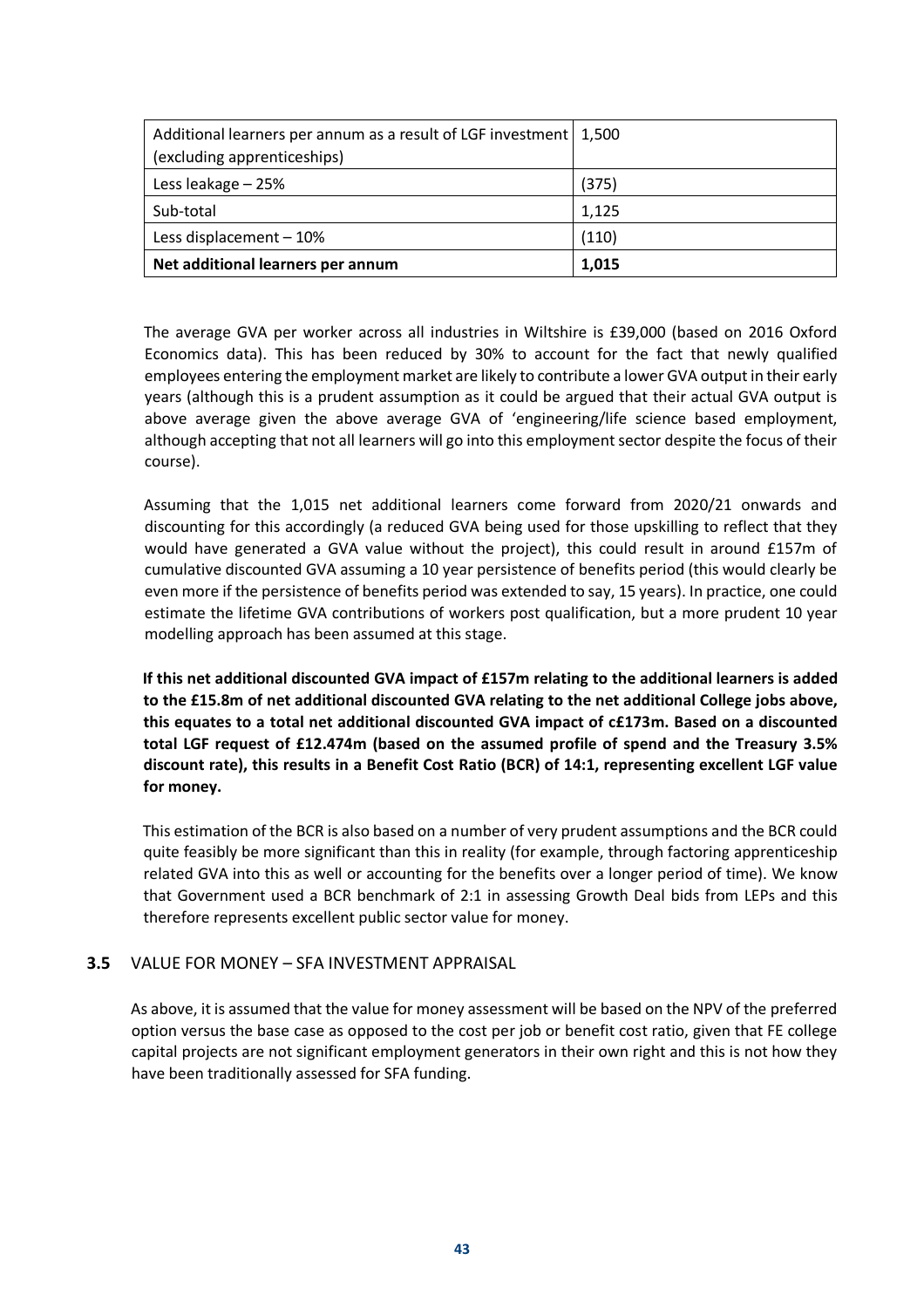## 3.5.1 SFA investment appraisal

Investment appraisals for both options 2 and 5 have therefore been developed using the SFA investment appraisal template. Key assumptions and findings for each are presented below. This accounts for the costs and incomes associated with the project and does not include the GVA impacts identified above.

Both the costs and deliverables assumed in the FBC are in-line with the OBC assessment, which returned the following financial outputs.

## **Option 2 – do minimum**

Key assumptions

- The College continues to lease the Tollgate premises and deliver construction/engineering provision from this and the Craft Centre - provision is not expanded to cater for demand. HE provision delivered from existing premises in the far from functional/suitable Bourne Building.
- No initial capital costs but assumption that the College has to invest in Tollgate and the Craft Centre eventually - assumed to be within the next 5 years - equivalent to £176 per m2
- Ongoing operating expenditure to address maintenance issues associated with the Bourne Building, Craft Centre and Tollgate
- No premises savings
- No change to staff or student numbers and associated costs/incomes relating to associated curriculum areas. This is a prudent assumption as learner numbers could potentially begin to decrease over time.

This appraisal results in an NPV of -£1,444,337 based on the 3.5% Treasury discount rate over a 20 year period.

## **Option 5 – Phased redevelopment of campus (refurbishment and new build approach)**

Key assumptions

## **OBC Stage Assessment**

Total capital cost of £14,838,359 based on SFA build cost rates for a new build construction/engineering centre and the refurbishment of the craft centre to provide a new HE facility

Life time capital costs - 10 years after new facilities are operational - equates to £134 per m2 for modest refurbishment / upgrade

Premises costs - £35 per m2 running costs per annum together with £4 per m2 for biannual maintenance costs for new build

Premises savings – Tollgate lease costs (£155k per annum) plus running cost savings.

80 new FTE staff posts including 16 support roles

1500 new FTE learners 3 years post PC of works (1,000 FE and 500 HE). Annual incomes of £4,900 per FE FTE learner and £5,500 per HE FTE learner.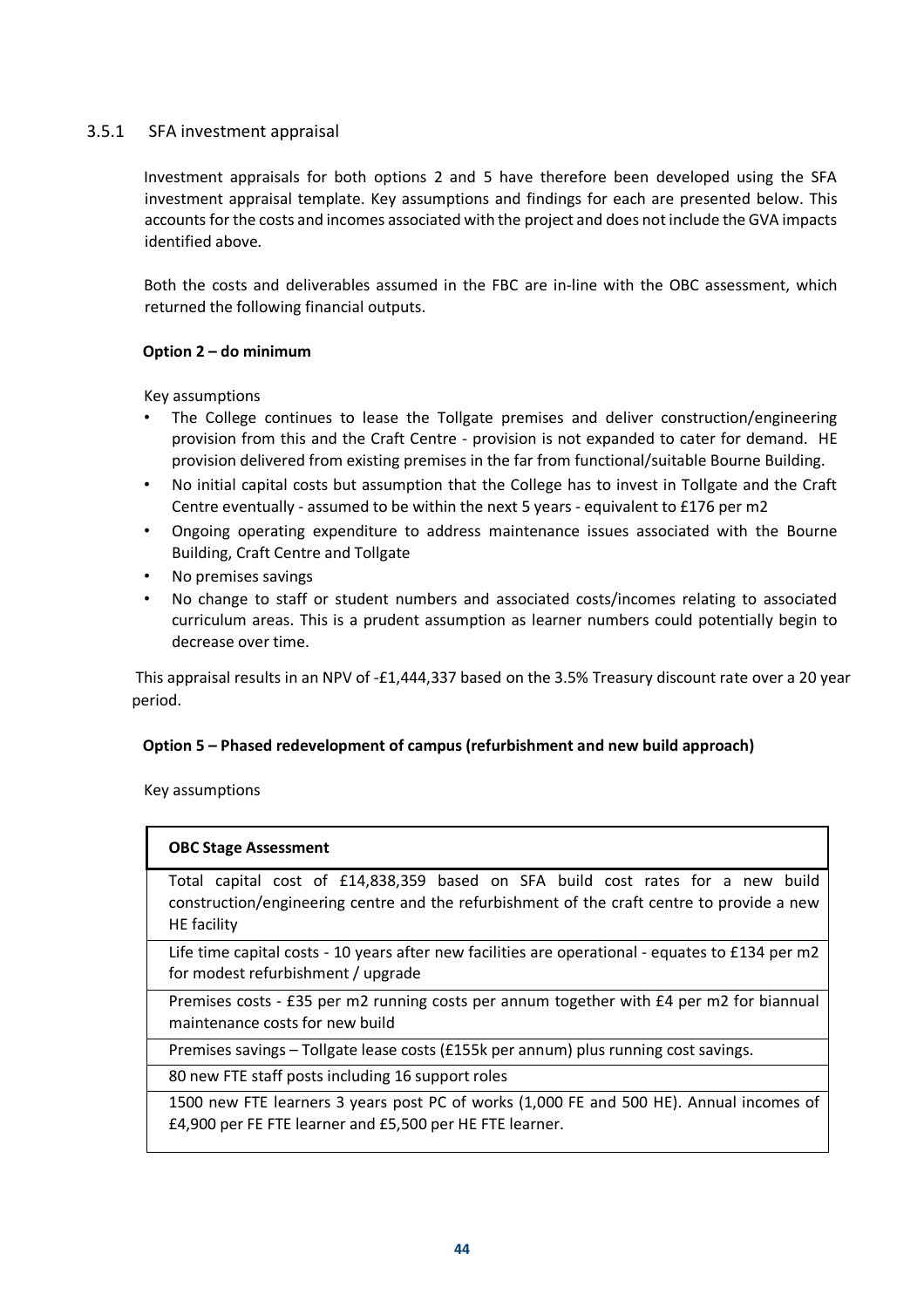The appraisal results in an NPV of £48.166m over a 20 year period, assuming the Treasury 3.5% discount rate as per the SFA investment appraisal template.

A sensitivity analysis has been undertaken on the RIBA Stage 3 scheme and compared with the OBC Option 5 analysis. The table below illustrates the following adjustments to this NPV under a range of scenarios relating to cost/revenue changes:

| <b>SENSITIVITY ANALYSIS</b>       |    | <b>NPV</b> |
|-----------------------------------|----|------------|
| Capital costs increase by:        | 5% | 47,677,746 |
| Revenue expenditure increases by: | 5% | 46,688,901 |
| Revenue income decreases by:      | 5% | 43,766,571 |

The reassessment of the overall project should provide reassurance that the request a part draw down on the funding allocation to fund Phase 1 is based upon a sound and detailed basis whilst also whilst aligning closely with the original OBC.

## 3.5.2 Wider economic outcomes

The plan for the redevelopment of the Salisbury campus will lead to the following:

- a modern purpose built environment for 16-19 and adult learners
- a strong focus on the construction/low carbon sector (and STEM activities), and the introduction of new provision in life sciences and environmental technologies at the HE curriculum level
- strong links to the UTC in Salisbury, due to open for 2015/16, and the Salisbury Free School sixth form which is opening in September 2014.
- progression pathways from Level 2 (GCSE) to 4+ (Higher Education)
- a revised curriculum blending academic, vocational and professional education and training
- programmes run conjunction with employers and universities
- enhanced sustainability the college has a strong commitment to sustainability and has achieved ISO 14001. The College will seek through the design and construction of the new construction/engineering building to achieve a high level of energy efficiency and a low carbon footprint. The new building will be fully BREEAM compliant.
- address a number of current STEM skill/training issues and gaps within the local economy to drive productivity and output in key growth sectors for the LEP
- improve the attractiveness of the SWLEP area as a location for businesses to locate and invest
- address current socio-economic challenges across the LEP area relating to wage rates, youth unemployment, NEETs and a lack of higher level skill attainment particularly
- the Salisbury campus will form a key node of the emerging network of education centres across the Swindon and Wiltshire, designed to ensure there is comprehensive access to education and skills provision across the SWLEP area.

Further details of the wider qualitative impacts of the project are presented below: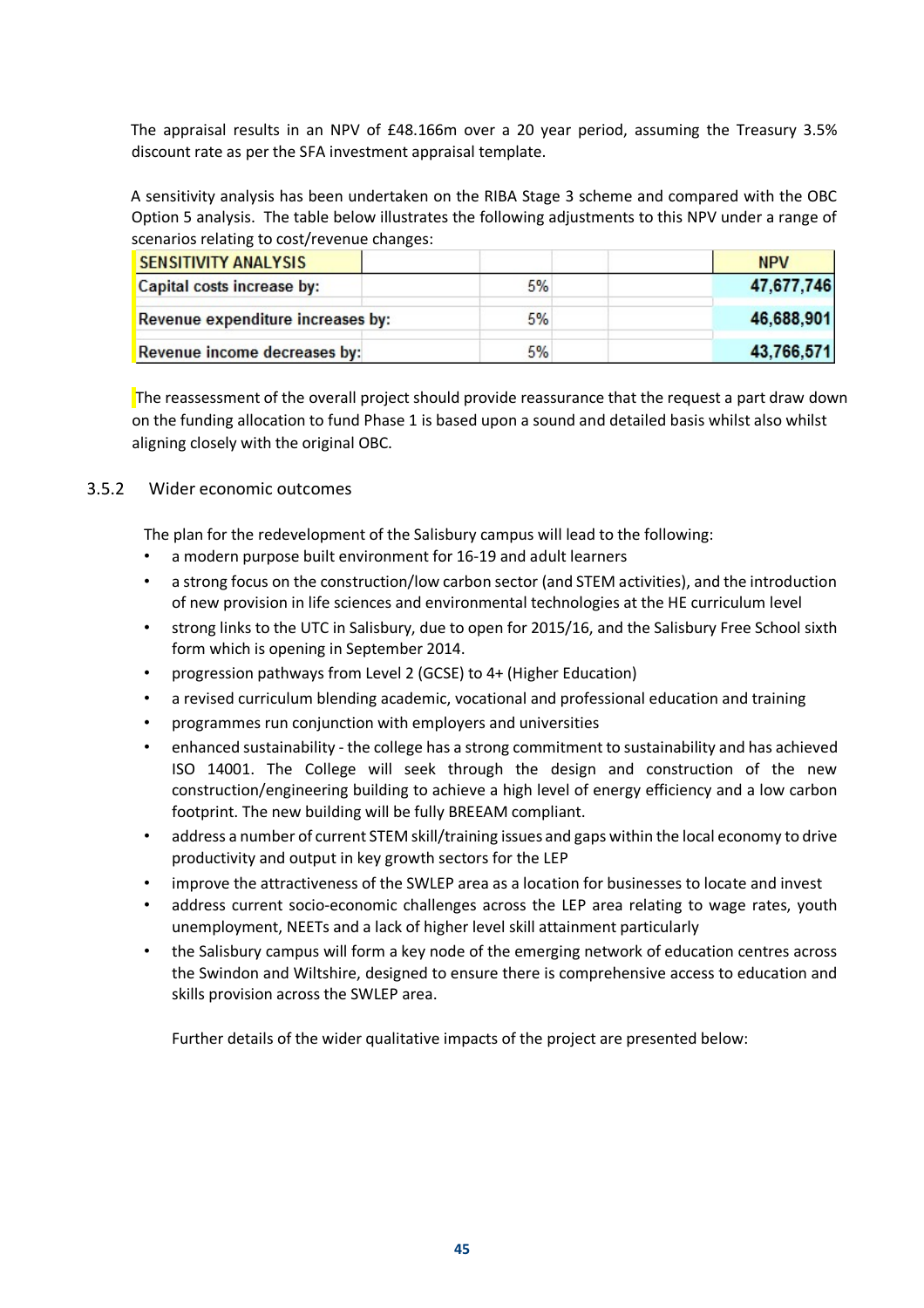| <b>Stakeholders</b> | <b>Need</b>                                                                                                                                                                                         | Qualitative impacts from 2020/21<br>onwards                                                                                                                                                                                                                                                           |  |
|---------------------|-----------------------------------------------------------------------------------------------------------------------------------------------------------------------------------------------------|-------------------------------------------------------------------------------------------------------------------------------------------------------------------------------------------------------------------------------------------------------------------------------------------------------|--|
| Learners            | Improve 16+ provision for<br>٠<br>those unsuited to general<br>(academic) education within a<br>traditional school setting<br>More and better learning                                              | Working with UTC widen<br>$\bullet$<br>participation and access,<br>improved life chances, reduced<br>likelihood of individuals<br>becoming NEET<br>Improved recruitment and<br>attainment (including                                                                                                 |  |
|                     | opportunities which lead to<br>meaningful employment                                                                                                                                                | qualifications) at aged 16, 19<br>and for adults<br>Improvements to work<br>$\bullet$                                                                                                                                                                                                                 |  |
|                     | Support in making transitions<br>at 19 and as an adult, from<br>education to employment                                                                                                             | readiness, achieving<br>employment, including for<br>young people, and the quality of<br>employment secured                                                                                                                                                                                           |  |
| Employer            | Growing demand for higher<br>٠<br>skills (e.g. technicians,<br>associate professionals) Work<br>ready employees with<br>٠<br>appropriate skills and<br>attitudes<br>• Support sector-specific needs | Increase in the size of the<br>$\bullet$<br>training workforce and<br>improvement in productivity<br>Increase numbers who can be<br>$\bullet$<br>immediately effective in the<br>workplace<br>Increase in learners with Level<br>$4+$                                                                 |  |
| College             | Increase learner numbers<br>Revise curriculum and further<br>develop specialist provision<br>linked to employment<br>Improve built environment                                                      | Recruitment and retention<br>٠<br>Support learner and employer<br>$\bullet$<br>needs, improvements in the<br>quality of learning and increase<br>employer engagement<br>Improved learning environment<br>and space efficiency<br>Free up resources for alternative<br>use and reduce carbon footprint |  |
|                     | Reduce operating costs and<br>energy use                                                                                                                                                            |                                                                                                                                                                                                                                                                                                       |  |
| SWLEP               | Workforce with higher skills<br>٠<br>Support for priority sectors<br>٠<br>Be inclusive<br>$\bullet$<br>Address rural issues                                                                         | $\bullet$<br>Jobs and higher productivity<br>Sustain key sectors & employers<br>Contribute to social inclusion<br>$\bullet$<br>Support rural employment                                                                                                                                               |  |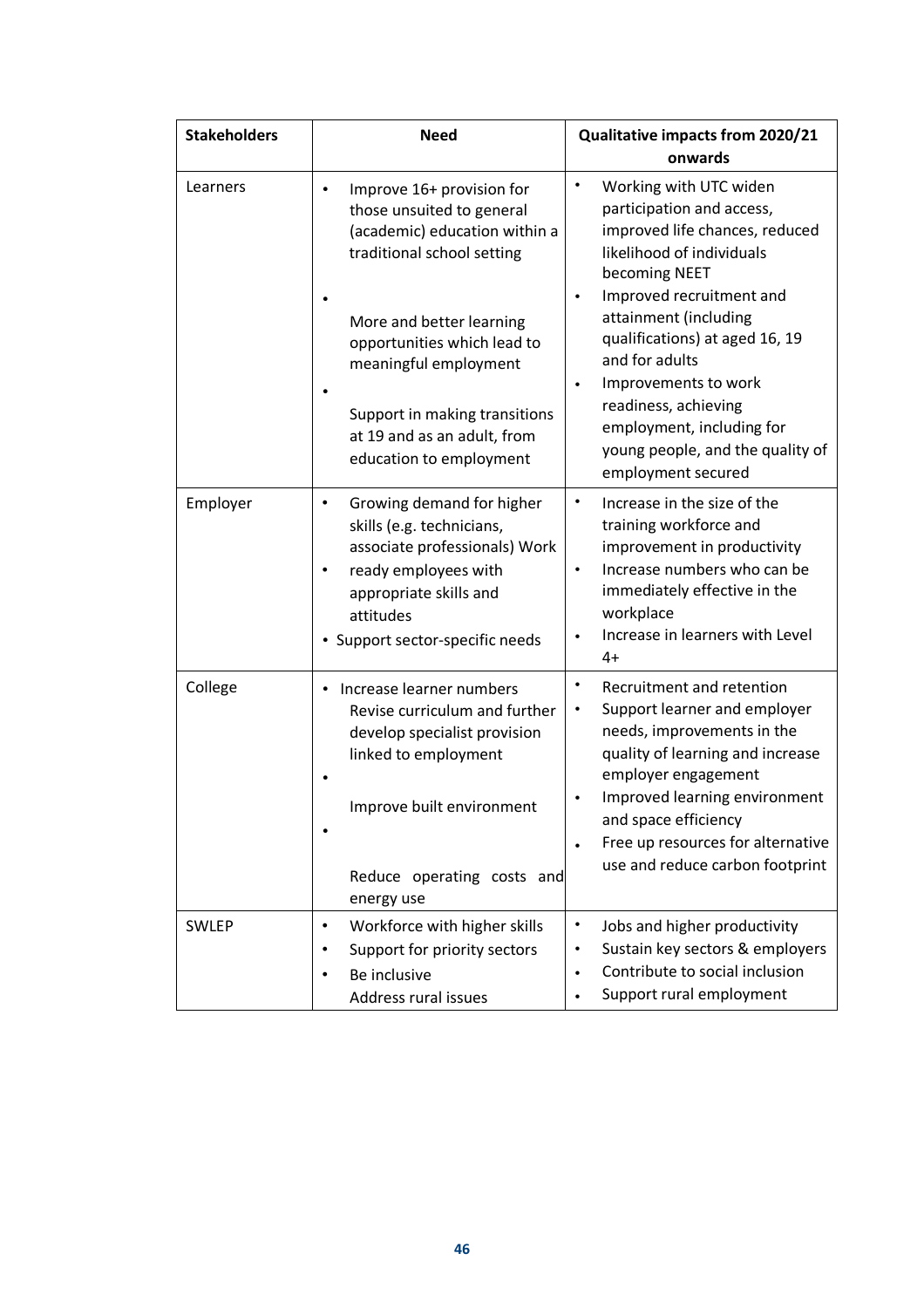## **4 Commercial Case**

Evidence of commercial demand/viability for the proposed scheme is based upon the identified market/employer need for skills in particular sectors both now and in the future. It is critical that employers can access a suitably skilled and educated workforce to drive their business growth ambitions and the wider economic growth of the SWLEP area. Understanding likely skills needs and gaps and sector growth opportunities is therefore a core component of the commercial case for this project. The LEP has identified a number of priority growth sectors with an evidence base to support this and it is essential that the proposed projects align with and support these.

This section also presents the proposed procurement/delivery strategy, highlights key commercial dependencies and outlines the extent to which the scheme will be State Aid compliant.

## **4.1** EVIDENCE OF COMMERCIAL DEMAND/VIABILITY

#### 4.1.1 Supporting the needs of key growth sectors – an overview

The SEP identifies a number of priority sectors for the SWLEP economy as below. These take account of existing economic assets and sector strengths as well as future econometric projections to identify where the likely growth opportunities exist.

- Advanced Engineering and High Value Manufacturing,
- Health and Life Science
- Financial and Professional Services
- Digital and Information and Communications Technology
- Land Based Industries

Sectors which the SEP states are "ones to watch" include;

- Visitor Economy
- Adult Health and Social Care
- Low carbon
- **Construction**

Further information on these and other LEP sector priorities and their needs is presented below, based on findings from the Swindon and Wiltshire Economic Assessment<sup>2</sup>:

- Advanced manufacturing/engineering: to match investment in innovation there is need for high level technician and quality management skills to capitalise on the capital expenditure made. To effectively replace an ageing workforce new trainees will need to have achieved as a minimum NQF Levels 3 or 4.
- Construction: significant growth in key occupations arising from the growth in retrofit, including dry liners, plumbers, PV installers, gas installers, as well as general builders.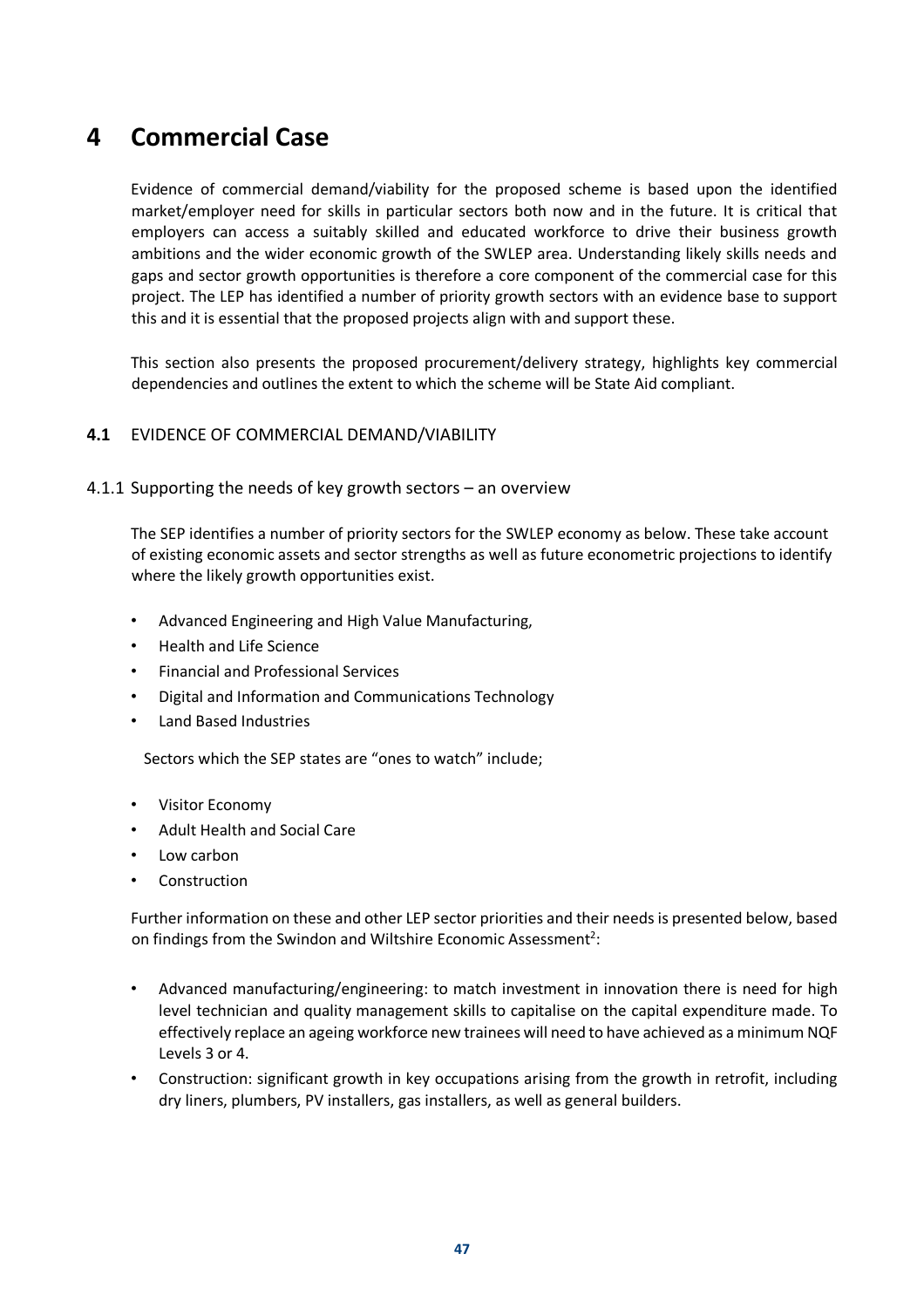- Low carbon: effectively tackling a 'demographic time bomb' by increasing the number of new entrants to the workforce in order to replace the large numbers of employees forecast to retire from the industry in the next decade.
- Life science sector: need to increase vocational training including apprenticeships; particularly important is the need to develop provision at the technician level

The table below, taken from an appendix to the 2014 SEP, provides further information on the key LEP sectors in terms of employment and GVA output. It also provides an analysis of location quotients which relate to the concentration of employment in these sectors in the LEP area compared with England as a whole. A Location Quotient of above 1 implies a higher concentration of employment than would be expected nationally. This clearly illustrates the sector strengths that exist across Swindon and Wiltshire in sectors such as advanced manufacturing and engineering and life sciences/health, for example, all of which would be supported by the proposed projects on the Salisbury Campus.

| <b>Sector</b>                          | <b>Employ</b><br>ment | Percent<br><b>Employ</b><br>ment | Output<br>(£m) | %<br><b>Output</b> | Empl.<br>LQ |
|----------------------------------------|-----------------------|----------------------------------|----------------|--------------------|-------------|
| Advanced manufacturing and engineering | 13800                 | 5%                               | 979            | 11%                | 2.29        |
| Business and financial services        | 38000                 | 13%                              | 1539           | 17%                | 1.29        |
| Military and defence                   | 19,530                | 7%                               | 488            | 5%                 | n/a         |
| Environmental technologies             | 1700                  | 1%                               | 38             | $1\%$              | 1.75        |
| Land-based and food and drink          | 6100                  | 2%                               | 347            | 4%                 | 1.57        |
| ICT and mobile telecommunications      | 8250                  | 3%                               | 471            | 5%                 | 1.24        |
| Life sciences and health               | 7000                  | 2%                               | 1190           | 13%                | 4.10        |
| Tourism                                | 32300                 | 11%                              | 368            | 4%                 | 1.47        |
| Key sectors<br>TOO OOFA                | 126680                | 43%                              | 5420           | 58%                |             |

Source: TBR, BRES

Life sciences are a key identified growth sector nationally and the SWLEP recognises the local growth opportunity that exists. The new HE centre will enable the College to significantly enhance its offer in this sector, particularly at the higher skill levels where the identified gaps exist. The College works closely with the Wessex Life Science Cluster which fully supports the ambitions for the Salisbury Campus and has provided the below statement to this effect:

*"The Life Sciences are an increasingly important segment of the UK's economic activity. South Wiltshire has historical strengths in advanced research programmes through the Defence Science and Technology Laboratory and more recently Public Health England both in Porton Down. Salisbury District Hospital was the site of one of the world's key revolutions in genetics, when Dame Marina Seabright discovered chromosome banding in 1972. This laid the ground for much of what is modern genomics. Excellence in research is based on first rate educational infrastructure at school and college level. Excellent links with regional universities and employers must consolidate South Wiltshire's assets. Wiltshire College's Salisbury Campus offering traditional, vocational and HE study must be empowered to deliver on South Wiltshire's past and future potential, forming part of a dynamic academic community in the region. The Wessex Life Science Cluster will count on the output of the Salisbury campus to support employment in South Wiltshire and the broader Wessex geography. To meet this need the Salisbury Campus of Wiltshire must be fit for purpose. We support your reconstruction and*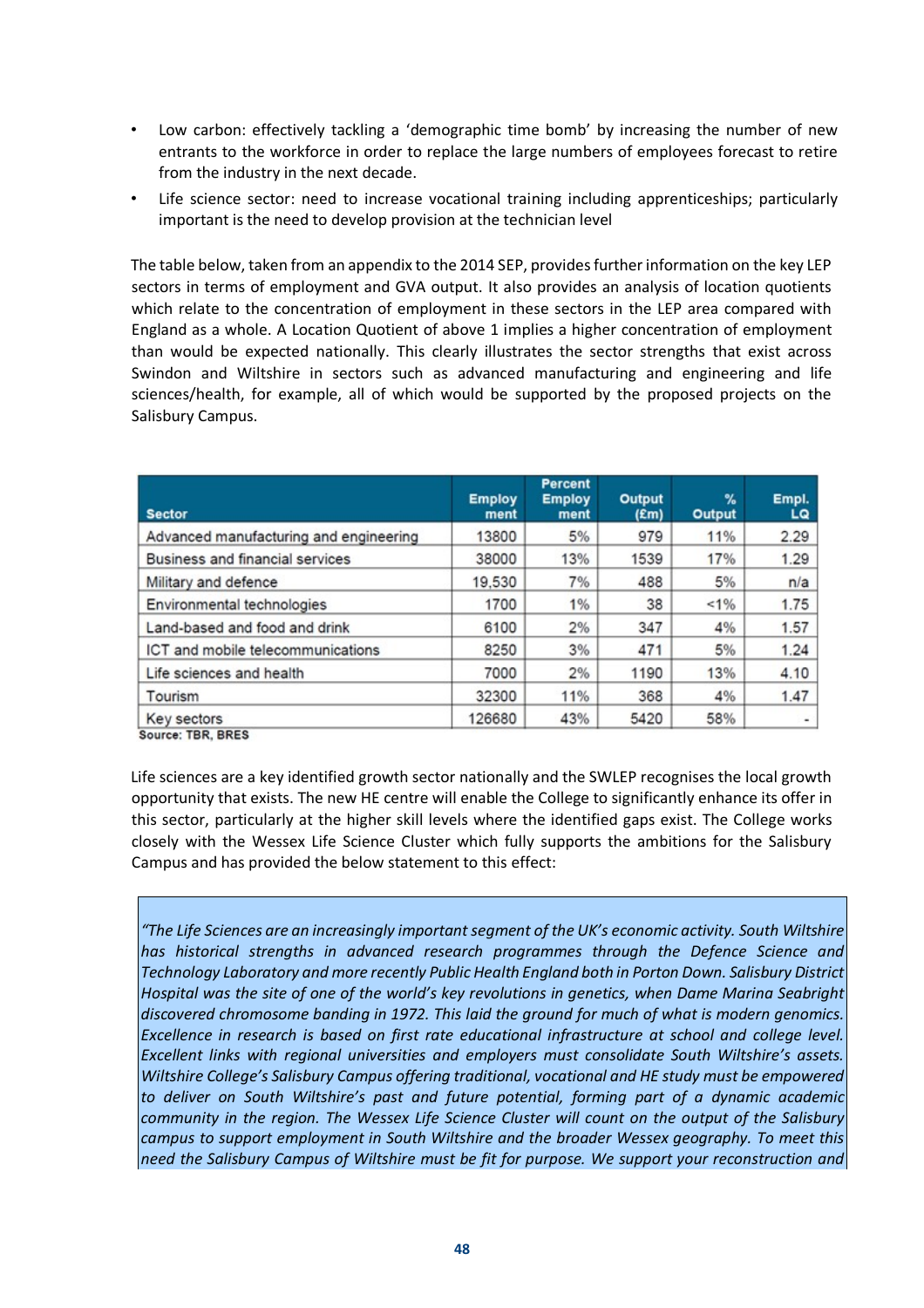*curriculum development goals and will be happy to become involved in deploying your skills strategy through contacts with local life science activities, companies and supporting organisations."* 

Given the distinct focus of the phase 1 project at Salisbury on advanced manufacturing/engineering and construction, further information to support the commercial case for focusing on these sectors specifically is presented below, based on information extracted from the SEP.

### 4.1.2 Advanced Manufacturing/Engineering – core STEM skill development

Swindon and Wiltshire is home to a number of world class engineering and manufacturing companies including Honda, Dyson, BMW Group, Cooper Tires, Fairchild Semiconductors, Tyco Electronics, KnorrBremse and Johnson Matthey Fuel Cells. These are all businesses which rely on innovation to maintain and enhance their competitiveness within global markets. The fact that the area is home to a number of major Original Equipment Manufacturers (OEMs) means that it is an attractive location for businesses within the supply chains, which can be significant. As illustrated above, there are nearly 14,000 people employed in the sector across Swindon and Wiltshire, representing 5% of overall employment and 11% of total GVA output.

The local economy is home to centres of excellence which include Dyson's Research, Design and Development Centre, the South West Composites Gateway and the Advanced Composites Centre for Innovation and Science. Companies have close working relationships with a number of leading universities which specialise in engineering such as the universities of Bath, Bath Spa, Bristol, Southampton, West of England and Bournemouth.

Both the Swindon and Salisbury UTCs will specialise in engineering, alongside business and enterprise and have secured a range of private sector partners. These will provide education to learners from the age of 14 and Wiltshire College will be an important next step in the learning ladder for many students progressing onto FE/HE-based engineering courses. The Engineering Innovation Network South West is an important project being led by Wiltshire College along with partners Swindon College, the University of Bath and Bridgwater College to support engineering opportunities and innovation within SMEs.

A review of the high value manufacturing sector in the SWLEP area was undertaken by the Institute for Manufacturing (IfM). Five workshops and a mix of interviews engaged over 50 companies in the sector including many of the largest local employers. Businesses identified product and service opportunities across the value chain with local competencies in food, biotechnology, defence, automotive, rail, energy, the built environment and the digital economy. The three most important things for supporting growth of the sector were identified as: **education** (with an emphasis on STEM skills); **infrastructure**  both physical and digital to support sustainable growth; and **collaboration** between companies to exploit new opportunities.

#### 4.1.3 Construction sector

The Swindon and Wiltshire LEP area is set to experience significant population growth which will require the construction of new homes to support this. The two Local Plans for Swindon and Wiltshire set targets to build a combined **64,000 new homes by 2026** - 22,000 homes in Swindon (2011-2026) and 42,000 homes in Wiltshire (2006-2026). This is equivalent to 2,100 per annum in Wiltshire and 1,466 per annum in Swindon.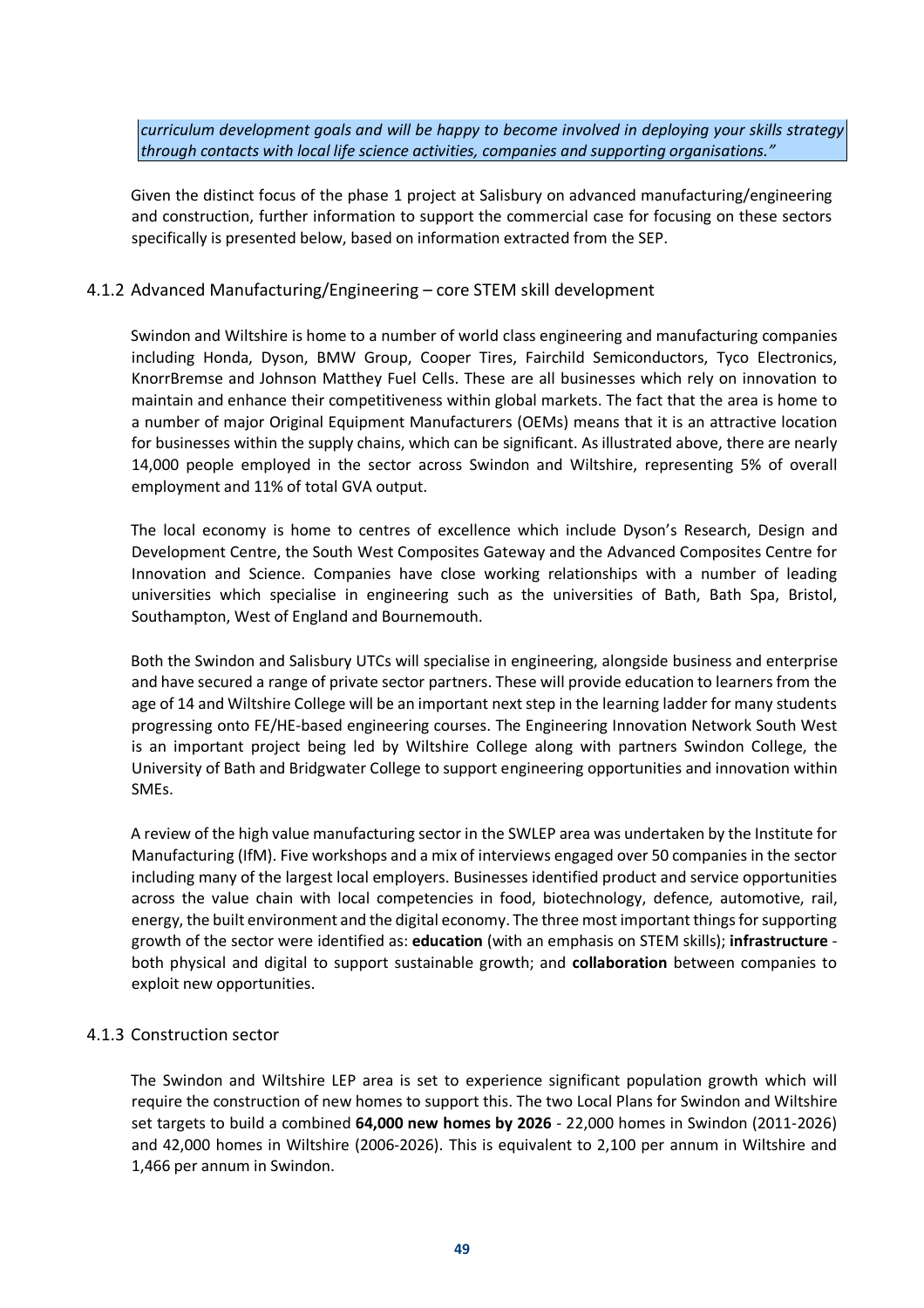Salisbury is a Principal Settlement where 6,060 houses are proposed to 2026. Significant sites which are coming forward include the regeneration of the former UK Land Forces HQ in Wilton and the Churchfields Industrial Estate (1,100 homes planned). There are also a number of major strategic infrastructure and commercial development schemes in the pipeline, including for example, the new Defence Technical Training College at Lyneham. This represents a £250m investment by the MOD in this corridor, one of the largest construction projects in the UK.

At the same time, one of the areas where Government is expecting to see significant growth in training is in the area of refurbishment and retrofit of existing properties. Refurbishment / retrofit to meet the new legislative requirements will require a number of traditionally defined trades' people who have undertaken a traditional training route, in one of the biblical trade areas, being up-skilled. Government has a target to reduce C0<sup>2</sup> emissions by 80% by 2050; given that UK housing stock is a 27% contributor to the current level of  $CO<sup>2</sup>$  in this country and it is existing housing that is responsible for this statistic. Additionally, if you include all buildings in this scenario then UK buildings as a whole are responsible for 47% of UK C0<sup>2</sup> emissions. The construction skills opportunity therefore relates to not only upskilling the local workforce to cater the demands of new commercial and residential development, but also to ensuring that there are the necessary skills in place to support the significant refurbishment/retrofit works that are going to be required to enable the LEP area to meet its carbon reduction targets as part of a wider national drive.

A research paper focusing on the SWLEP's priority sectors was prepared in 2013 as a supplementary report to the Local Economic Assessment (Red Box Research/Rubicon Regeneration). This identifies a number of key gaps in skills provision which could hinder the growth of the low carbon sector. Some of these are specific to the industry (e.g. carbon accounting/environmental management systems) and others more generic but critical for sector growth (e.g. project management, lean manufacturing techniques). It recognises that the rapid development of the low carbon sector will create demands for new employment roles and skills needs as well as the need for existing workers to "top up" their skills in the new and emerging fields.

The research paper identifies that the challenge of meeting the UK's low carbon objectives will be felt across the economy, from manufacturing to transport and from construction to energy. It identifies the construction sector as one likely to benefit from new opportunities given the drive to achieve carbon neutral homes and commercial properties, whilst at the same time improving the energy efficiency of existing properties. The increasing cost of energy is also recognised as a ley driver of this and the local market for retrofitting is thought to be significant. The report references the fact in Wiltshire alone there are 133,000 homes with an energy rating lower than Band D which could benefit from measures to improve their efficiency. This could benefit the following construction occupations – dry liners, plumbers, PV installers, gas engineers and general builders. The report refers to the Working Futures set of workforce projections which identify **the need for an additional 3,000 skilled workers across the LEP area by 2020.** 

The report also refers to the following four sectors across the LEP area that are most likely to benefit from additional jobs as a result of a move to a low carbon economy – automotive, ICT, logistics/distribution and construction. It suggests that in order to ensure an adequate supply of future STEM skilled employees, earlier intervention in the education process is critical to ensure that young people are aware of the opportunities that exist. It refers to the potential likely benefits of the UTCs in Swindon and Wiltshire and suggests that *"effectively tackling the demographic time bomb facing many low carbon and manufacturing industries is one of the most important issues. With large numbers of skilled people forecast to leave these industries over the next decade, the sector needs to find new sources of recruits to fill the looming gaps".*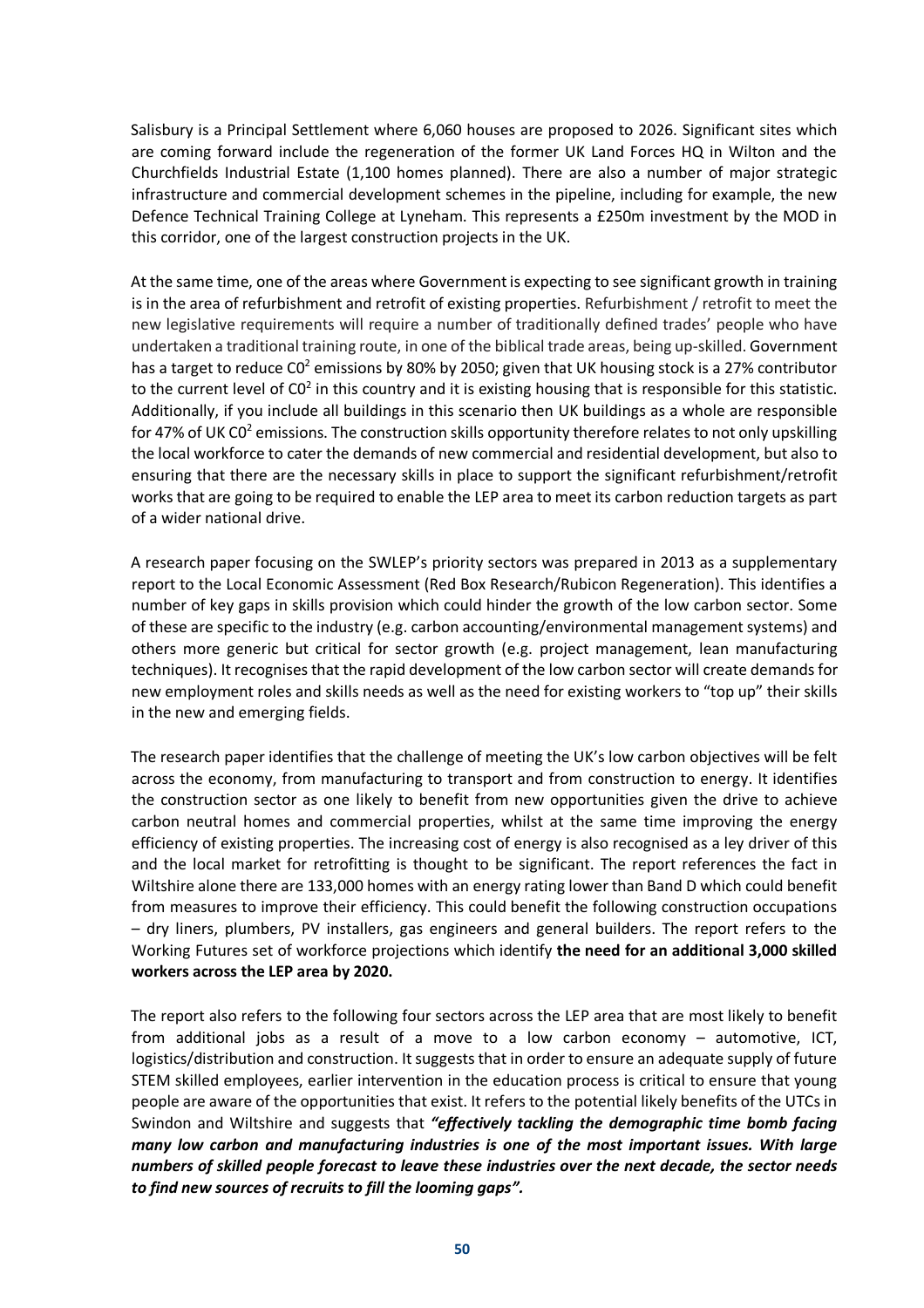## 4.1.4 Addressing the need for Higher Education provision

Swindon and Wiltshire is the only LEP area nationally without a dedicated university presence and as referenced elsewhere, we are acutely aware of the growing demands (and concerns) of employers for highly skilled workers with qualifications at NVQ Level 4+. There is therefore a clear mismatch at present and there is a risk that businesses choose to locate elsewhere out of the LEP economy as a result of the lack of an appropriately skilled local workforce. While demand for highly skilled labour is growing rapidly, there is a concern among local businesses that the lack of a University, and underprovision of Higher Education in the area, means labour supply is failing to keep up.

To overcome the absence of a higher education institution located in Swindon and Wiltshire, the College has, over an extended period, worked with the University of Bath and other HE providers to progressively grow the breadth of the higher skills provision delivered from its Castle Combe, Chippenham, Lackham, Trowbridge and Salisbury sites. New provision has been progressively introduced to serve the needs of locally resident learners and employers, with currently some 800 learners studying towards a higher education qualification, of which there are currently 260 based at the Salisbury Campus.

Despite strong and growing demand for HE provision delivered at Salisbury, learner numbers have now reached the point that further new programmes or expansion of existing numbers cannot be taken forward as there is no further appropriate space available to house the additional learners. This position has been reached following the introduction of new provision in the last 2-years and the pressures arising from the in-built growth of learners as a result of previously introduced programmes reaching the point where all their academic years are running.

It is worth noting that despite the introduction of 'variable' tuition fees, demand for HE places at Salisbury has remained strong and resilient. An example of the current level of excess demand is that for its BA in Film Production the College current receives some 800 applications for 45 places.

This project would facilitate a cross county network of University Centres, enabling access to the development of higher level skills and creating a cross region coherent higher education presence, articulating with the Higher Futures brokerage model. Digitally connected there will be new centres at Wiltshire College Salisbury, Swindon College, the Swindon HE Centre and the new campus of Wiltshire College Chippenham. These will connect into existing centres at the other Wiltshire College campuses at Trowbridge, Lackham and Castle Combe.

The HE Curriculum will reflect the higher level skills needs as articulated in the Swindon and Wiltshire Strategic Economic Plan and will be part of the foundation infrastructure for the Higher Futures programme. It will enable higher level skills development in life sciences, high value manufacturing, business management and tourism and military re-integration. The common elements that will bind further are a single virtual learning environment, standard learning materials for common elements and a standard entitlement for students. The network will make employer involvement in knowledge transfer more accessible, for example through facilities like the 3D centre.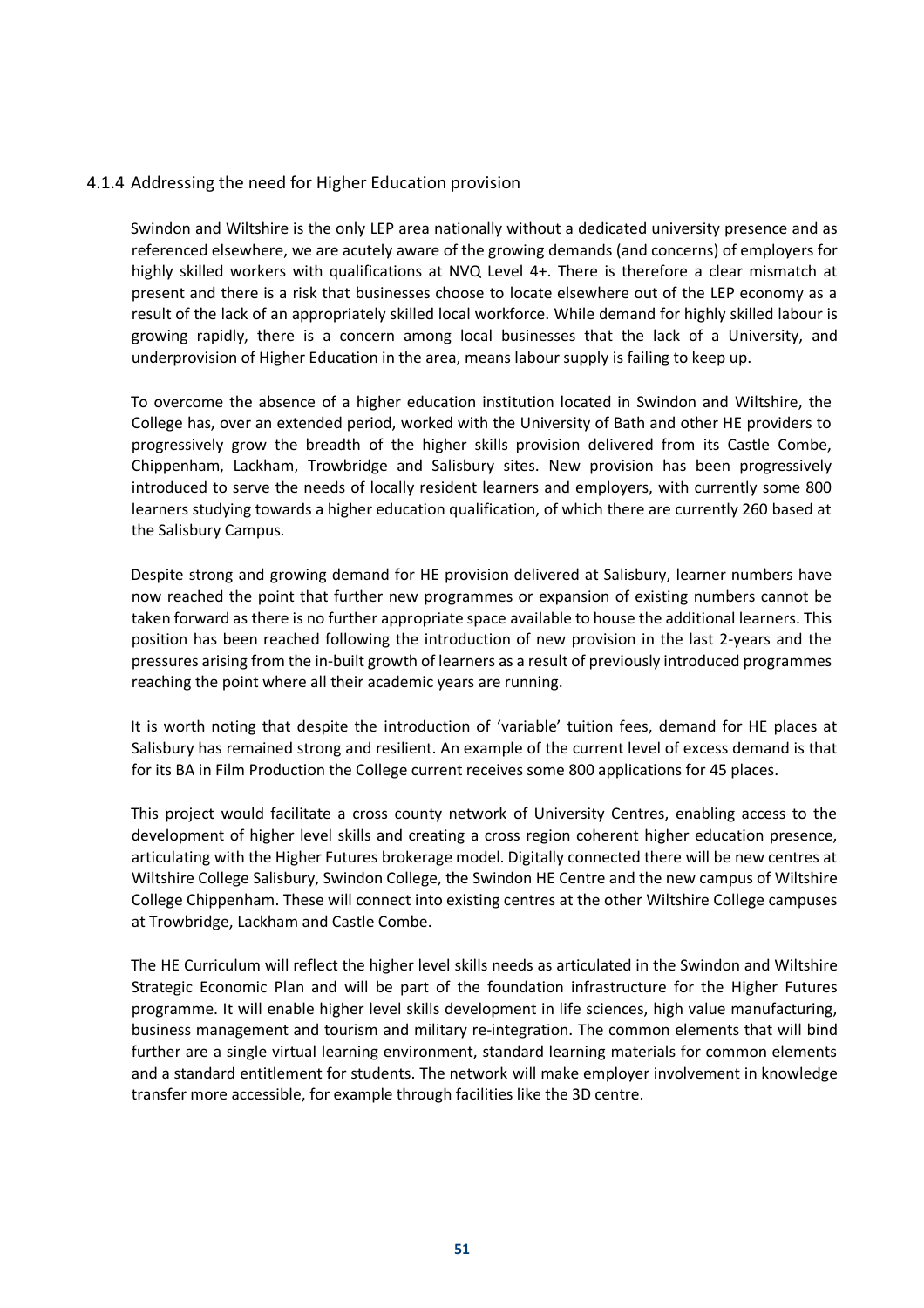## 4.1.5 Addressing skills demands from Service leavers – army 2020

By 2018, the MOD forecast that a quarter of the Army will be located in Swindon and Wiltshire. In addition, many will be accompanied by spouses/partners and other family members. Under the Army 2020 reconfiguration, SWLEP is seeing significant numbers of service personnel being made redundant, alongside a drive to recruit more Reservists; and in the medium and long term, a higher baseline of Service Leavers undergoing transition and resettlement in the area. In order that Service Leavers do not face any disadvantage when seeking employment locally during transition, it is vital we support their higher level skills development - a key underpinning element of the Armed Forces Covenant.

Service Leavers offer a highly desirable potential labour pool from which to address the local skills gap, however, analysis by Army Resettlement Centres has shown that Service Leavers often need to increase their current skills levels to a full higher level qualification to meet the needs of civilian employers. Service Leavers typically have low participation rates in the uptake of higher level skills opportunities provided by the MOD and the Department for Business, Innovation and Skills (Standard Learning Credits, Enhanced Learning Credits, and the Further Education and Higher Education Support Scheme); with evidence suggesting that eligibility criteria are a barrier to uptake, along with a need for enhanced information, advice and guidance. These issues are to be addressed through the project, and in particular to support the Higher Futures programme, with the expectation that the existing infrastructures for advice, guidance and delivery will be enhanced.

The SWLEP economy needs an education and skills system that supports our Service Leavers to progress into the labour market, and which capitalises on their unique skills and experience for the benefit of the local economy. The proposed project will directly respond to this market need and will ensure that the College is able to provide a responsive and suitable learning and education offer that will provide skills development and training opportunities for service leavers and their families. It will provide skills development opportunities from entry level through to higher level qualifications and therefore provide opportunities for a wide range of service leavers which need to learn/develop/progress skills in order to maximise their prospects of being an economically active member of the SWLEP workforce.

## **4.2** PROCUREMENT AND DELIVERY STRATEGY

Wiltshire College has a fully developed procurement strategy and associated procedures, which will be used to procure suppliers for the redevelopment of the Salisbury campus. These procedures are fully compliant with OJEU requirements and will be used to ensure value-for money from procurement. The College has significant experience of procuring and delivering works of this scale and nature and would draw upon external expertise where required to support this. The fact that the College has recently delivered the £21m redevelopment of its Chippenham Campus on time and to budget stands testament to its ability to achieve this.

#### **4.3** STATE AID COMPLIANCE

State Aid arises whenever state support is used in the provision of goods or services by particular undertakings in a given market where these funds would distort that market and affect the ability of undertakings in the EU to compete on a level playing field.

Legally, FE colleges are incorporated through the Further and Higher Education Act 1992. Wiltshire College is an exempt charity under the Part 3 of the Charities Act 2011 and from 1st September 2013,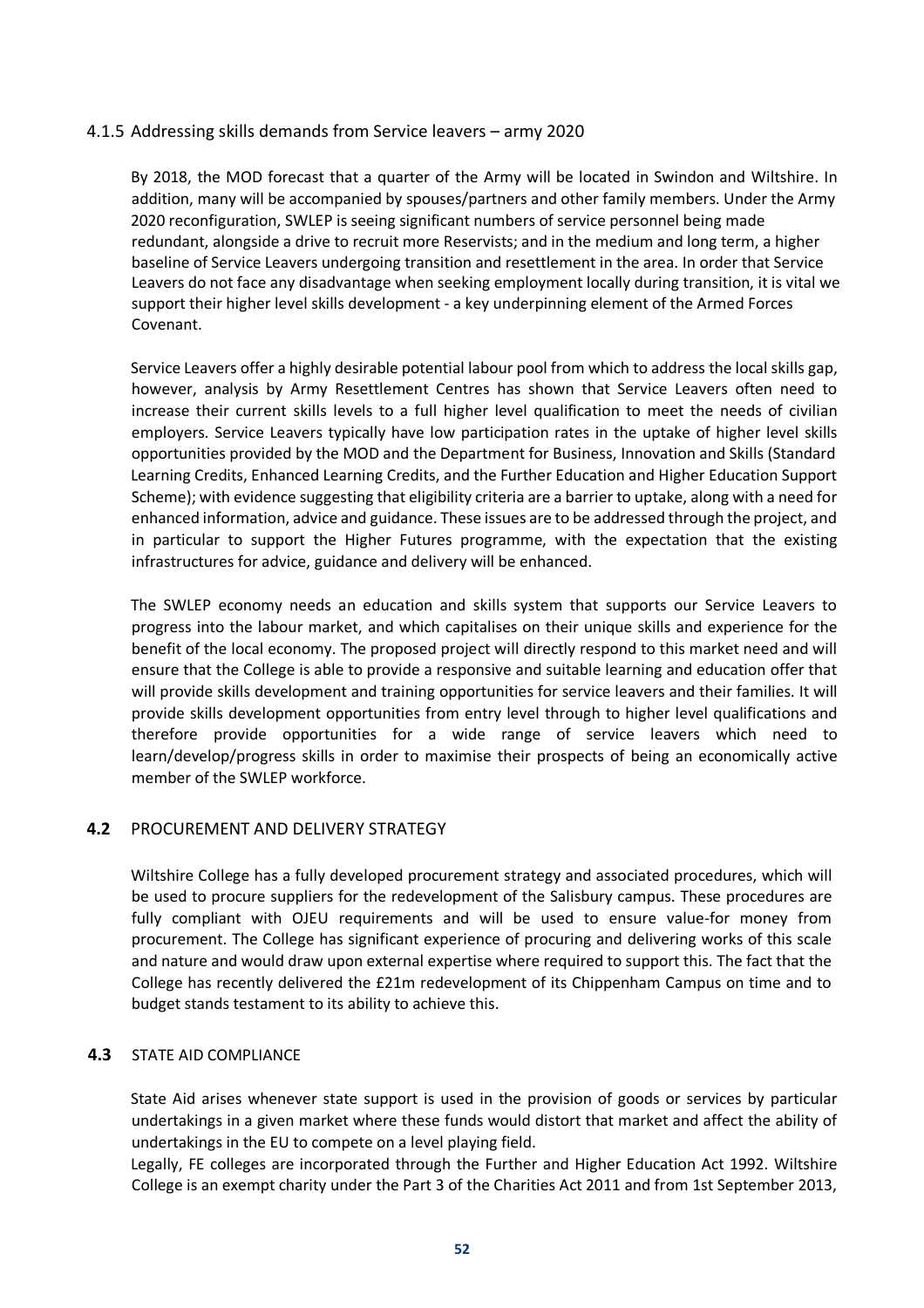is regulated by the Secretary of State for Business, Innovation and Skills as Principal Regulator for all FE Corporations in England.

In setting and reviewing the College's strategic objectives, the College's Governing Body has had due regard for the Charity Commission's guidance on public benefit and particularly upon its supplementary guidance on the advancement of education. The guidance sets out the requirement that all organisations wishing to be recognised as charities must demonstrate, explicitly, that their aims are for the public benefit. In delivering its mission, the College provides the following identifiable public benefits through the advancement of education:

- High-quality teaching
- Widening participation and tackling social exclusion
- Excellent employment record for students
- Strong student support systems
- Links with employers, industry and commerce.

Wiltshire College has a legal duty to deliver education services activities to the general public and the proposed scheme for which funding is being sought would be available to the public on a largely free and non-discriminatory basis. The scheme will enable the College to enhance its offer to the social, cultural and educational benefit of the general public within the SWLEP area.

On this basis, it is the College's view at this point in time that LGF funding to support the delivery of this project would not constitute State Aid. The College has previously received grant funding from the SFA/LSC and there have never been any State Aid issues arising as a result of this. The funding will enhance the College's offer to the general public on a free and non-discriminatory basis and will not distort the market. This opinion does not represent a formal legal opinion at this stage and this can be obtained at the next stage if there remain concerns around this State Aid position.

## **4.4** COMMERCIAL DEPENDENCIES

The key commercial dependencies in relation to the successful delivery of this scheme are presented below:

- Planning the scheme does not yet have planning consent and this will be a critical requirement for delivery. However, the planning risk is considered to be low for the following reasons:
	- o the new build will be on the College's site, an established education campus
	- $\circ$  the new building will be designed to reflect the scale and massing of existing buildings
	- $\circ$  the project will significantly enhance the visual appearance of the Salisbury Campus which
	- is located in a gateway location to the City Centre and Wiltshire Council, as the local planning authority, appear to be fully supportive of the proposals to enhance local skills provision.
- Market learner/employer demand for the proposed facility and its offer is a commercial dependency at this stage. However, the scheme is focused on LEP priority growth sectors in which the College has recognised curriculum strengths and where there is evidence of future employer/market demand. The College has ensured that its curriculum offer and the focus of the new facility aligns with employer needs locally and the LEP area is projected to experience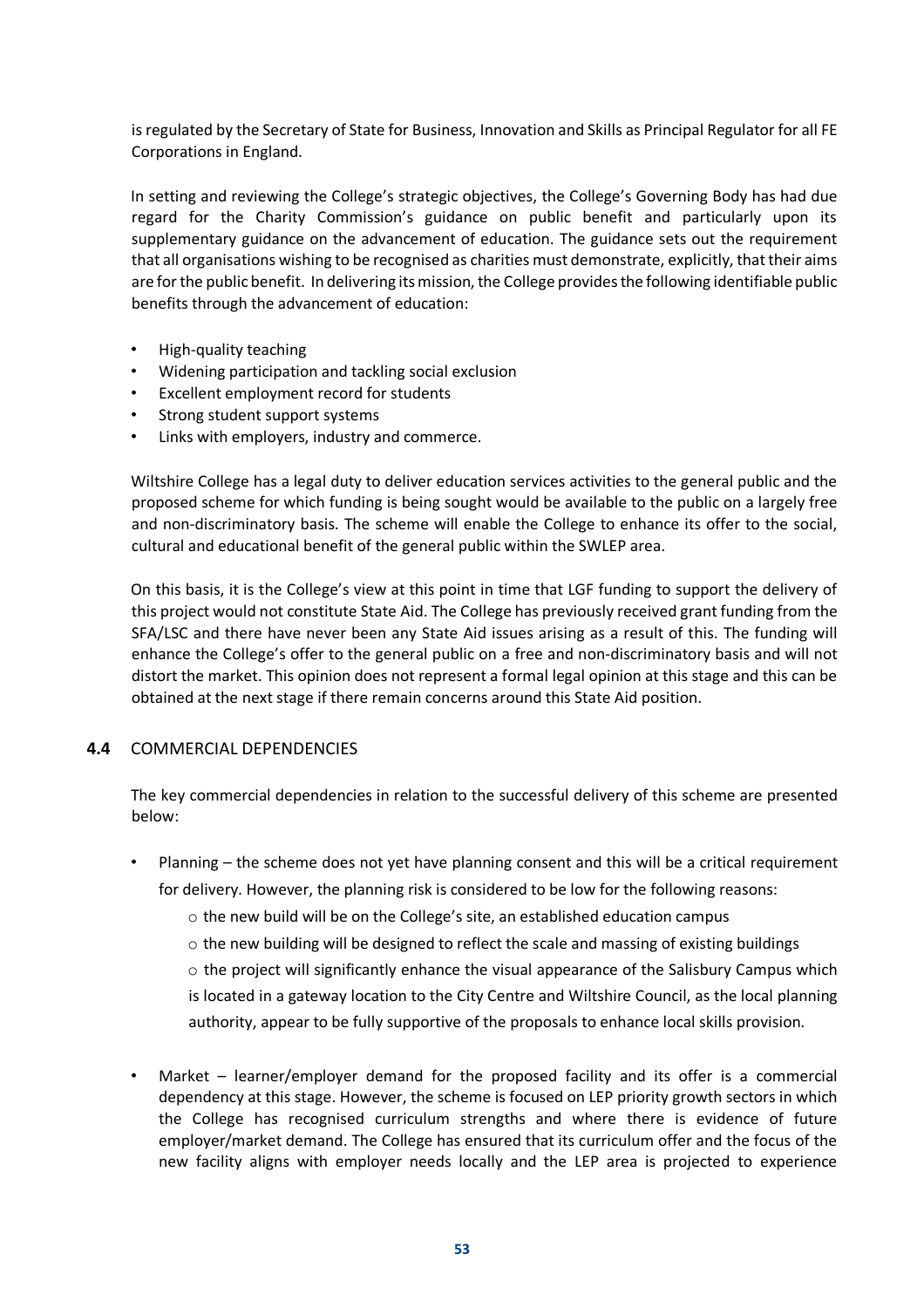significant population and workforce growth. Also, the project will enhance the ability of the College to attract new student recruits.

• Funding – securing LGF funding is a core requirement of delivery and the project will not proceed without this. The College has secured indicative Board approval to invest £1m of College reserves to the scheme which it secured from a recent disposal of part of its campus, subject to the requested LGF award and will contribute the required land at nil cost to the scheme.

## **4.5** COMMERCIAL SUSTAINABILITY

Following practical completion, the College will be the freehold owner and operator of the new and refurbished buildings. It will be responsible for their operation and maintenance and all revenue costs associated with this. Building maintenance costs will be included within the College's Long Term Maintenance (LTM) plan and budgeted for accordingly. All operating costs (including premises costs) for the new and refurbished buildings have been accounted for within the investment appraisal that has been developed and this demonstrates that the income generated by additional learners that it will accommodate will more than offset these costs post practical completion, as demonstrated by the positive annual cashflow in the preferred option investment appraisal.

## **4.6** RISK TRANSFER

A strategic risk register is included within the Management Case section of this business case. All risk management responsibilities are allocated to the College as Project Sponsor and Lead Delivery Body. The College will transfer delivery risks during the detailed design and construction phase over to the appointed design team and contractor (depending on the ultimate procurement/delivery route). All risks relating to expenditure and output delivery will remain with the College.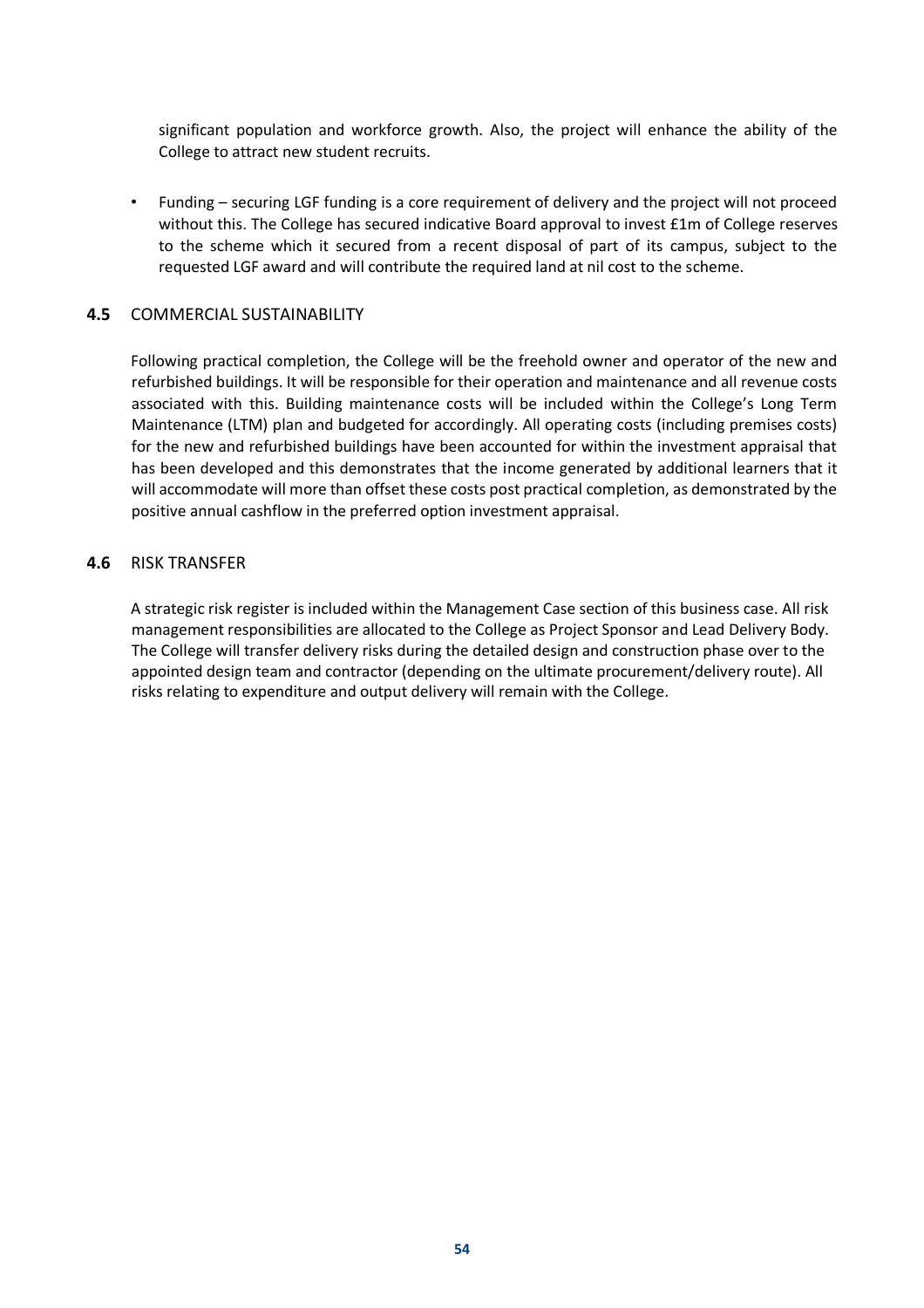## **5 Financial Case**

## **5.1** SUMMARY OF PROJECT COSTS AND EXPENDITURE PROFILE

The total capital cost of Phases 1 and 2 of the project is estimated to be £14.8m in-line with the OBC.

| Phase 1 Block B & C | Cladding & internal reconfiguration | f2.7m  |
|---------------------|-------------------------------------|--------|
| Phase 2 Block A     | Demolition & new build              | f12.1m |

The cost plan includes for the construction works cost, professional fees, VAT, inflation, fixtures and fittings, and 5% contingency.

The cashflow timing associated with these works is outlined below:

| 2017/18 | 2018/19 | 2019/20 | 2020/21 | 2021/22 |
|---------|---------|---------|---------|---------|
| £670k   | £2.850k | £4.830k | £6,330k | £150k   |

## **5.2** PROJECT FUNDING – SOURCES, CERTAINTY AND AFFORDABILITY

Wiltshire College will supplement the £13.8m injected by the SWLEP with £1.0m bank borrowing.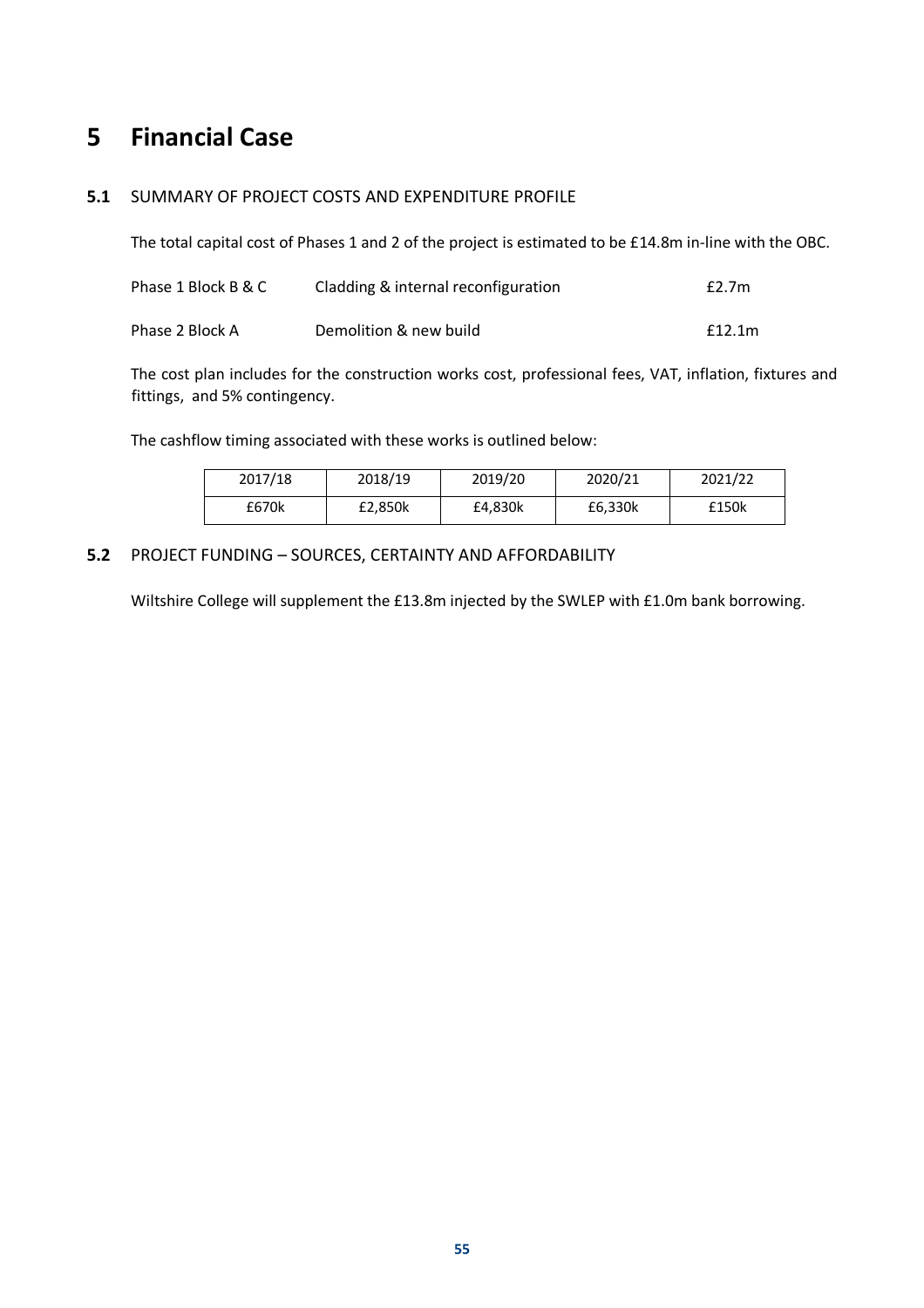## **6 Management Case**

## **6.1** PROJECT GOVERNANCE AND MANAGEMENT ARRANGEMENTS

Wiltshire College is an independent and autonomous further education corporation, which is also an exempt charity. The corporation was established under the 1992 Further and Higher Education Act. The governing body is ultimately responsible for the affairs of the College. The Principal of the college reports to the governing body. The composition, responsibilities and operation of the governing body are set out in its instrument and articles of government and standing orders. A majority of 'lay' (external) governors sit on the governing body. The Chair of the governing body is also an independent member. Further details of the college's corporate governance can be found at: http://www.wiltshire.ac.uk/corporate\_governance.

The governing body has approved the College's most recent accommodation strategy, and is fully committed to the redevelopment of the Salisbury site. The Governors approved the initial draft bid to the SWLEP in March 2014. The governing body will closely monitor the development of the project.

The project will be overseen and managed by the Salisbury Campus Development Steering Group, which will be chaired by the College Principal, Amanda Burnside. This group will meet weekly. This follows the successful modus operandi of the Chippenham new build project. This will also involve other members of the College's Senior Management Team responsible for finance, the curriculum and employer engagement. Adrian Ford, Deputy Principal (Corporate Resources), will take lead responsibility for managing the project finances and budget and monitoring project outputs.

## **Senior Responsible Owner (SRO)**

The Senior Responsible Owner (SRO) is Adrian Ford, Deputy Principal (Corporate Resources) of Wiltshire College, who has the appropriate Executive authority, leadership qualities and personal accountability for delivering outcomes critical to the success of the Salisbury Campus Redevelopment works.

The SRO chairs the Project Board and is the individual who is appointed to represent the project's interests.

The key responsibilities of the SRO as the authorised decision maker for the Project Board is to:

- Chair the Project Board. In the event of non-availability of the SRO, the SRO can appoint another Core Member of their choice to take over the SRO responsibilities;
- Arrange that all Project Board meetings are appropriately administered with quality papers and clear and accurate recording of minutes, including action points;
- Ensure that the appropriate project governance arrangements are in place for each stage of the project;
- Control project expenditure and ensure adherence to the business case unless variations are expressly approved by the SRO;
- Manage issues that affect the stability of the Project;
- Obtain Executive approval for major decisions; and
- Give authority to the PD to implement decisions.

The SRO is a member of Wiltshire College Board and through this will co-ordinate the relationships between the Project and other projects within the broader Wiltshire College programme management,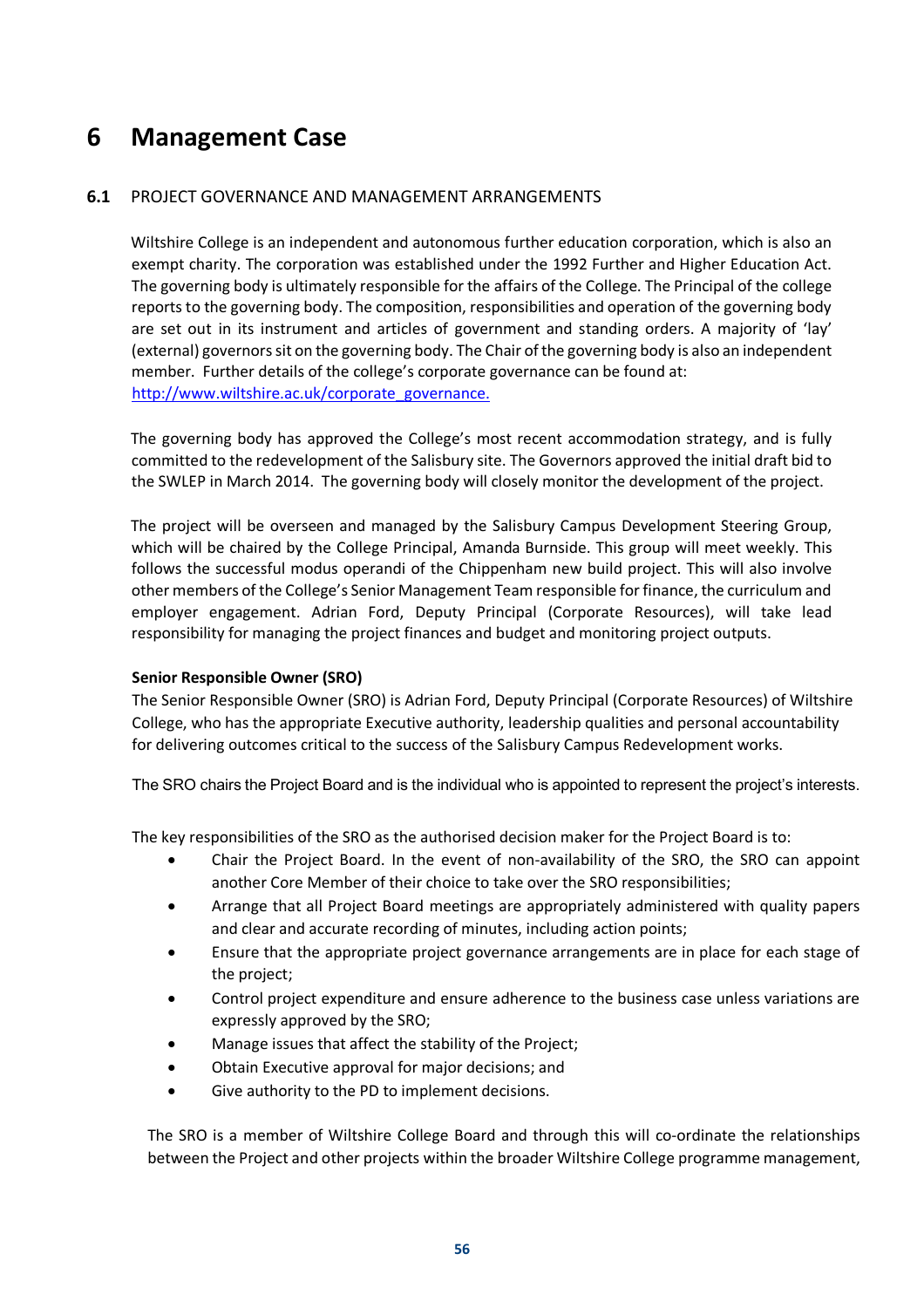especially in terms of project interfaces and interdependences, relative timings, timely availability of resources and the management of key risks.

**6.2** The Project Board

The Project Board is a special purpose board established with the sole responsibility for overseeing the delivery of the Salisbury & Lackham Campus Redevelopment Projects.

The Project Board brings together all the various Project interests and provides the key link between Wiltshire College's corporate governance structure and the Project Delivery Team. It provides a forum at which key matters are discussed and decisions are made within the Project Board's delegated remit.

The Project Board is chaired by the Project Director who has authority to make decisions. The Project Board will be non-voting and operate by consensus.

For efficiency and ease of working the Project Board comprises a Core Membership who will attend all Project Board meetings. The Core Members are listed below.

|           | Amanda Burnside     | Principal                          | <b>Wiltshire College</b> |
|-----------|---------------------|------------------------------------|--------------------------|
| $\bullet$ | Adrian Ford         | Deputy Principal                   | Wiltshire College        |
| $\bullet$ | lain Hatt           | Deputy Principal                   | <b>Wiltshire College</b> |
| $\bullet$ | Mike Marsh          | Director of Estates                | <b>Wiltshire College</b> |
| $\bullet$ | Amy Colderick       | <b>Head of Procurement</b>         | <b>Wiltshire College</b> |
| $\bullet$ | Andy Hill           | $\cdot$<br><b>Estates Manager</b>  | <b>Wiltshire College</b> |
|           | <b>Martin Clark</b> | Governor                           | <b>Wiltshire College</b> |
|           | Jon Downing         | Governor                           | <b>Wiltshire College</b> |
|           | Jeff Owen           | <b>Project Manager</b>             | <b>JOA Consulting</b>    |
|           | John Cook           | <b>Estates (Education) Advisor</b> | JC Assc                  |
|           | Julian Tucker       | <b>Financial Support</b>           | JT Financials Ltd        |
|           | David Perkin        | AWW                                | AWW                      |
|           | Mark Williams       | <b>Quantity Surveyor</b>           | Gleeds                   |

In addition, the Project Board will also comprise non-Core Members who will be invited to the Project Board meetings as and when required.

The responsibilities of the Project Board are to:

- to manage and foster effective and beneficial relationships with a wide range of Stakeholder Groups
- to define the scope of the project and set the parameters for delivery.
- to ensure the project delivers the desired outcomes to the required quality;
- sign-off each stage of the project and ensuring readiness to undertake the following phase;
- overview the project management, including the programme, resources, and risk management;
- manage the project financial budget (and any changes to the budget) throughout project development, procurement and implementation;
- manage communications and consultation;
- ensure effective reporting and disclosure;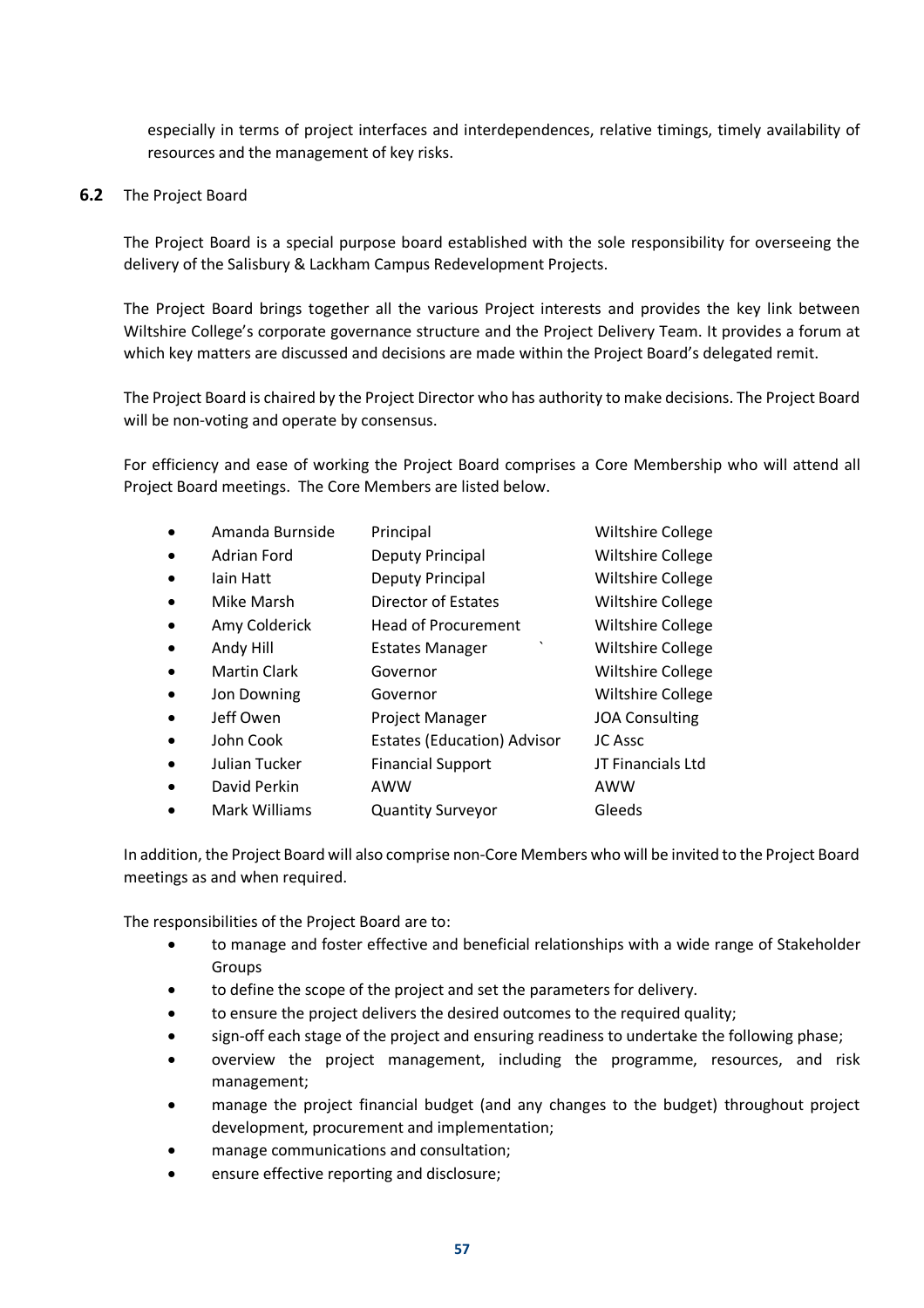- ensure project assurance undertaken by the Head of Procurement;
- initiate key stage project reviews prior to progressing to the next stage;
- the approval of all documents relating to the project, including the project initiation document (PID) and business case (OBC and FBC);
- confirm the procurement route and monitor its implementation
- set evaluation criteria for bids and evaluating bids
- review and approve the scope of work, selection, and terms of engagement of third party advisers;
- delivering the Project to the base-line programme
- closing the project and undertaking a review of benefits realisation.
- authorise the Project Director & Project Manager to implement decisions that are made

The Project Board will arrange to meet at key milestones during the project and otherwise generally on a monthly basis. In general, meetings will be scheduled to last no more than 2 hours although there may be occasions at major milestones when this needs to be extended.

Board papers will be circulated to Core and non-Core Members 3 days in advance of the Project Board meeting and clear, accurate minutes with action points will be provided within 14 days of the relevant meeting for approval by the Project Board. This will ensure a documented decision trail for audit and scrutiny purposes is maintained.

The Project Board agenda will include as a standing item, a review and update of the project risk register to ensure active management of key project risks.

## **6.3** Project Manager (PM)

The PM reports to the Project Board and the SRO. The PM is given instructions and decisions to implement on behalf of the Project Board.

The PM is empowered by the SRO to:

- take decisions and negotiate within delegated parameters set by the Project Board
- to communicate clearly the required actions of the Project Board to the design team
- regularly report to the Project Board on matters relating to the Project including budget, risk management, resources and progress against programme,
- manage competing interests;
- in conjunction with Project Board identify and secure sufficient resources to deliver the Project effectively;
- lead the Project Team;
- communicate effectively with all members of the Project Board, Project Team, Stakeholder Groups, users;
- appoint and manage internal and external advisors,
- in conjunction with the SRO, identify and secure sufficient resources to deliver the project effectively;
- participate in the OJEU tender competition and negotiations with the Bidders;
- manage the vital success factors for Project delivery;
- report regularly and at key stages to the Project Board and the Stakeholder Groups;
- put in place an appropriate project management methodology and risk register;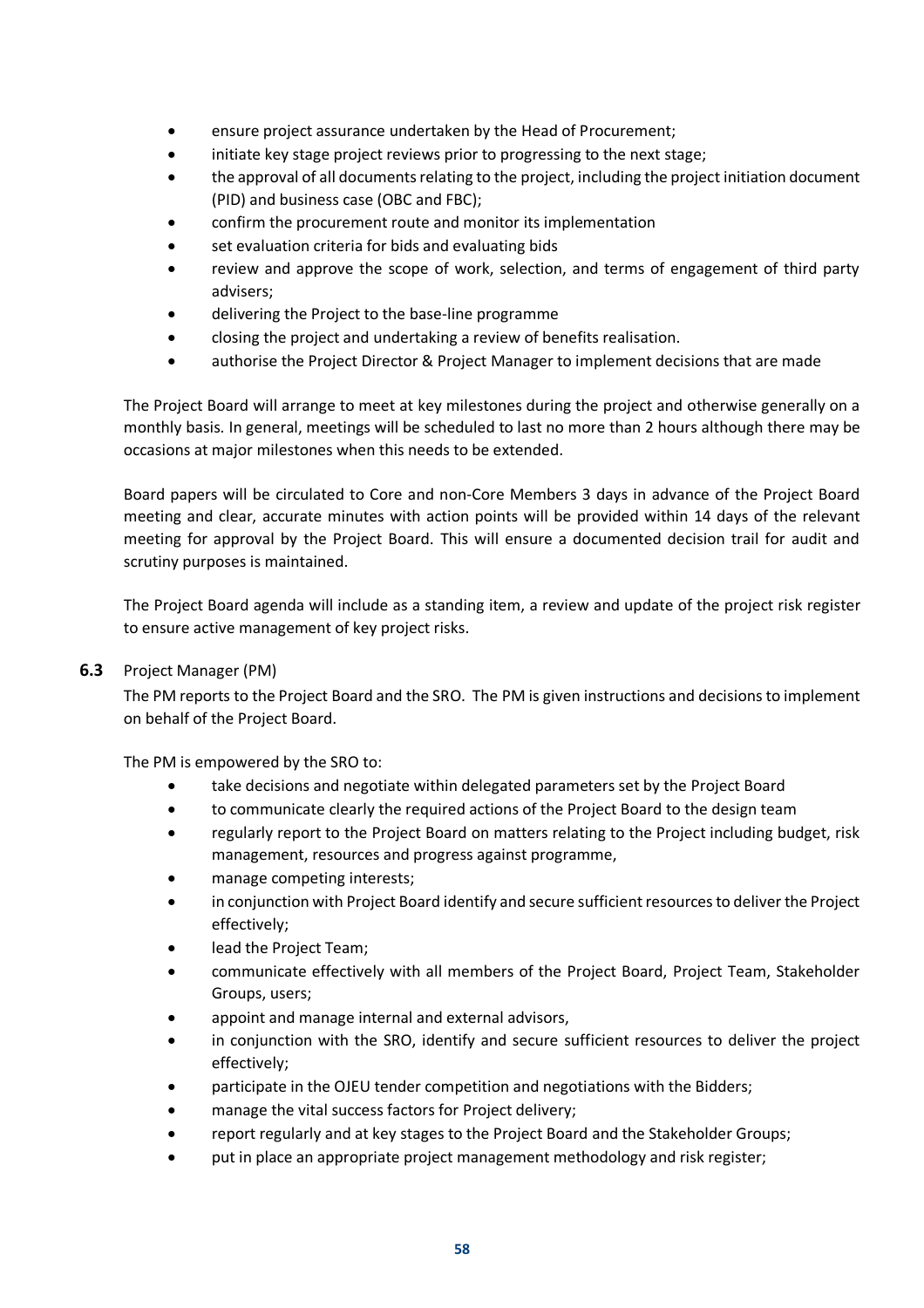The PM will liaise with the SRO on a regular basis to review issues relating to the Project and to seek guidance on strategic issues.

### **6.4** Procurement

The Head of Procurement, Amy Colderick, will provide a procurement role for the competitive tendering of project team and main contractor appointments. Records are kept of the Project activities and decisions made so that there is an appropriate audit trail

## **6.5** Scrutiny Arrangements

Scrutiny arrangements exist to ensure that decisions taken are in accordance with Wiltshire College overall strategies, plans, policies, functions and services directly relevant to the corporate priority about improving waste management and the environment.

The Governing Body will receive regular reports from the Project Board on the progress of the Project.

## **6.6** Stakeholder Groups

The SRO will manage a range of stakeholder groups to ensure that all stakeholder interests have ample opportunity to follow the development and implementation of the project, particularly to ensure their continuing buy-in to the Project. Key stakeholder representatives will be invited to participate in the Stakeholder Groups.

## **6.7** MONITORING AND EVALUATION PLAN

The College has previously managed and delivered major capital build projects with public sector funding support through the Education Funding Agency and Skills Funding Agency. It delivered these on time and to budget and has significant experience in the development of monitoring and evaluation plans to assess performance against objectives and KPIs and would develop an appropriate monitoring and evaluation plan in accordance with the LEP's specific requirements as part of this project. Key outputs against which performance would be monitored will be around the delivery of new/refurbished floorspace, additional learner numbers (including apprentices) and direct new College employees, in accordance with the previously defined SMART objectives for the project.

## **6.8** PROGRAMME AND KEY DELIVERY MILESTONES

The College has prepared a detail Gantt chart programme for both Phase 1 and 2 works which is summarised in the table below.

This FBC stage programme has been structure to align the cashflow with the SWLEP funding.

| <b>Milestone</b>                      | <b>OBC Dates</b> | Phase 1<br><b>Completion</b><br><b>Dates</b> | Phase 2<br><b>Completion</b><br><b>Dates</b> |
|---------------------------------------|------------------|----------------------------------------------|----------------------------------------------|
| RIBA Stage 1 to 3 (inc full planning) |                  |                                              |                                              |
| RIBA Stage 1 Design Brief             |                  | Jun 2017                                     | Complete                                     |
| RIBA Stage 2 Concept Design           |                  | Dec 2017                                     | Complete                                     |
| RIBA Stage 3+ Developed Design        |                  | Apr 2018                                     | Complete                                     |